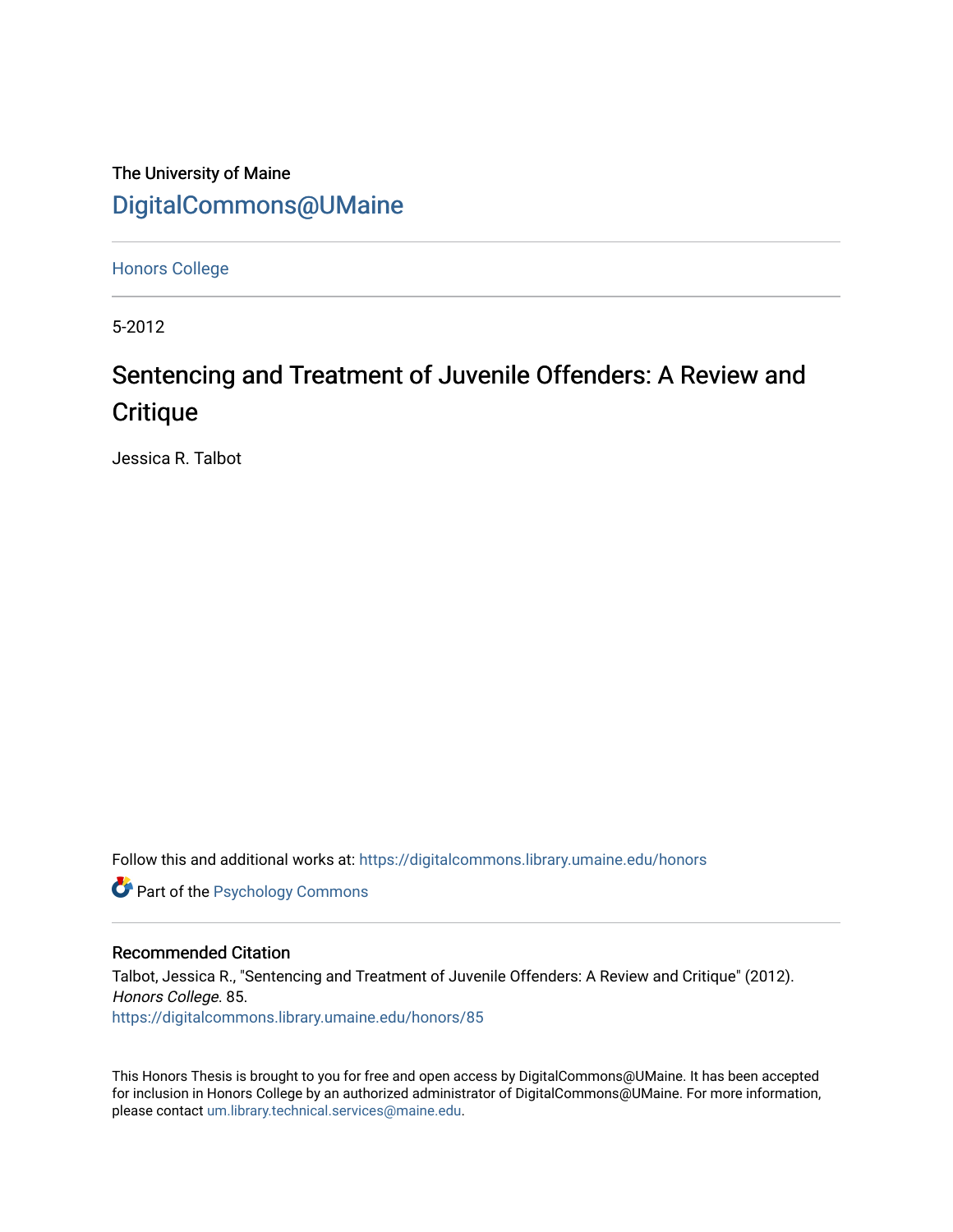# SENTENCING AND TREATMENT OF JUVENILE OFFENDERS:

# A REVIEW AND CRITIQUE

by

Jessica R. Talbot

A Thesis Submitted in Partial Fulfillment of the Requirements for a Degree with Honors (Psychology)

The Honors College

University of Maine

May 2012

Advisory Committee:

Douglas W. Nangle, PhD, Professor and Director of Clinical Training, Advisor Geoffrey L. Thorpe, PhD, Professor of Psychology, Advisor Samuel Hanes, PhD, Faculty Associate, Anthropology Michael A. Robbins, PhD, Research Associate Professor of Psychology Cynthia Erdley, PhD, Professor of Psychology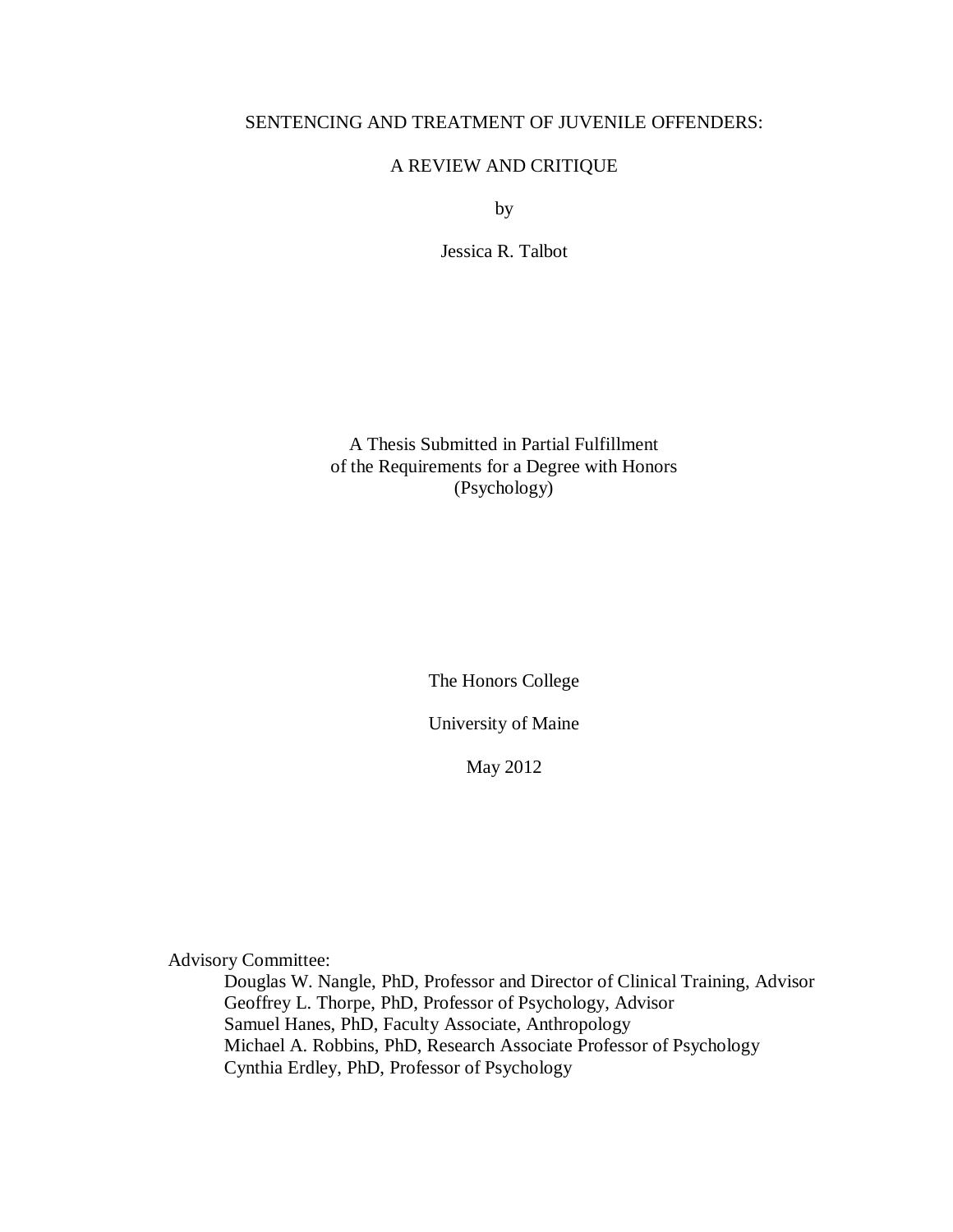© 2012 Jessica Talbot

All Rights Reserved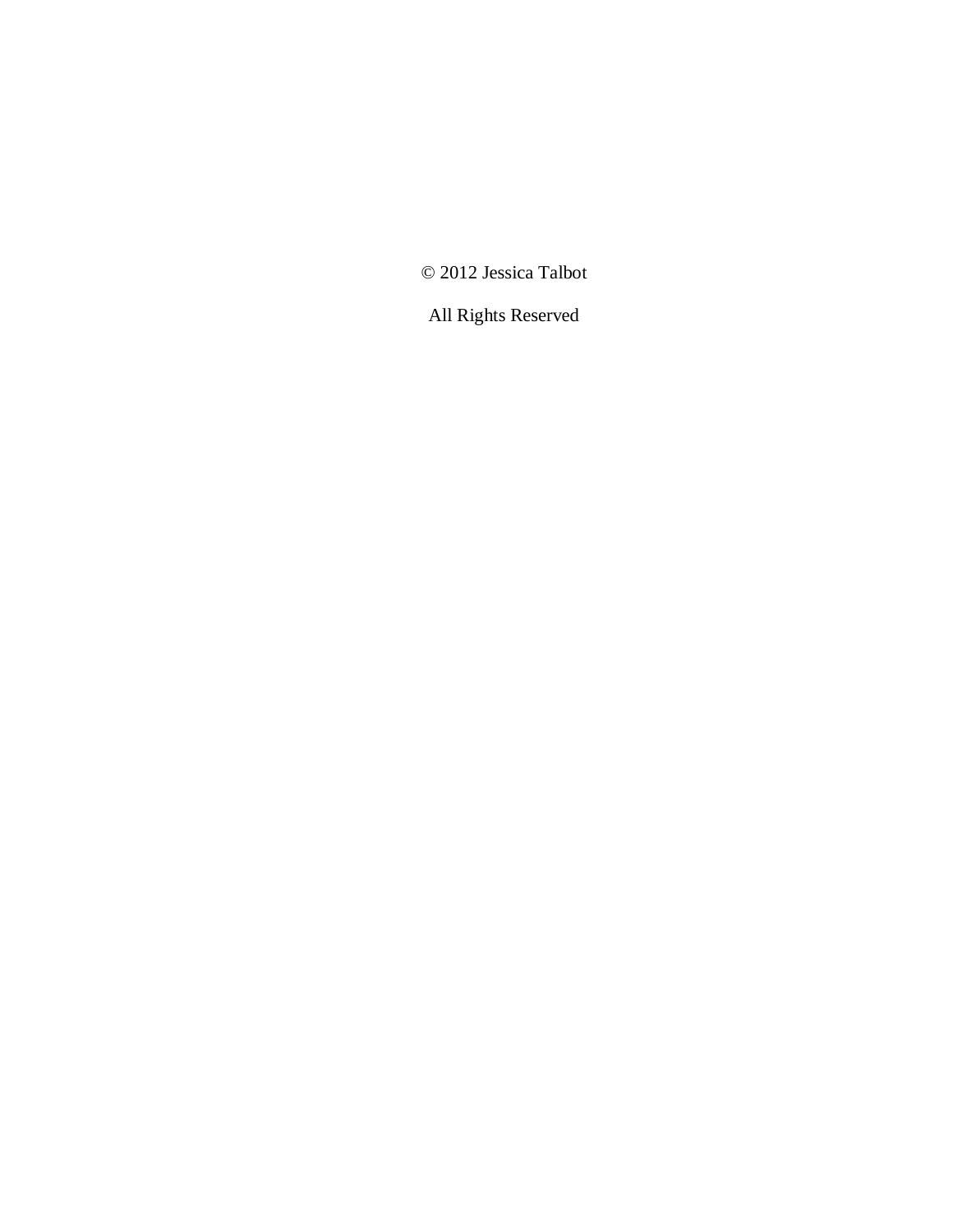# **Abstract**

Adolescents account for a large percentage of crime. Given this, it is vital that we are constantly examining and critiquing the juvenile justice system to ensure positive outcomes such as low recidivism. This thesis takes an in-depth look at the ways in which the United States responds to this unique class of offenders and which treatment options are most effective. Several factors play a role in the selection of a program for individuals in the juvenile justice system, including definitions of violence, assessment, and availability of the treatment desired.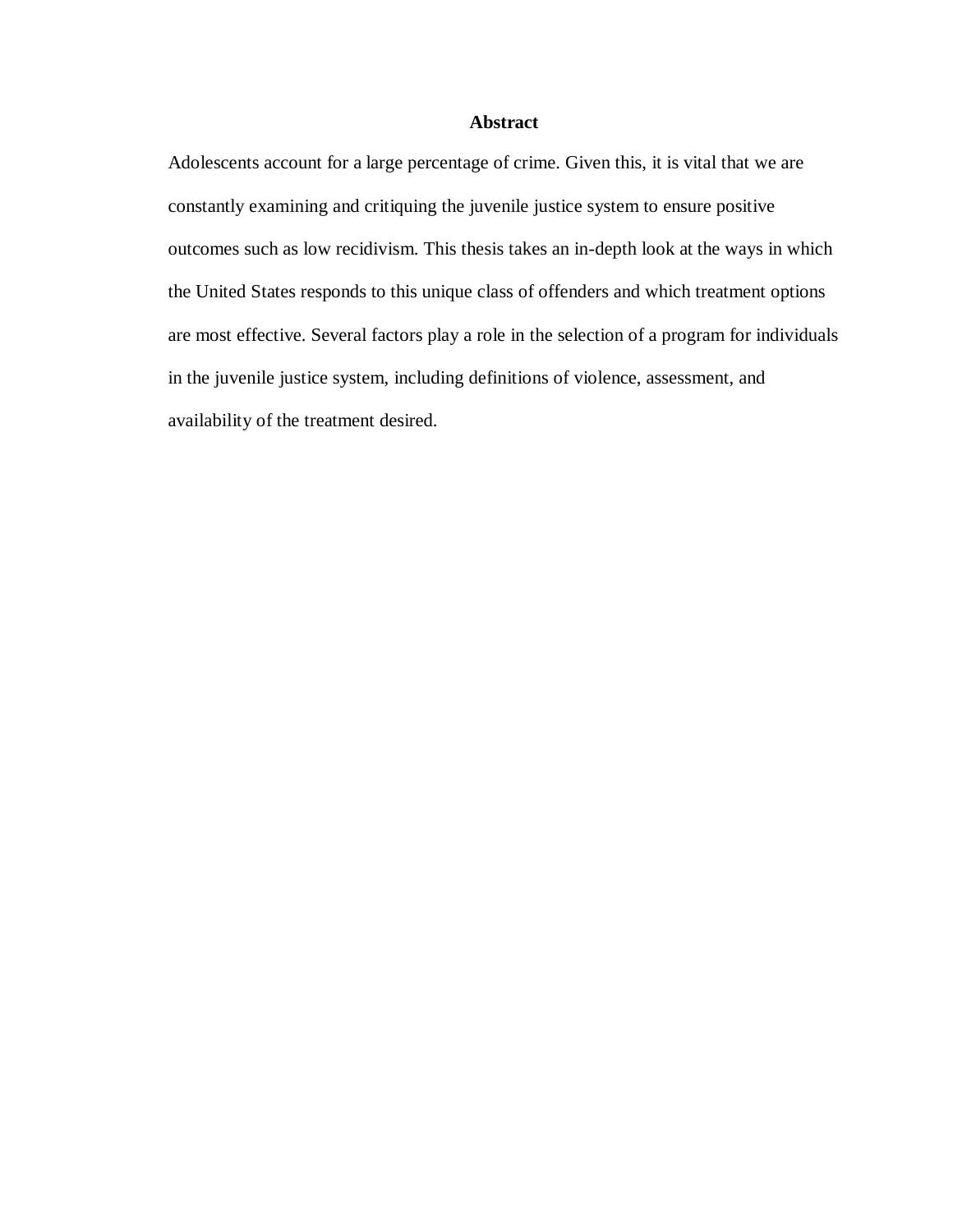# **Table of Contents**

| Table of Figures<br>Glossary                                          | . viii<br>$\ldots$ $\dot{x}$ |
|-----------------------------------------------------------------------|------------------------------|
| Sentencing and Treatment of Juvenile Offenders: A Review and Critique | . 1                          |
| Chapter One: The History of the Juvenile Justice System               | 1                            |
| <b>Supreme Court Cases</b>                                            | . 2                          |
| <b>Kent v. United States</b>                                          | . 2                          |
| In Re Gault                                                           | . 3                          |
| In Re Winship                                                         | . 4                          |
| McKeiver v. Pennsylvania                                              | . 5                          |
| Breed v. Jones                                                        | . 5                          |
| Oklahoma Publishing Company v. District Court in and for Oklahoma     |                              |
| City and Smith v. Daily Mail Publishing Company                       | . 6                          |
| Schall v. Martin                                                      | . 6                          |
| Thompson v. Oklahoma and Stanford v. Kentucky                         | . 7                          |
| Roper v. Simmons                                                      | . 7                          |
| The 1990s                                                             | . 7                          |
| The Punitive Era                                                      | . 7                          |
| <b>Rights for Detained Youth</b>                                      | . 8                          |
| The 2000s                                                             | . 8                          |
| MAYSI-2                                                               | . 9                          |
| De Facto Psychiatric Hospitals                                        | . 9                          |
| 2008 Statistics                                                       | 10                           |
| <b>Chapter Two: Understanding Violence</b>                            | . 11                         |
| <b>Causes of Violence</b>                                             | 11                           |
| <b>Categories of Violent Acts</b>                                     | 12                           |
| <b>Issues with Labeling Violent Actions</b>                           | 12                           |
| <b>Chapter Three: Descriptive Systems</b>                             | $\ldots \ldots 13$           |
| <b>Offense-Based Systems</b>                                          | 13                           |
| <b>Clinically-Based Systems</b>                                       | 13                           |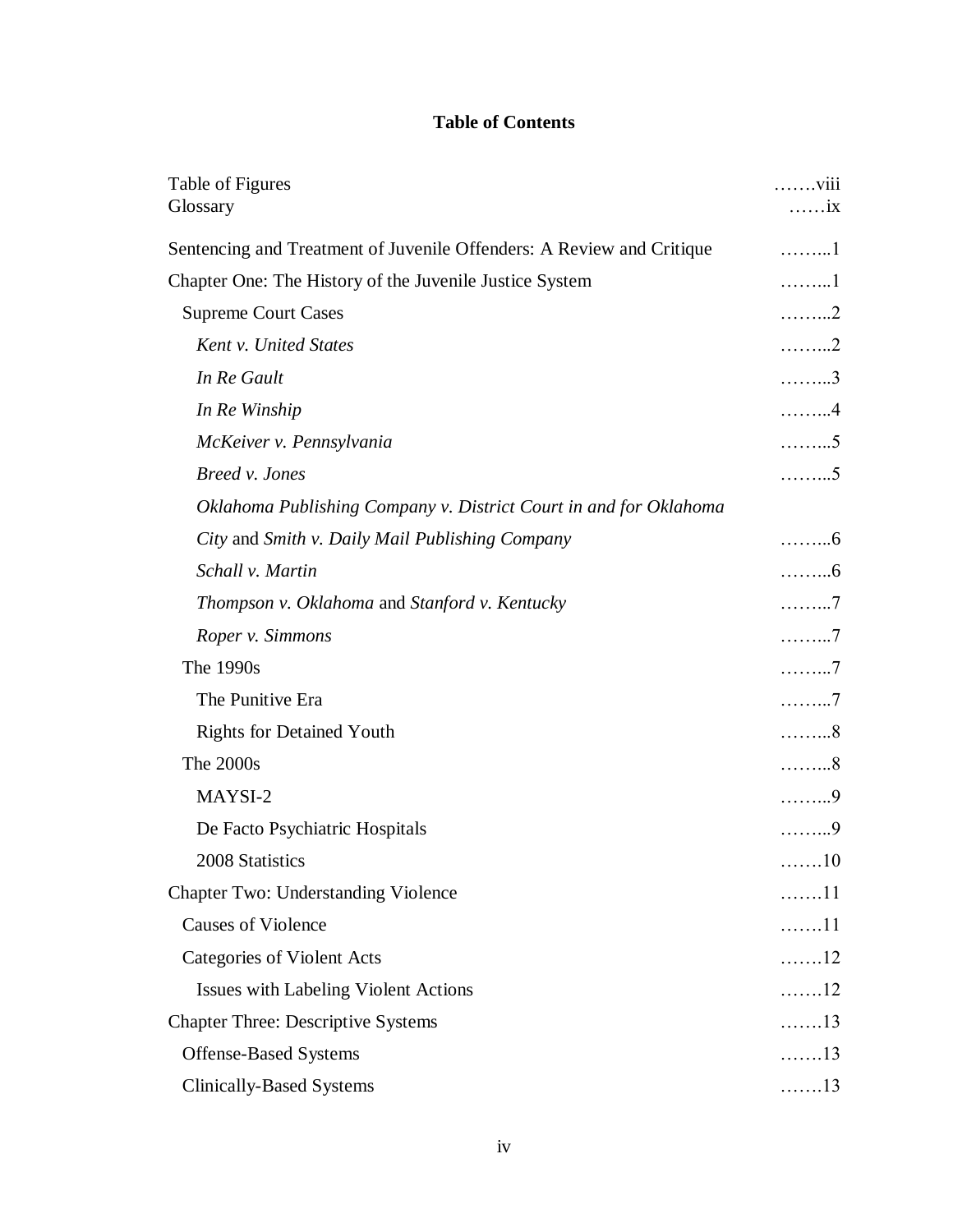| <b>Conduct Disorder</b>                                                 | . 14               |
|-------------------------------------------------------------------------|--------------------|
| <b>Oppositional-Defiant Disorder</b>                                    | $\ldots$ 14        |
| Personality-Based Systems                                               | $\ldots \ldots 15$ |
| Quay's Personality-Based System                                         | $\ldots \ldots 15$ |
| Millon Adolescent Clinical Inventory                                    | $\ldots \ldots 15$ |
| <b>Callous and Unemotional Traits</b>                                   | $\ldots \ldots 15$ |
| Psychopathy                                                             | $\ldots \ldots 16$ |
| <b>Behavior-Based Systems</b>                                           | $\ldots \ldots 16$ |
| Achenbach's System of Empirically Based Assessment                      | $\ldots \ldots 16$ |
| <b>Risk-Based Systems</b>                                               | . 17               |
| <b>Static Systems</b>                                                   | $\ldots \ldots 17$ |
| <b>Recent Risk-Based Systems</b>                                        | $\ldots \ldots 18$ |
| Chapter Four: Alternative Models of Juvenile Justice                    | $\ldots \ldots 18$ |
| Child Welfare                                                           | $\ldots \ldots 19$ |
| Corporatist                                                             | $\ldots \ldots 19$ |
| Justice                                                                 | $\ldots \ldots 19$ |
| <b>Modified Justice</b>                                                 | 20                 |
| Crime Control                                                           | $\ldots \ldots 20$ |
| <b>Chapter Five: Assessment</b>                                         | $\ldots \ldots 20$ |
| <b>Personality Tests</b>                                                | 21                 |
| Standardized and Semi-Structured Interview Schedules                    | . 21               |
| Rating/Checklist Measures and Measures of Antisocial Attitudes, Values, |                    |
| and Beliefs                                                             | . 21               |
| Comprehensive Risk/Needs Assessment Instruments                         | 21                 |
| <b>Chapter Six: Demographic Information</b>                             | . 22               |
| Gender                                                                  | . 22               |
| Age                                                                     | . 25               |
| Race/Ethnicity                                                          | . 27               |
| Mental Health                                                           | . 28               |
| Challenges in Describing the Juvenile Offender                          | . 29               |
| <b>Chapter Seven: Rights and Ethical Concerns</b>                       | . 29               |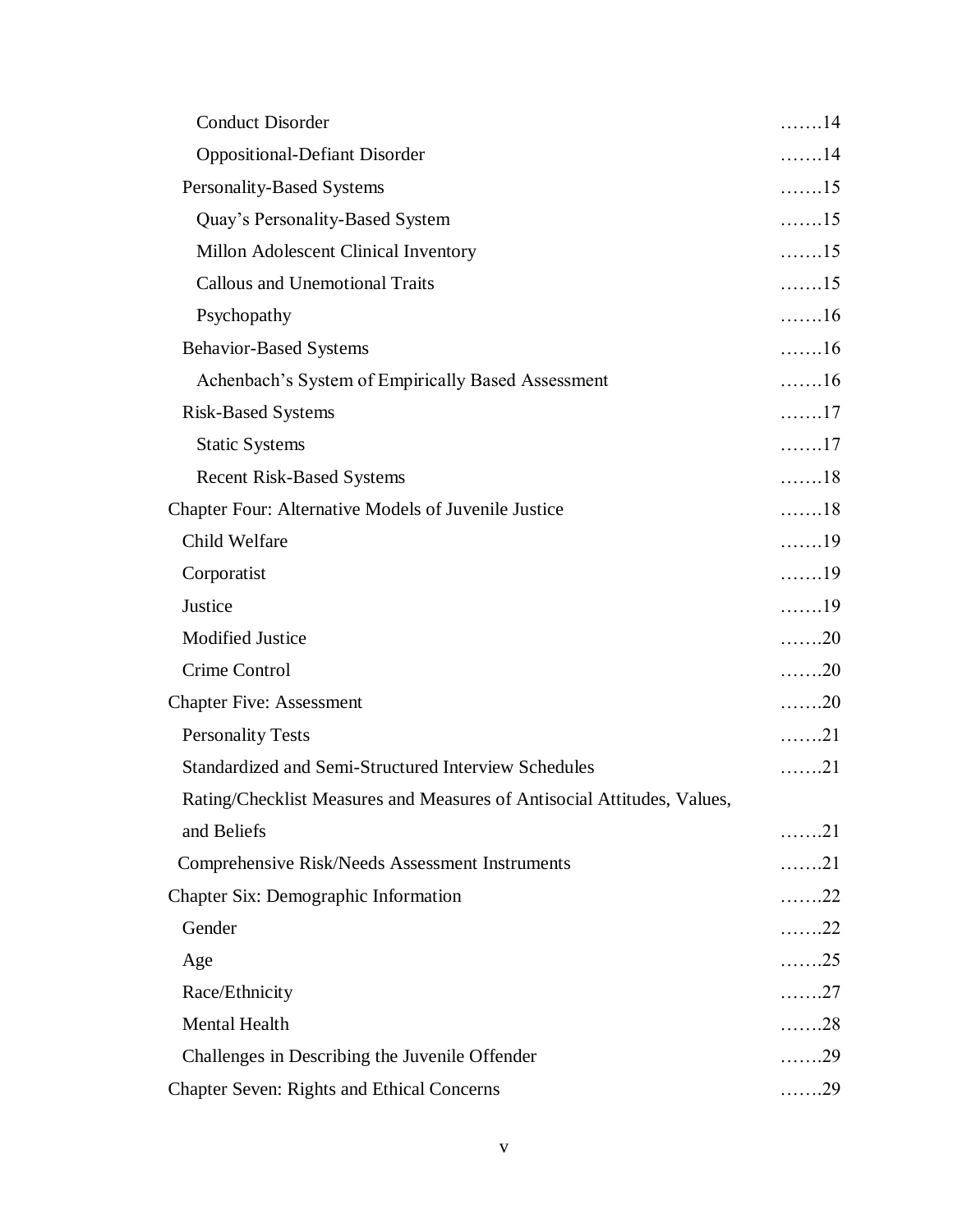| Confidentiality                                             | 30                 |
|-------------------------------------------------------------|--------------------|
| <b>Due Process</b>                                          | $\ldots \ldots 30$ |
| <b>Informed Consent</b>                                     | $\ldots \ldots 30$ |
| <b>Immediate Threat of Violence</b>                         | $\ldots$ 31        |
| <b>Capital Punishment</b>                                   | $\ldots \ldots 31$ |
| <b>Chapter Eight: Juvenile Rehabilitation Programs</b>      | $\ldots \ldots 31$ |
| <b>Evidence-Based Family Treatment Models</b>               | $\ldots \ldots 31$ |
| Multisystemic Therapy                                       | $\ldots \ldots 32$ |
| <b>Functional Family Therapy</b>                            | $\ldots \ldots 32$ |
| <b>Multidimensional Treatment Foster Care</b>               | $\ldots \ldots 33$ |
| <b>Promising Treatment Services</b>                         | $\ldots \ldots 33$ |
| <b>Wraparound Services</b>                                  | $\ldots \ldots 33$ |
| <b>Rigorous Career Preparation and Vocational Training</b>  | $\ldots \ldots 34$ |
| <b>Mental Health Diversion Projects</b>                     | $\ldots \ldots 34$ |
| <b>Specialty Court Programs</b>                             | $\ldots \ldots 35$ |
| Family-Focused, Non-Residential Substance Abuse Treatment   | $\ldots \ldots 35$ |
| <b>Intensive Advocate/Mentor Programs</b>                   | $\ldots \ldots 35$ |
| The Florida Redirection Program                             | $\ldots \ldots 36$ |
| Chapter Nine: Problems with Juvenile Corrections Facilities | $\ldots \ldots 36$ |
| Maltreatment                                                | $\ldots \ldots 36$ |
| Cost                                                        | . 37               |
| <b>Exacerbated Criminality</b>                              | $\ldots \ldots 37$ |
| Isolation                                                   | . 37               |
| <b>Sexual Abuse</b>                                         | . 37               |
| Long-Term Difficulties                                      | . 37               |
| <b>Chapter Ten: Population Management</b>                   | $\ldots \ldots 38$ |
| Chapter Eleven: Limitations of Data                         | $\ldots \ldots 39$ |
| <b>Chapter Twelve: Commentary</b>                           | 40                 |
| References                                                  | 42                 |
| Author's Biography                                          | . 46               |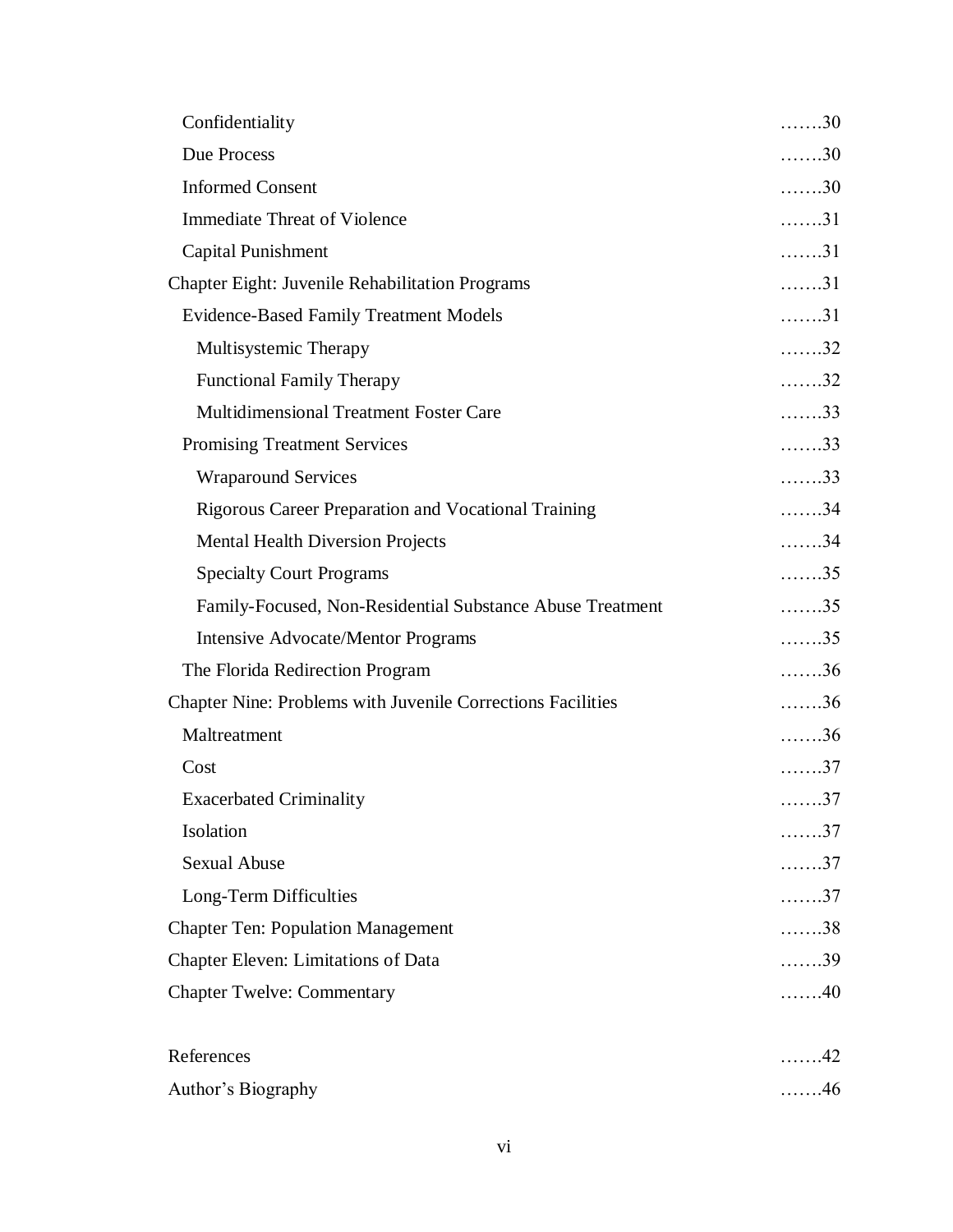# **Table of Figures**

| Figure 1: Child Behavior Checklist Factor Scores (Males, Ages 6-18)                                                                                                      | . 17               |
|--------------------------------------------------------------------------------------------------------------------------------------------------------------------------|--------------------|
| Figure 2: Although Arrest Trends by Gender were Similar for Robbery, Recent<br>Trends Showed Greater Declines for Males in Other Offenses                                | . 24               |
| Figure 3: Gender-Specific and Gender-Invariant Risk Factors for Offending                                                                                                | $\ldots \ldots 25$ |
| Figure 4: Juvenile justice population by age and gender as of 1999                                                                                                       | $\ldots \ldots 26$ |
| Figure 5: Arrest Rate Trends from 1980 through 2008 were Similar Across<br>Racial Groups; The Differences were in the Volume of Arrests                                  | . 28               |
| Figure 6: When States Place Limits on Correctional Commitments Juvenile<br><b>Incarceration Plummets</b>                                                                 | 38                 |
| Figure 7: State Variations in Juvenile Arrest Rates May Reflect Differences in<br>Juvenile Law-Violating Behavior, Police Behavior, and/or<br><b>Community Standards</b> | 40                 |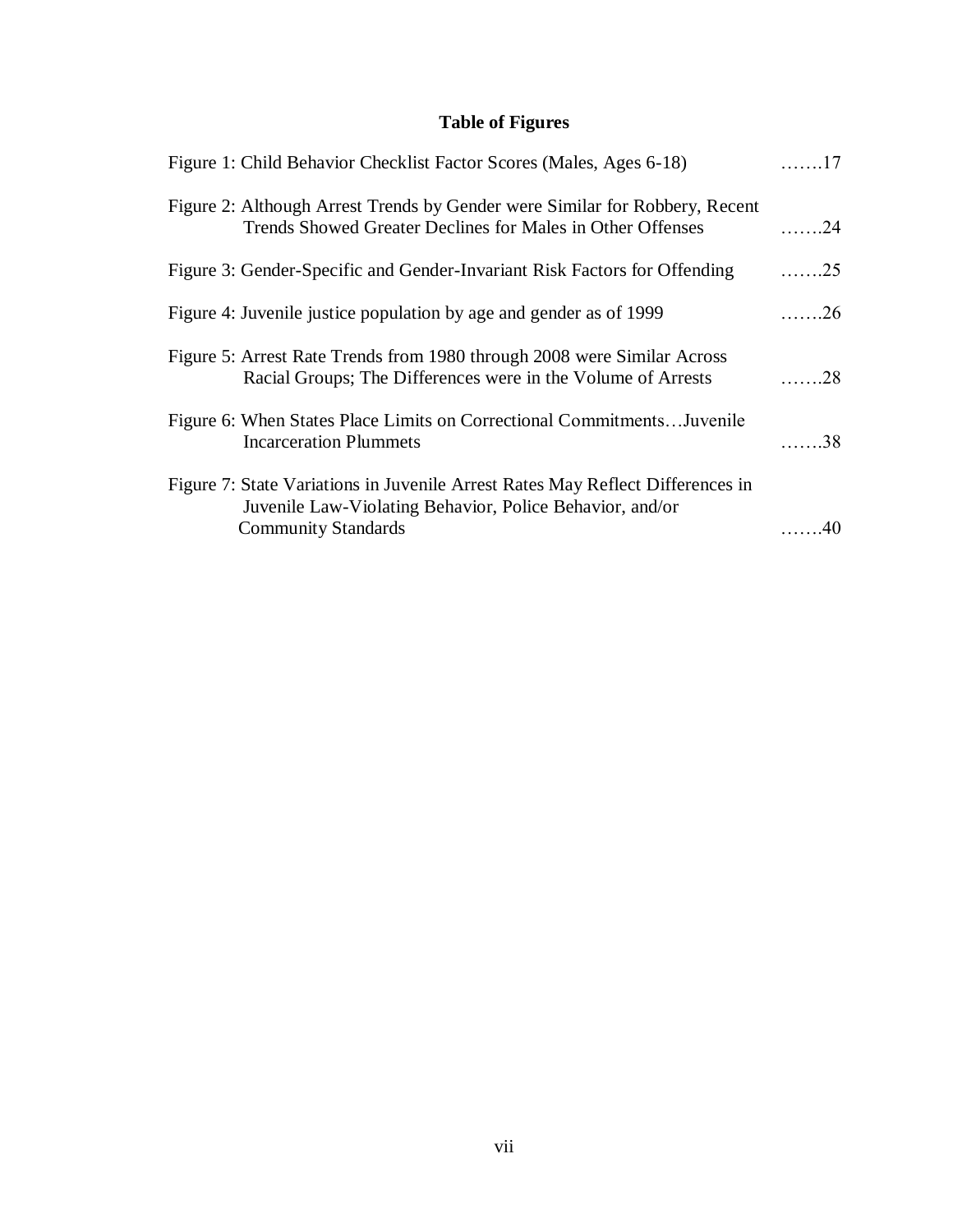#### **Glossary**

Capital punishment – Punishment by death for capital crimes<sup>2</sup>

Comorbid – Coexisting or concomitant with an unrelated pathological or disease process<sup>7</sup>

- Double jeopardy The putting of a person on trial for an offense for which he or she has previously been put on trial under a valid charge : two adjudications for one offense<sup>3</sup>
- Due process rights All rights which are of such fundamental importance as to require compliance with due process standards of fairness and justice<sup>2</sup>
- Dynamic risk factors Variables subject to change over time or through planned interventions that affect and individual's likelihood of some target behavior such as violence and sexual violence<sup>1</sup>
- Equal Protection Clause of the Fourteenth Amendment A guarantee under the  $14<sup>th</sup>$ Amendment to the United States Constitution that a state must treat an individual or class of individuals the same as it treats other individuals or classes in like  $circumstances<sup>3</sup>$
- Evidence-based treatment Refers to therapy that has demonstrated statistically significant improvements or changes in behavior $5$
- *Habeas Corpus* any of several common-law writs issued to bring a party before a court of judge $3$
- Informed consent Informed consent refers to a person's expressed willingness to participate in a research study, based in his/her understanding of the nature of the research, the potential risks and benefits involved, the expected outcomes, and possible alternatives $4$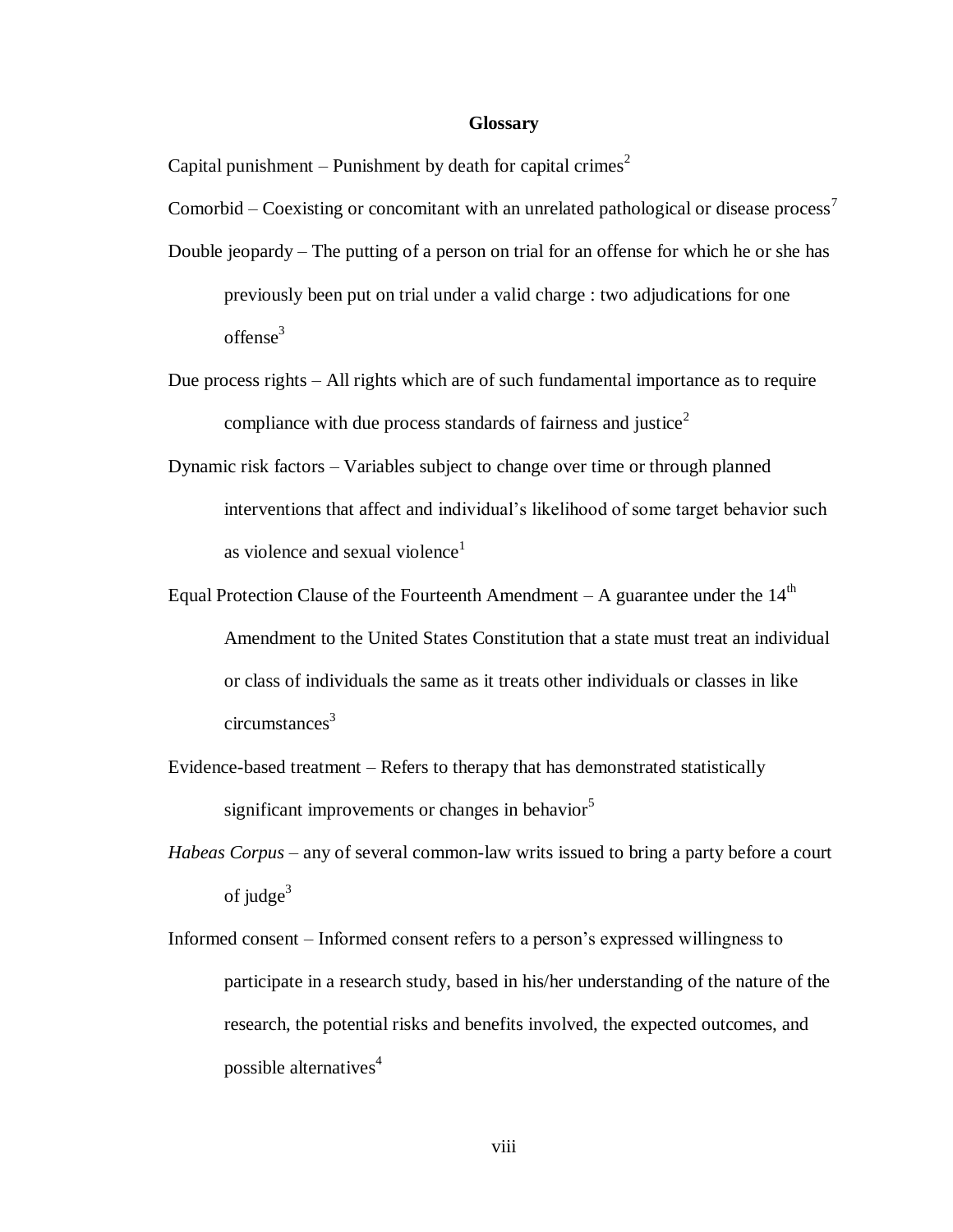- Miranda rights Warnings which must be given, or waived, prior to any custodial interrogation. Otherwise, no evidence obtained in the interrogation may be used against the accused. In Miranda v. Arizona, the Supreme Court ruled that the following warnings must be given: 1. He has a right to remain silent; 2. Any statement he does make may be used as evidence against him; 3. He has the right to the presence of an attorney; 4. If he cannot afford an attorney, one will be appointed for him prior to any questioning if he so desires<sup>2</sup>
- *Parens patriae* A legal philosophy that affords courts the discretion of a benevolent parent and allows decisions to be based on the "best interests of the child"<sup>1</sup>
- Preponderance of evidence The greater weight of the evidence required in a civil (noncriminal) lawsuit for the trier of fact (jury or judge without a jury) to decide in favor of one side or the other. This preponderance is based on the more convincing evidence and its probable truth or accuracy, and not on the amount of evidence. Thus, one clearly knowledgeable witness may provide a preponderance of evidence over a dozen witnesses with hazy testimony, or a signed agreement with definite terms may outweigh opinions o speculation about what the parties intended. Preponderance of the evidence is required in a civil case and is contrasted with "beyond a reasonable doubt," which is the more severe test of evidence required to convict in a criminal trial. No matter what the definition stated in various legal opinions, the meaning is somewhat subjective  $6\overline{6}$
- Recidivism A tendency to relapse into a particular condition or mode of behavior; *especially*: relapse into criminal behavior<sup>3</sup>

Reliability – The extent to which error variance contributes to a score<sup>2</sup>

ix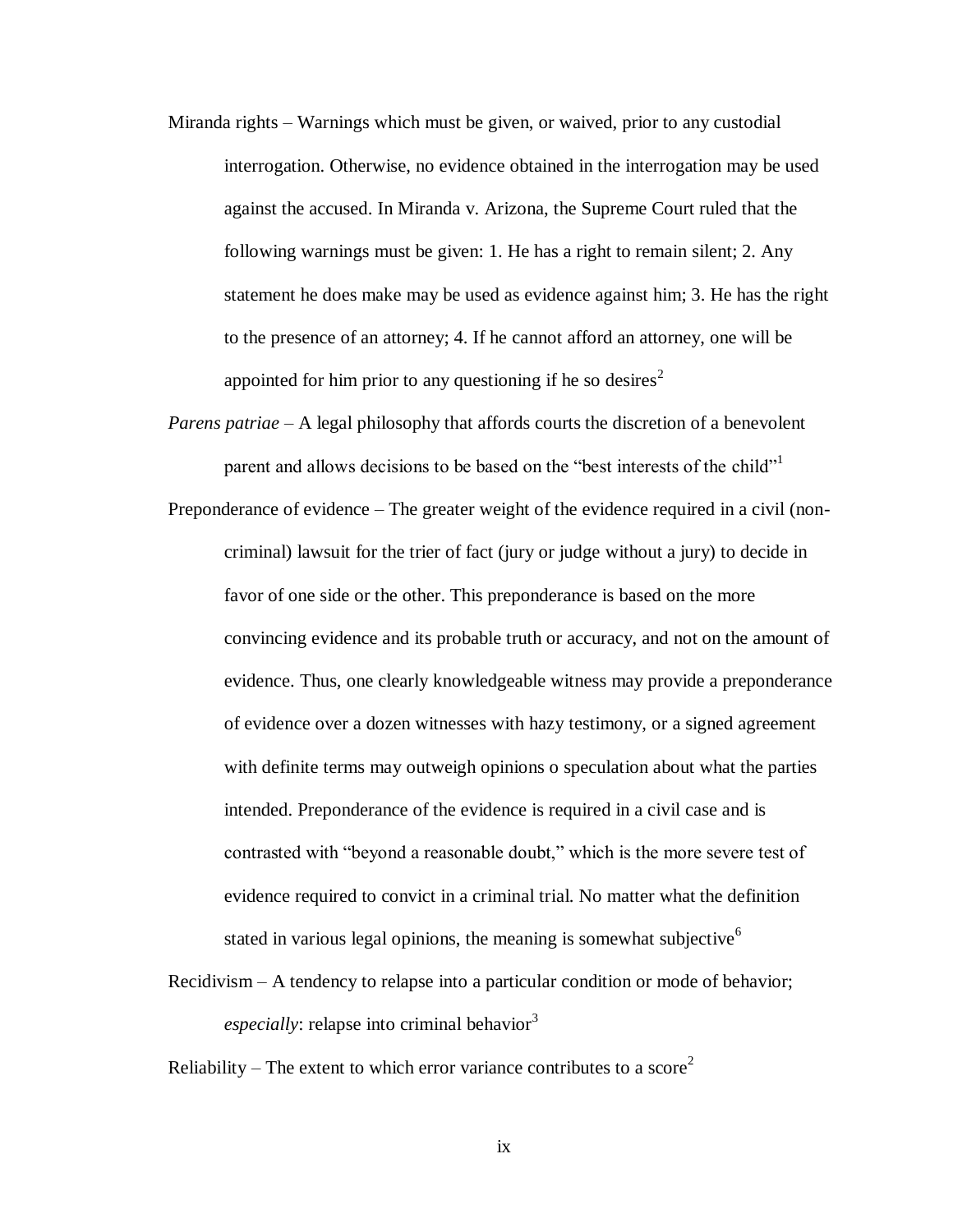- Static risk factors Variables that are historical or do not change through planned intervention and that are related to an individual's likelihood of some future activity, such as violence or sexual violence<sup>1</sup>
- Validity Generally refers to the meaningfulness of a measure; encompasses a number of different forms of validity<sup>2</sup>
- Zero tolerance policies The policy of applying laws or penalties to even minor infringements of a code in order to reinforce its overall importance and enhance deterrence<sup>6</sup>

- 1: Jasper, M. C. (2001). *Juvenile justice and children's law*. (2 ed.). Oceana Publications, Inc.
- 2: Hoge, Robert D., and D. A. Andrews. *Evaluation for Risk of Violence in Juveniles*. Oxford: Oxford UP, 2010. Print.
- 3: *Merriam-webster.* (2012). Retrieved from http://www.merriam-webster.com/dictionary/recidivism
- 4: Psychology glossary. In (2012). Psychology-Lexicon. Retrieved from http://www.psychologylexicon.com/cms/glossary/glossary-i/informed-consent.html
- 5: Warren, M. (2009, September 11). What is evidence-based treatment? [Web log message]. Retrieved from http://www.eatingdisorderscleveland.org/blog/bid/25784/What-Is-Evidence-Based-Treatment
- 6: *The free dictionary*. (2011). Retrieved from http://legal-dictionary.thefreedictionary.com/Zero Tolerance
- 7: *The free dictionary by farlex*. (2012). Retrieved from http://medicaldictionary.thefreedictionary.com/comorbid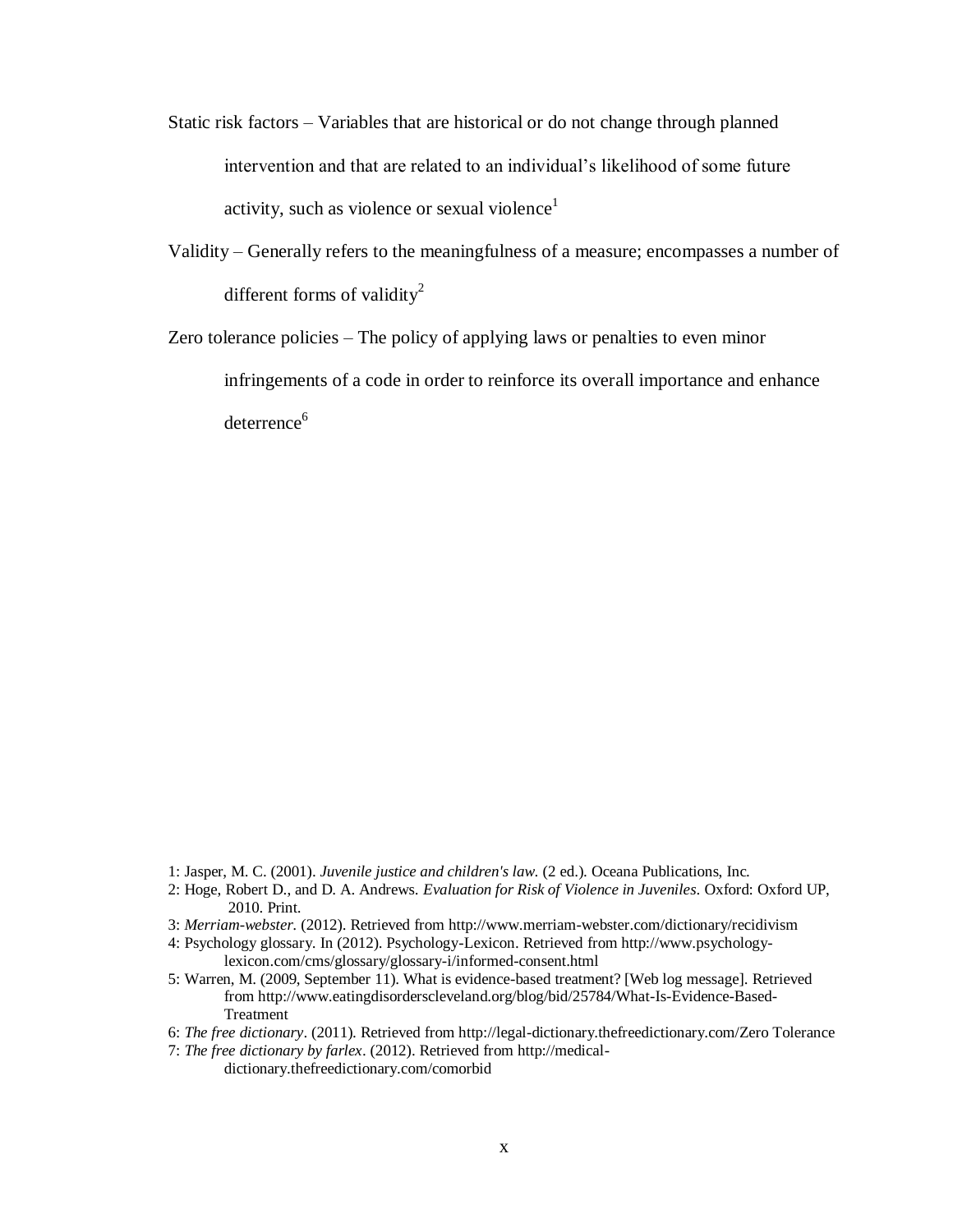#### **Sentencing and Treatment of Juvenile Offenders: A Review and Critique**

Adolescent crime is prevalent in the United States. In 2008, juveniles accounted for 15% of total crime (Puzzanchera, 2009). As such, it is vital that the juvenile justice system is scrutinized and adapted to ensure positive outcomes, particularly low recidivism and mental health treatment. The history of the juvenile justice system gives insight into the modern day system. Treatment options have been influenced by various movements and Supreme Court decisions. In order to understand the juvenile justice system, we must not only study its history, but also understand the youths involved. The definition of violence and descriptive system used will influence how juvenile status is defined, and thus how such youth are treated. Important factors influencing treatment include assessment, sentencing, and overall approach which ranges from therapeutic to punitive. Assessment dictates how a juvenile is defined and often what form of treatment he or she will be assigned. In terms of assessment and sentencing, there are several differences between demographic groups in the juvenile justice system. Before an individual is placed in treatment, it is important to note his or her rights and consider ay relevant ethical concerns. There are several treatment options available in the juvenile justice system, which exist on a continuum from punitive to therapeutic. This paper will provide an in-depth review of some of the leading practices with particular focus on the associated outcomes and any consequences.

#### **Chapter One: The History of the Juvenile Justice System**

Over the past century, the juvenile justice system has undergone drastic changes. Grisso (2007) describes three eras of policy in the juvenile justice system: the first at the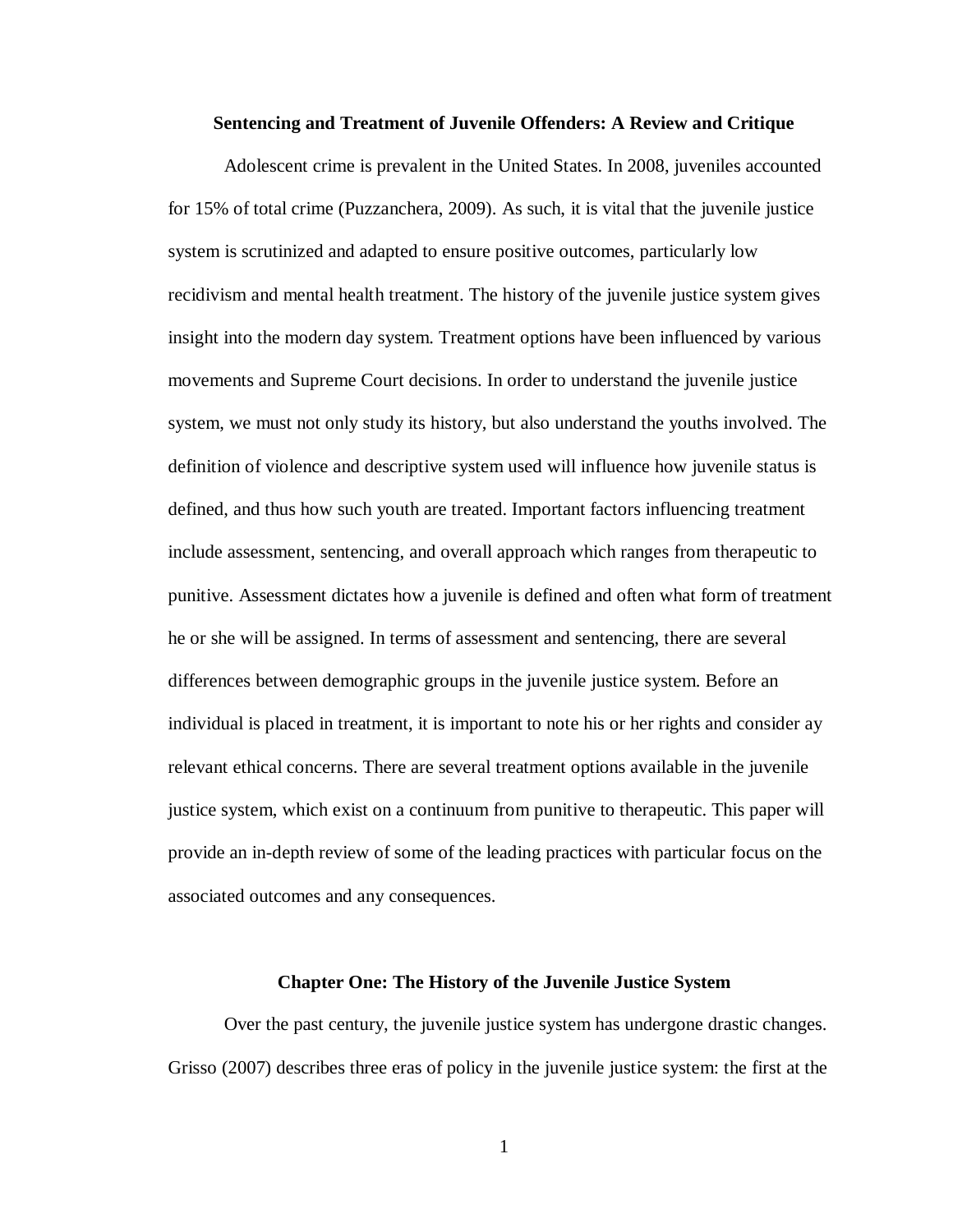beginning of the twentieth century, the second in the 1960s, and the final one we have seen since the 1990s. At the beginning of the twentieth century, the juvenile justice system was still in its infancy. By the 1960s, the juvenile justice system had reached a period focused on the due process reform of the system. Such Supreme Court cases as *Kent v. United States* and *In re Gault* were catalysts for this reform (Grisso, 2007). The 1990s and 2000s showed advancements in assessments and rights for youth.

#### **Supreme Court Cases**

There have been several Supreme Court decisions having an impact on the juvenile justice system. The following section will outline eleven significant cases and their influence.

# *Kent v. United States.*

In 1961, sixteen-year-old Morris Kent was charged with robbery and rape while on probation for a previous case. Upon Kent's confession to the offense and indictments, his lawyer filed a motion, which was subsequently denied by the judge, on the issue of jurisdiction. The juvenile court judge waived the jurisdiction but did not describe the grounds for the investigation leading to his decision. Kent was found guilty in criminal court. Kent's lawyer appealed to the Supreme Court and filed a writ of *habeas corpus*, arguing that the judge's waiver had been invalid. It was also argued that Kent had been denied certain constitutional rights because he was a minor. The Court ruled in Kent's favor, declaring the waiver was invalid and that the juvenile judge should have provided a written statement regarding the reasons for the waiver. The Court also stated that all of the records involved in the waiver should have been made available to Kent's counsel (U.S. Department of Justice, 2004). The 1966 *Kent v. United States* decision made it so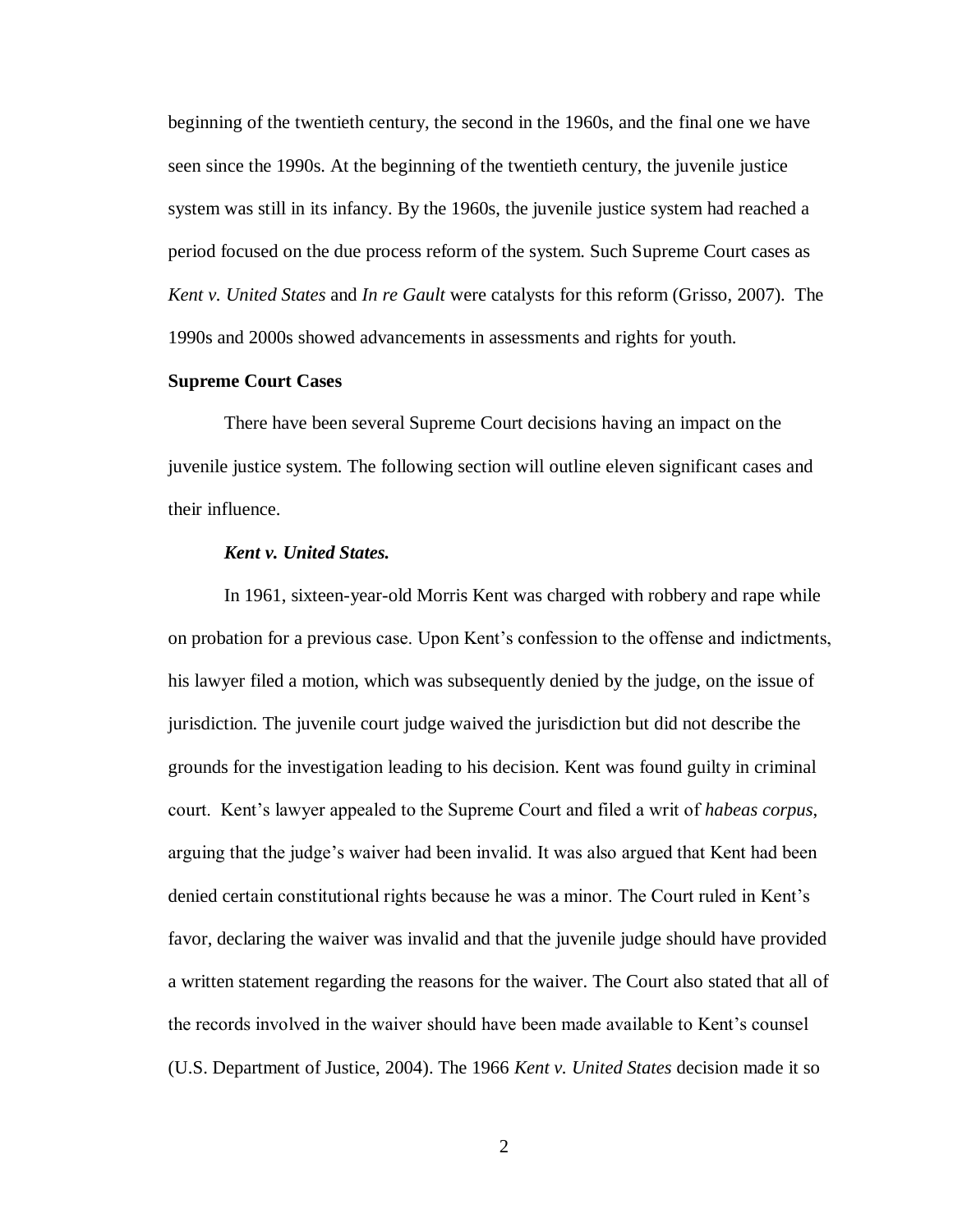due process was the standard in juvenile court cases (U.S. Department of Justice, 1999). The decision of *Kent v. United States* was applied specifically to courts in Washington, D.C., though the *Kent* case did have an extensive impact. A challenge to *parens patriae* had been broached by the Supreme Court. Previously, minors were afforded less due process, if it was believed there was a compensating benefit. It was found that in practice juveniles may not be receiving this benefit, while at the same time not being afforded the quantity of due process as adults (U.S. Department of Justice, 2004).

# *In Re Gault.*

Fifteen-year-old Gerald Gault was arrested and detained in the year 1964 for making a prank phone call with a friend while under probation. At his adjudication hearing, it was never determined if Gault had in fact been the one to make obscene remarks during the phone call. His neighbor, the recipient of the call, did not attend the hearing. Gault was sentenced to commitment to a training school for the remainder of his time as a minor. Gault's attorney filed a writ of *habeas corpus* which went to the Supreme Court. The Court found that Gault's constitutional rights were denied (U.S. Department of Justice, 2004). The 1967 decision of *In re Gault* resulted in children, as well as adults, being guaranteed the same rights under the constitution. Jasper (2000) phrased it as follows:

- 1. The right to notice of the charges leveled against the child.
- 2. The right to be represented by an attorney.
- 3. The right to confront his or her accusers, and to cross-examine witnesses who testify against the child.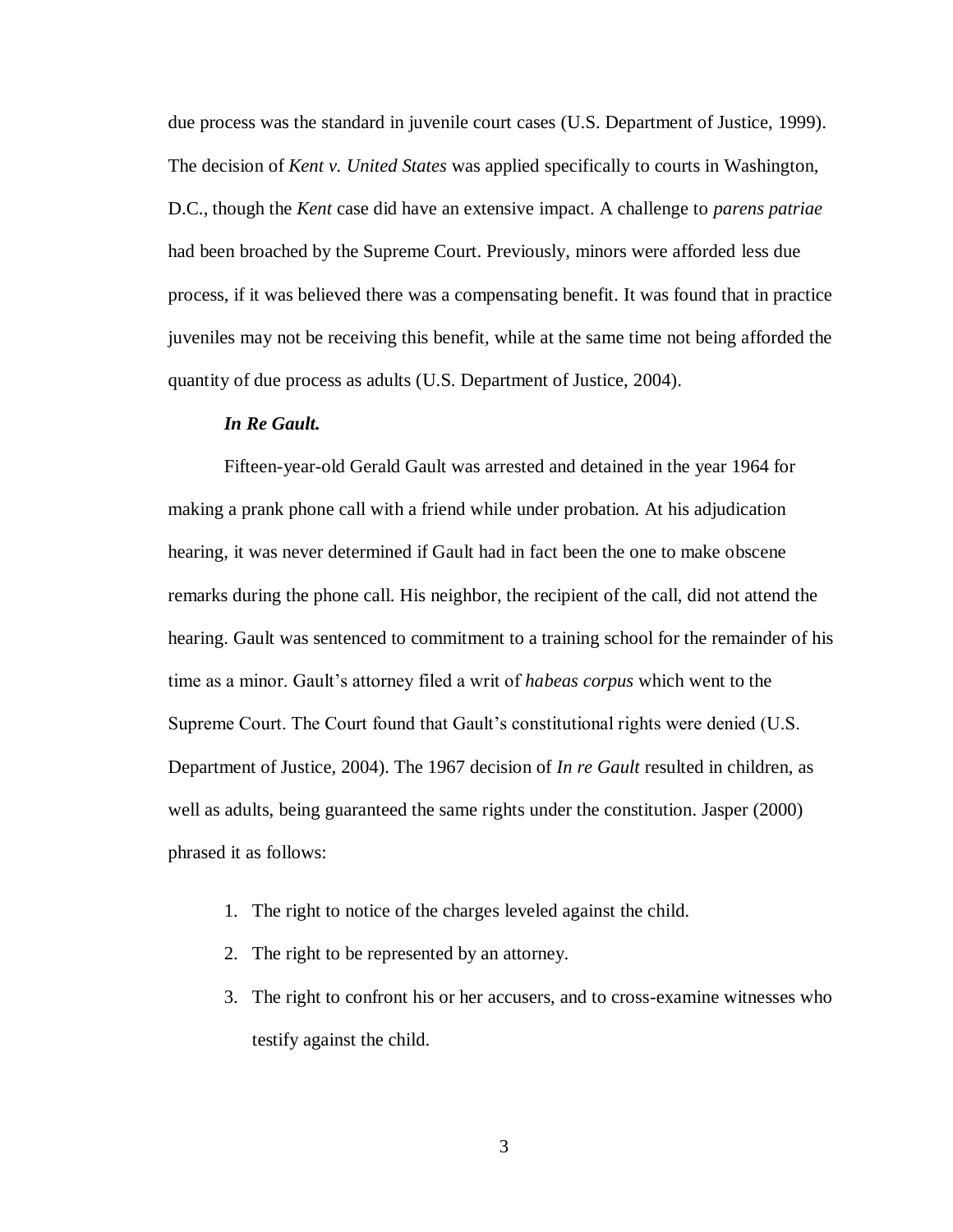- 4. The right to be informed of his or her Fifth Amendment Miranda right not to make statements which may be incriminating.
- 5. The right to a written record of proceedings, which is particularly important should the child decide to appeal the juvenile court judge's decision.

Following the Gault decision, the Supreme Court handed down additional decisions concerning the rights of children, such as the reasonable doubt standard of proof, and the right not to be retried for the same offense twice  $-$  i.e., double jeopardy. (Jasper, 2001, p. 12)

The more informal treatment of juvenile court cases that had been the standard was replaced by a system where juveniles were permitted the same number of protections as adults. The constitutional challenge of *parens patriae* by the Court impacted the way all other states think about the Equal Protection Clause of the Fourteenth Amendment.

# *In Re Winship.*

In 1970, twelve-year-old Samuel Winship was committed to a training school after being adjudicated delinquent for stealing \$112 from a woman's purse. Though the court agreed there was reasonable doubt in this case, the standard for juvenile courts at the time was of a preponderance of evidence. Upon appeal, the Supreme Court decided that in all delinquency adjudications, the standard required should be that of reasonable doubt. The case of *In re Winship* made it the standard that in juvenile delinquency matters proof must be beyond a reasonable doubt, resulting in the incarceration of fewer innocent youth. The decisions of both *Winship* and *Gault* were significant in that they enhanced accuracy in the factfinding stage of the juvenile court process (U.S. Department of Justice, 1999).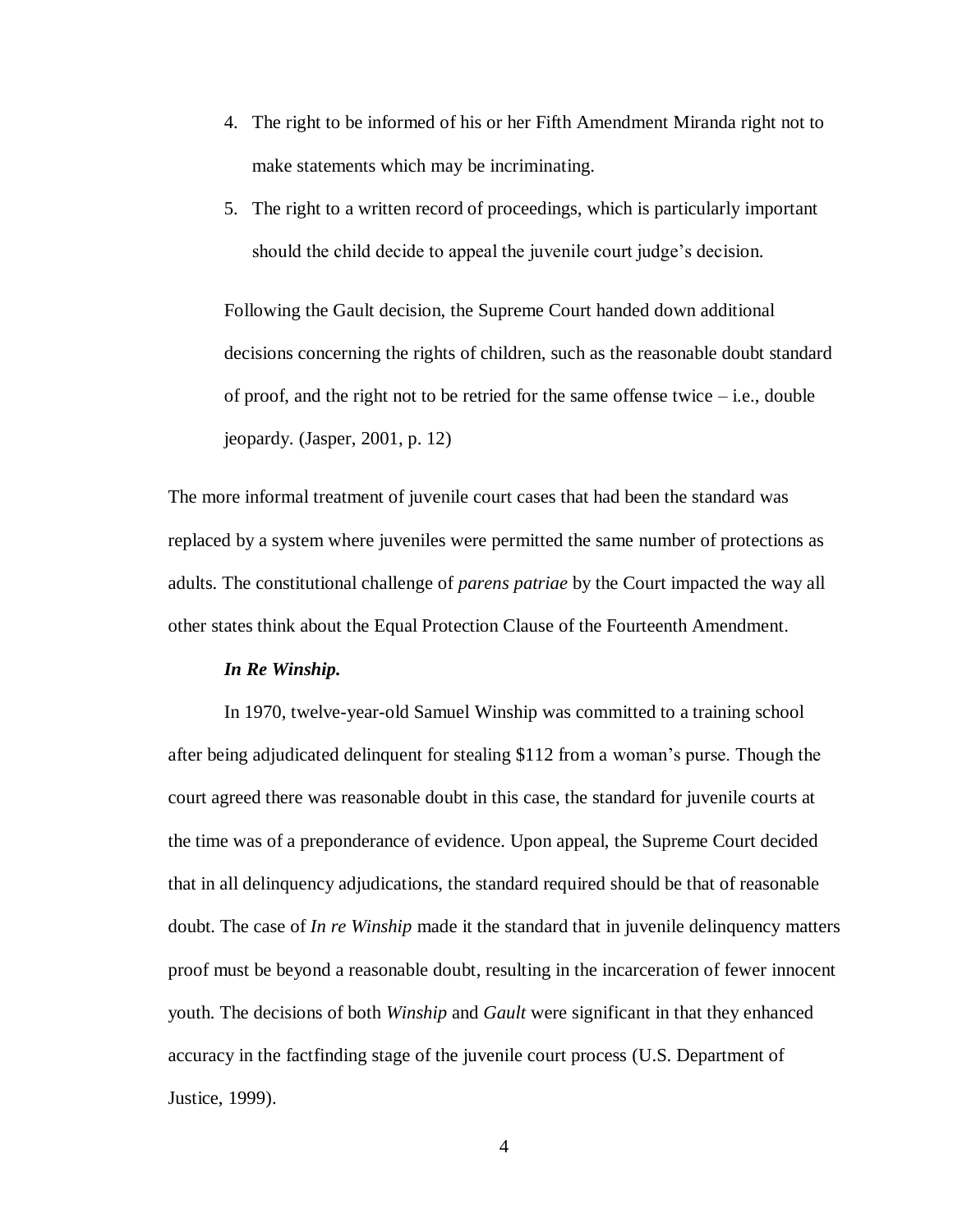# *McKeiver v. Pennsylvania.*

*McKeiver v. Pennsylvania*, a case from 1971, determined that in juvenile court hearings, it is not constitutionally required for there to be a jury hearing (U.S. Department of Justice, 1999). An argument made by the Court in the *McKeiver* case was that having jury trials could potentially make the atmosphere of the juvenile court more adversarial; evidence has shown that juries are on average no more accurate than judges in the adjudication phase (U.S. Department of Justice, 2004).

#### *Breed v. Jones.*

Seventeen-year-old Gary Jones was charged with armed robbery in 1970. After being adjudicated delinquent in juvenile court, the judge waived jurisdiction of Jones's case to criminal court. A writ of *habeas corpus* was filed, and counsel for Jones argued that the Double Jeopardy Clause of the Fifth Amendment had been violated in the waiver to criminal court (U.S. Department of Justice, 2004). In the 1975 case of *Breed v. Jones*, the "U.S. Supreme Court ruled that an adjudication in juvenile court, in which a juvenile is found to have violated a criminal statute, is equivalent to a trial in criminal court… The Court also specified that jeopardy applies at the adjudication hearing when evidence is first presented. Waiver cannot occur after jeopardy attaches" (U.S. Department of Justice, 2004, p. 104). This case made it so the juvenile justice process more closely resembles the adult process, and arguably makes it more constitutional.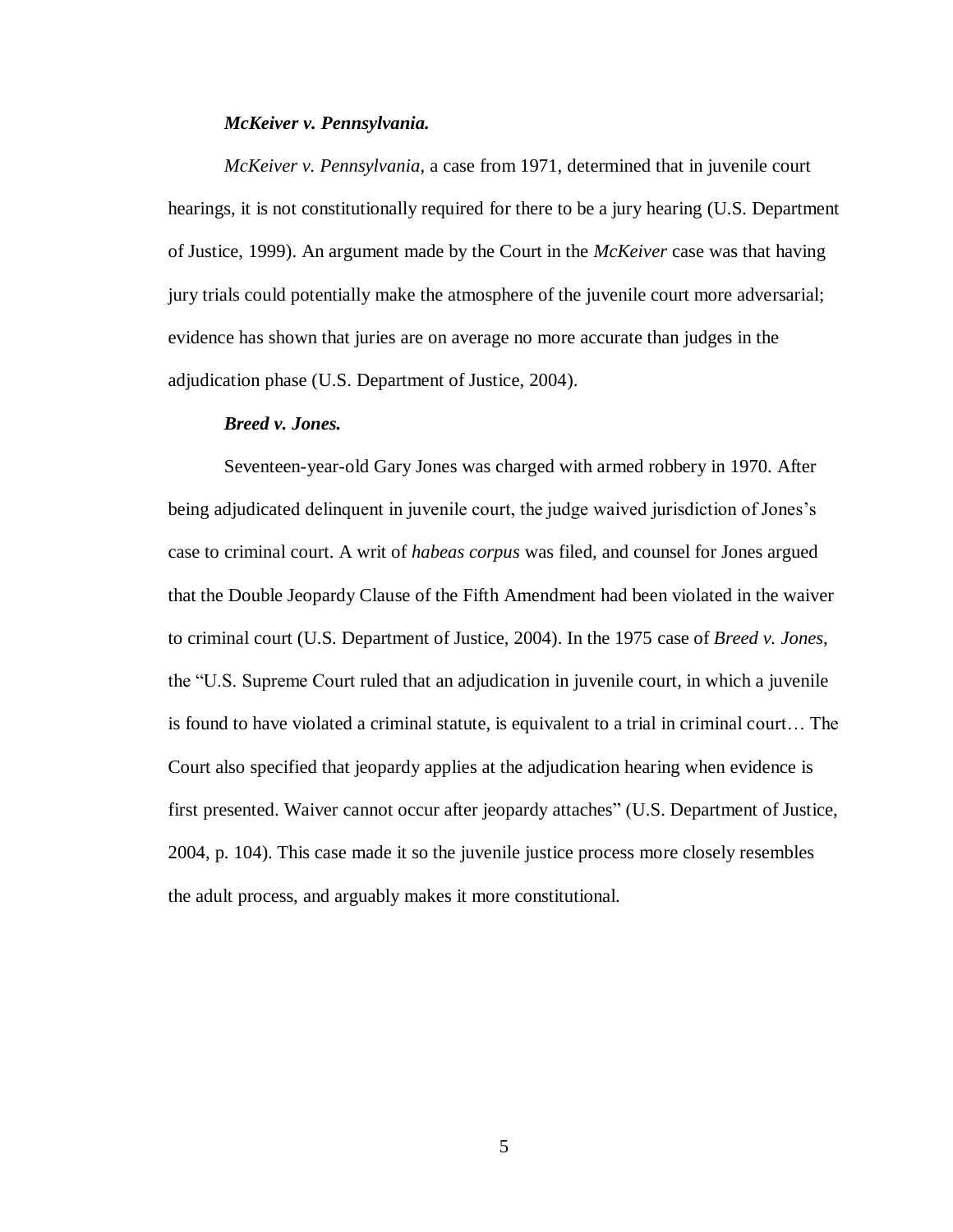# *Oklahoma Publishing Company v. District Court in and for Oklahoma City* **and**  *Smith v. Daily Mail Publishing Company.*

*Oklahoma Publishing Company v. District Court in and for Oklahoma City*, 1977, and *Smith v. Daily Mail Publishing Co.*, 1979, were two cases that determined that prohibiting the press from reporting juvenile court proceedings, under given circumstances, is unconstitutional (U.S. Department of Justice, 1999). In the case of the *Oklahoma Publishing Company*, the Supreme Court ruled that it was unconstitutional for the court to prohibit press from reporting the name of a youth involved in a juvenile court proceeding, along with his photograph. This information had been obtained from an outside source and had been done so legally. *Smith v. Daily Mail Publishing Company* ruled that while the press should not have access to juvenile court files, it cannot legally be prohibited from publishing a juvenile's name. If the information is obtained legally, prohibiting its release by the press is a violation of the First Amendment; this right takes precedence (U.S. Department of Justice, 2004). These rulings affected the preservation of the anonymity of juvenile defendants.

# *Schall v. Martin.*

In the year 1977, fourteen-year-old Gregory Martin was charged with assault, robbery, and possession of a weapon. After his arrest, he was held pending adjudication due to the fact that there was a serious risk of him committing another crime if released. Hi attorney filed a writ of *habeas corpus*, arguing that pretrial detention was a form of punishment for the juvenile (U.S. Department of Justice, 2004). In 1984, the Supreme Court determined that, under certain circumstances, preventative "pretrial" detention of juveniles is not unconstitutional (U.S. Department of Justice, 1999). It was stated by the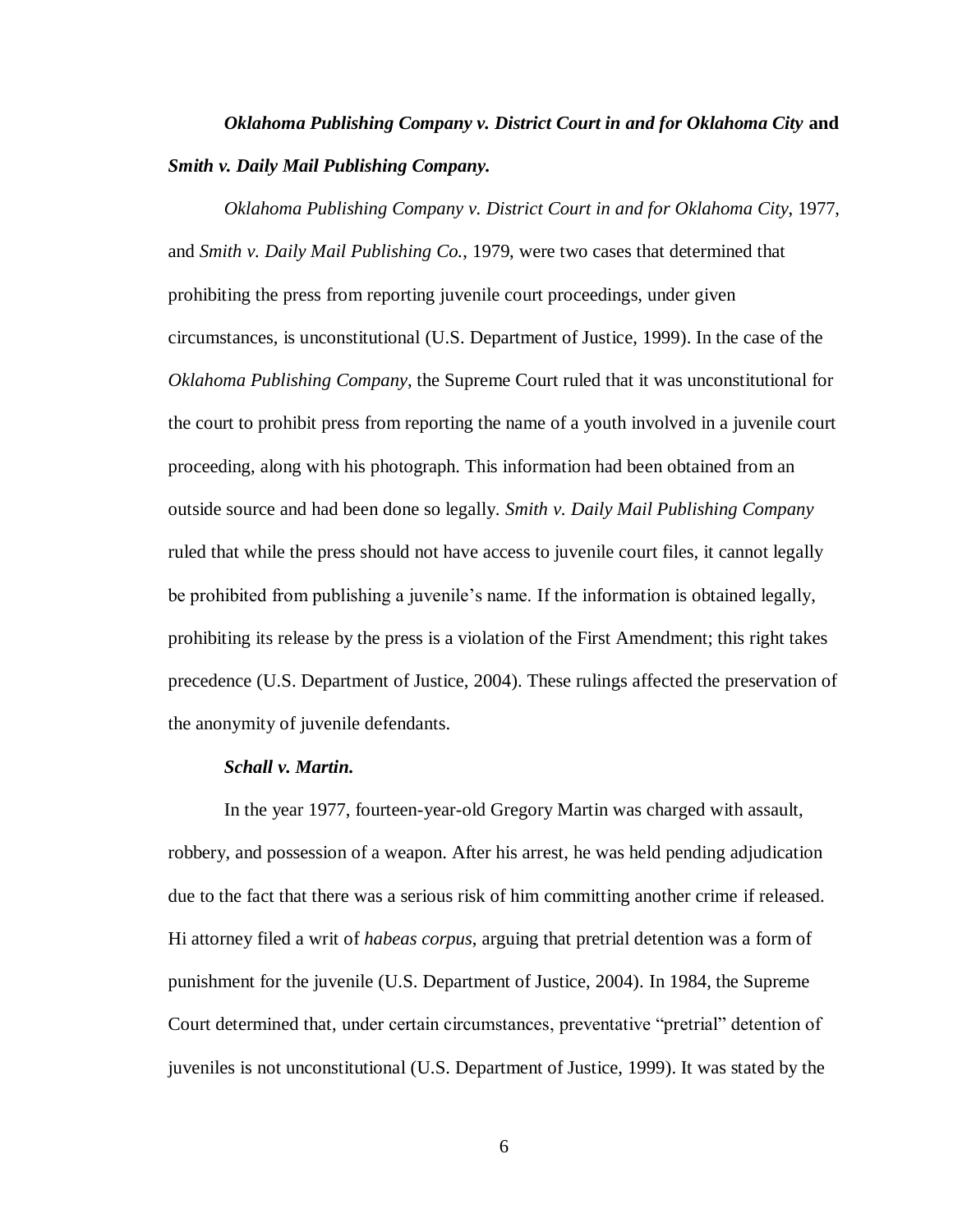Court that preventative detention acts to protect the juvenile and society and is not intended to punish the juvenile (U.S. Department of Justice, 2004).

### *Thompson v. Oklahoma* **and** *Stanford v. Kentucky.*

The cases of *Thompson v. Oklahoma*, 1988, and *Stanford v. Kentucky*, 1989, resulted in the minimum age for the death penalty being set to sixteen (U.S. Department of Justice, 1999). This minimum was subsequently increased in the case of *Roper v. Simmons*.

#### *Roper v. Simmons.*

*Roper v. Simmons*, a Supreme Court decision from 2005, ruled that the execution of someone under the age of eighteen is unconstitutional (Corriero, 2006). It was stated that "[f]rom a moral standpoint, it would be misguided to equate the failings of a minor with those of an adult, for a greater possibility exists that a minor's character deficiencies will be reformed" (Corriero, 2006, p. 3). This decision would allow more youth the opportunity for redemption.

#### **The 1990s**

#### **The Punitive Era.**

The advent of the 1990s brought about a new era in the juvenile justice system classified primarily by its punitive nature. This era came about rather rapidly in response to a growing concern and fear surrounding juvenile delinquency. In 1995, homicide and aggravated assault rates among teenagers had more than doubled since the late 1980s. "Adult time for adult crime" was the catchphrase of the nineties. People wanted to see these juveniles tried in court as adults. Indeed, it seemed the overall goal had become putting juvenile offenders away as long as possible rather than rehabilitation. Public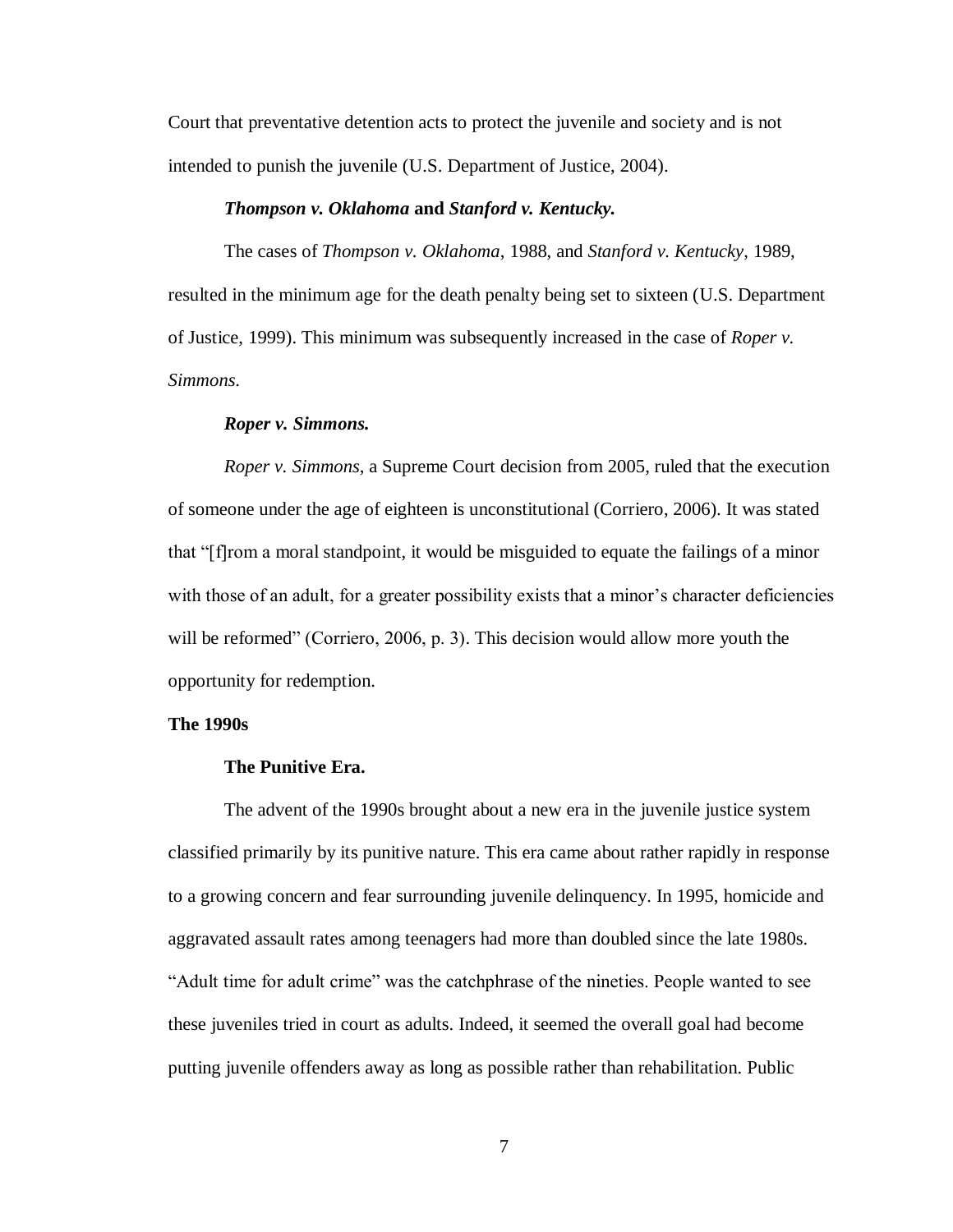safety was the top priority. Given the panic surrounding lawmakers and the general public, there was an increase in the number of youths transferred by juvenile court to criminal court. Between 1987 and 1994 the number of youths transferred nearly doubled. During this period of time, juvenile justice facilities became increasingly more overpopulated, and in the late 1990s, as adolescent homicide rates began to decline, investigations were starting to be conducted, bringing a focus back onto the rights and mental health of the detained youth (Grisso, 2007).

#### **Rights for the Detained Youth.**

There was a trend through the 1990s in which laws were passed in almost every state to make it simpler to try youth in adult criminal courts. This was done so through laws expanding sentencing options, modification of confidentiality provisions for juvenile courts, and laws increasing the victim's role in juvenile court processing (PBS, 2011).

A monograph had been published by the National Coalition for the Mentally Ill in the Criminal Justice System in 1992, but due to the rising violent statistics at the time, it was largely quieted by reform supporters. This monograph did not go unnoticed by all, and is often regarded as an early call to arms. "In the 1990s, if a detention center was doing mental health screening, it usually consisted of two or three questions that a staff member had thrown together" (Grisso, 2007, p. 161). There was great need for better assessment techniques.

#### **The 2000s**

By 2000, concern about mental health of juveniles in the justice system had begun to take over as a primary focus. Juvenile justice agencies were receiving larger annual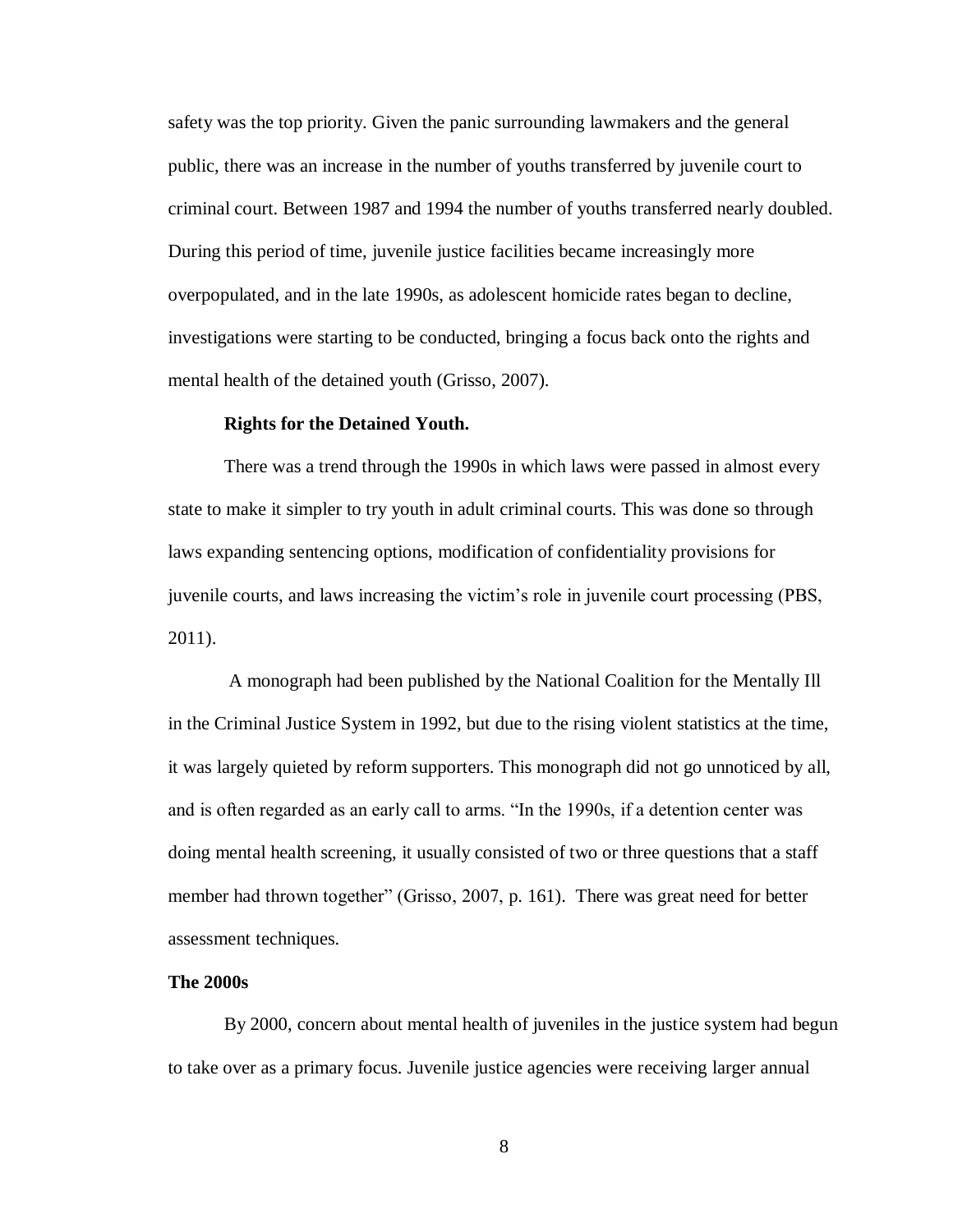budgets to put towards improving mental health and screening procedures. This change did not come without negative consequences. The get-tough policies of the previous decade meant there was deterioration in state budgets nationwide for child community mental health systems (Grisso, 2007).

# **MAYSI-2.**

The 1990s was the decade in which development of the Massachusetts Youth Screening Instrument-2 (MAYSI-2) began, and by the year 2000, the MAYSI-2 was readied for release. This ten-minute procedure was a useful and convenient screening method as a clinician was not required when it was administered. The MAYSI-2 was designed specifically for use at juvenile correctional programs or juvenile pretrial detention centers, answering the call of the 1990s for better assessment (Grisso, 2007). The MAYSI-2 is of particular importance to the juvenile justice system because there is a high prevalence of mental health problems in this population (Grisso, 1999). The outcomes of MAYSI-2 assessments impact the way we define juveniles in the justice system, which in turn affect sentencing and treatment decisions.

#### **De Facto Psychiatric Hospitals.**

In the late 1990's and early 2000's a new trend had begun across the country. Parents who lacked the financial resources to offer their children mental health services were intentionally having their children arrested in order to provide them with the help they needed. A representative vignette would be one of a mother whose insurance does not cover her teenager's treatment for a psychological disorder, such as bipolar disorder. The mother, now with scarce options, has the adolescent arrested on a charge, such as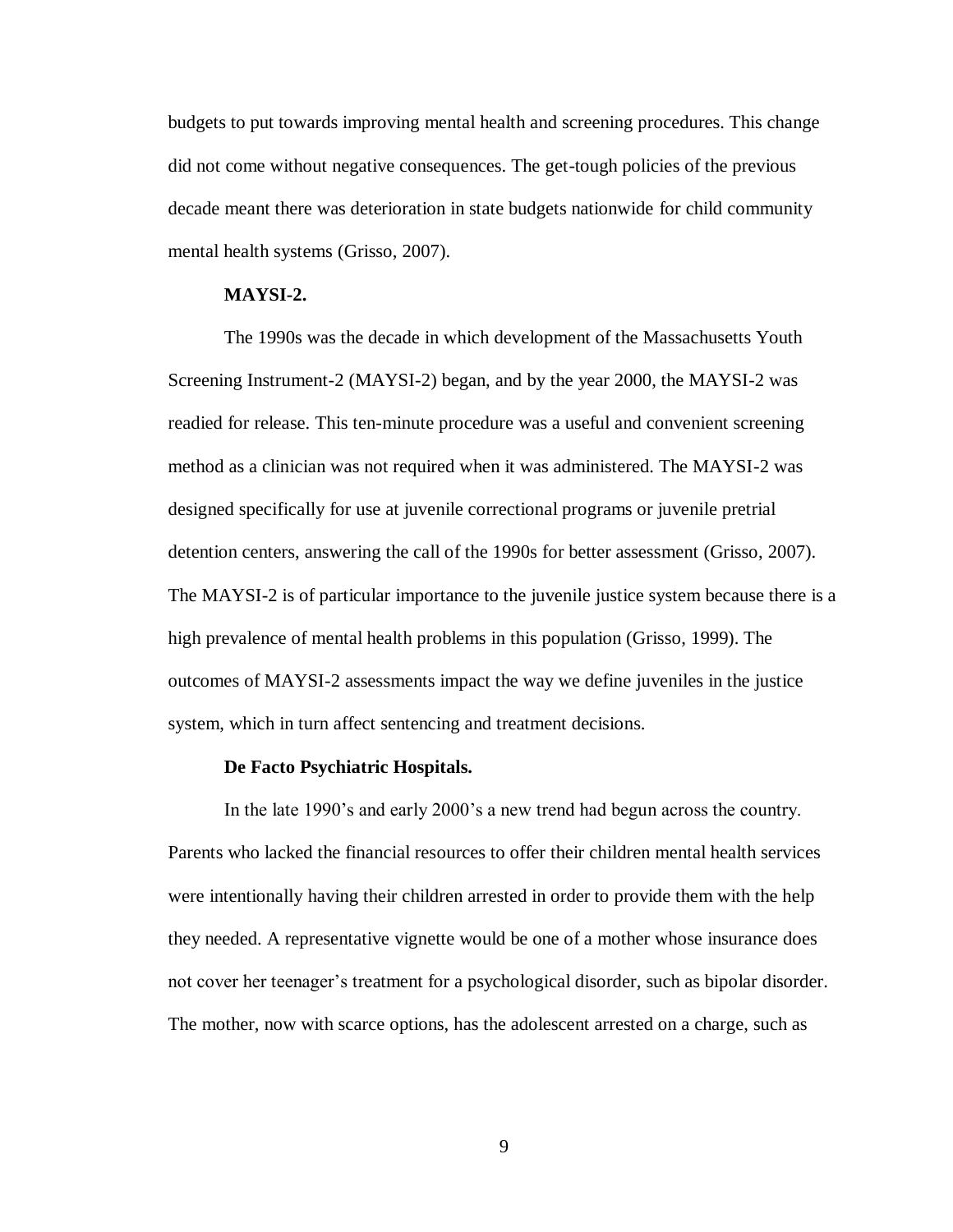stealing her car for a joy ride or entering in a minor physical altercation (Cusac, 2001). Paul Wellstone, the Democratic Senator from Minnesota in the year 2001, stated,

It is a national tragedy that American parents feel forced to have their children locked up simply in order to obtain desperately needed mental health services… This is a horrendous symptom of the discrimination against mentally ill children in our health care system today. (Cusac, 2001, p. 2)

This was certainly not a problem confined to one state, and it was one prevalent enough to attract national attention. There were several news articles released like the one mentioned above. Communities all over the United States were finding that detention centers were being used in the place of psychiatric hospitals. There were children being arrested by their own parents for the sake of having access to mental health services, even if the youth had not done anything that would warrant an arrest. These detention centers had thus become de facto psychiatric hospitals and staff members were often ill-equipped to deal with this increasing population. The lack of community mental health services puts pressure on the juvenile justice system to attend to the mental health needs of youths in custody, taking resources away from their obligation to prosecute and protect (Grisso, 2007).

#### **2008 Statistics.**

Juveniles, defined here as persons under eighteen, were responsible for 15% of total crime in the year 2008. Breaking this down further, we see that they were involved in 16% of violent crime arrests and 26% of property crime arrests. One in every ten murders in 2008 involved a juvenile, as well as one in four robberies, burglaries, larcenythefts, and motor vehicle thefts (U.S. Department of Justice, 2011).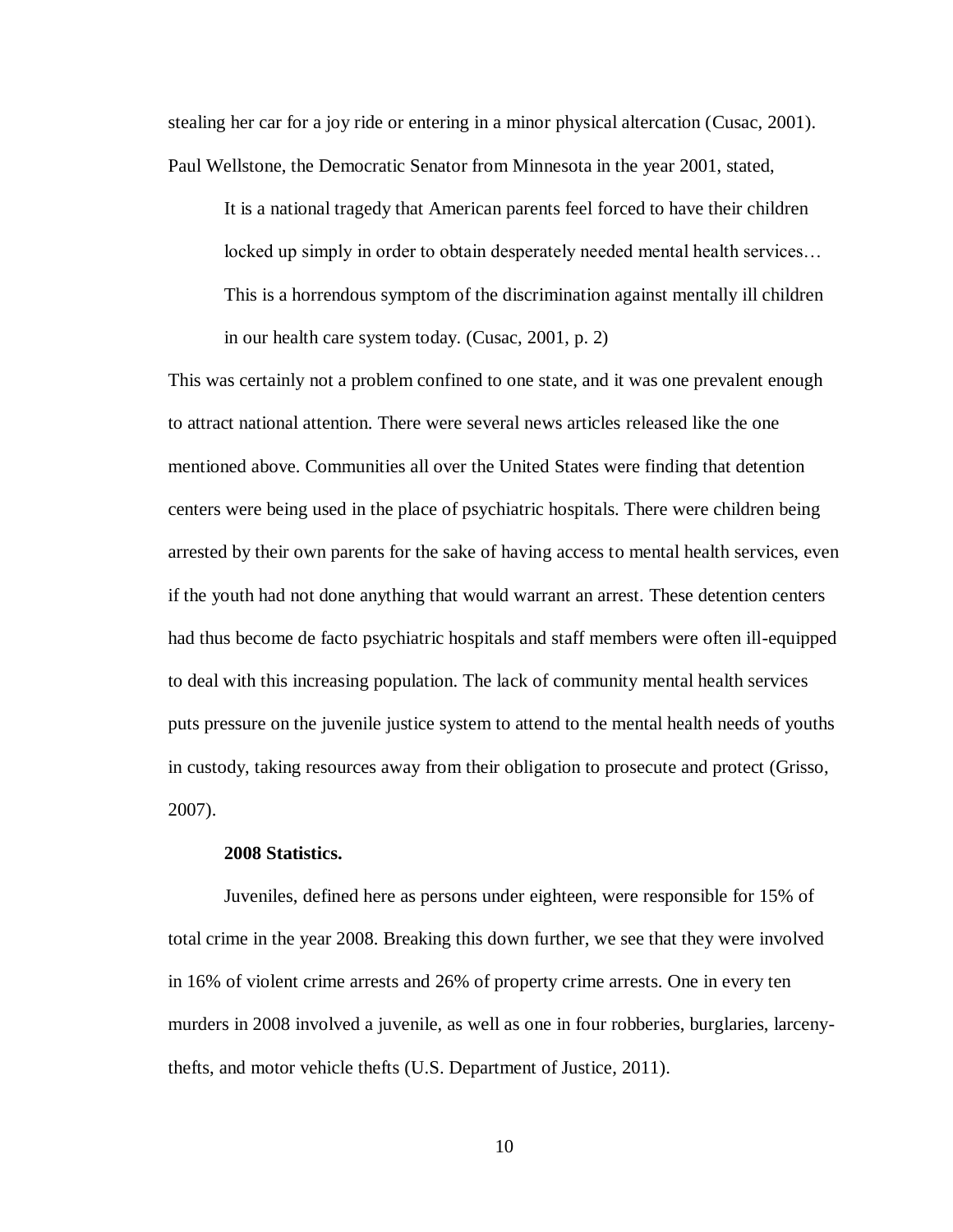#### **Chapter Two: Understanding Violence**

The Diagnostic and Statistical Manual of Mental Disorders-IV—TR (DSM-IV-TR; American Psychiatric Association, 2000) defines as aggressive conduct that "causes or threatens physical harm to other people or animals (e.g., bullying, threatening, or intimidating others)" (Hoge & Andrews, 2010, p. 25). The Structured Assessment of Violence Risk in Youth (SAVRY) defines violence as

an act of battery or physical violence that is sufficiently severe to cause injury to another person or persons (i.e. cuts, bruises, broken bones, death, etc.), regardless of whether injury actually occurs; any forcible act of sexual assault; or a threat made with a weapon in hand (Borum et al., 2003, p. 15).

It is important to define violence and aggression because how we do so will dictate how we define juvenile offenders, and it will have serious implications for the sentencing or treatment selected for the youth. The way in which the cause of violence is defined will determine if treatment will be seen as effective and economical for the parties involved, and thus will be a deciding factor in whether or not treatment is offered.

#### **Causes of Violence**

It is important to understand violence and aggression in terms of the intention or motivation behind it. Reactive aggression, one of the most common forms of aggression in adolescents, is the result of a real or perceived threat against one's person. The motivation is anger in response to this threat. Another type of aggression seen in adolescents, proactive aggression, is purposeful and motivated by the belief the person can achieve a desired goal through the aggressive action (Hoge  $\&$  Andrews, 2010).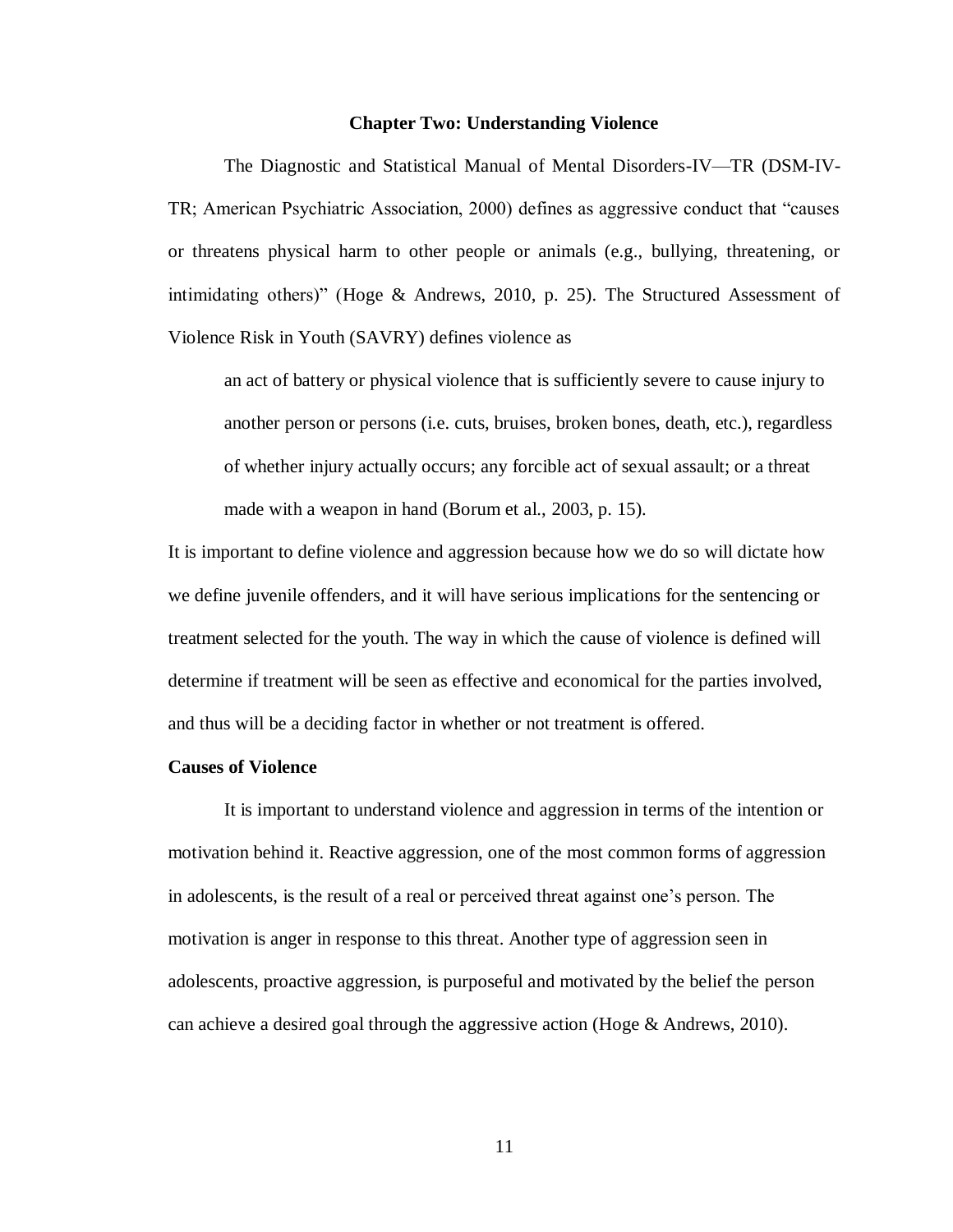#### **Categories of Violent Acts**

Tolan (2007) has identified categories of violent acts that, while overlapping, are unique enough to warrant their own groups. There are four forms of aggression under his system. The first, situational acts of violence, is in response to certain situational factors, such as social or contextual factors. Situational acts of violence, while provoked, may also occur when there is an underlying disposition to violence. The second, relationship violence, is that violence which occurs within social relationships. These relationships may be of a romantic, family, or friendly nature, to name a few. The third, predatory violence, is only seen in a small number of adolescents, though those who exhibit it have a tendency to be the most serious offenders. Predatory violence is used instrumentally to obtain a desired goal. The fourth, pathological violence, is rare among adolescents. Those adolescents who are pathologically violent appear to have violence as their goal. The violence is not necessarily triggered by social or contextual factors, and there does not need to be a reward attached to the violence. As previously stated, these categories do overlap, so it is possible for an adolescent to display more than one of the aforementioned forms of violence (Hoge & Andrews, 2010).

#### **Issues with Labeling Violent Actions.**

There are some significant issues that arise when discussing the labeling of violent actions. Motivation is considered an important factor in violent acts, though it can be difficult to determine the motivation behind one's actions. Severity and chronicity are two other important factors to look at when labeling violent actions. Judgment of severity can be difficult and is relative. The determining of whether or not a violent act is considered "criminal" lies within the judicial system. Whether or not a youth is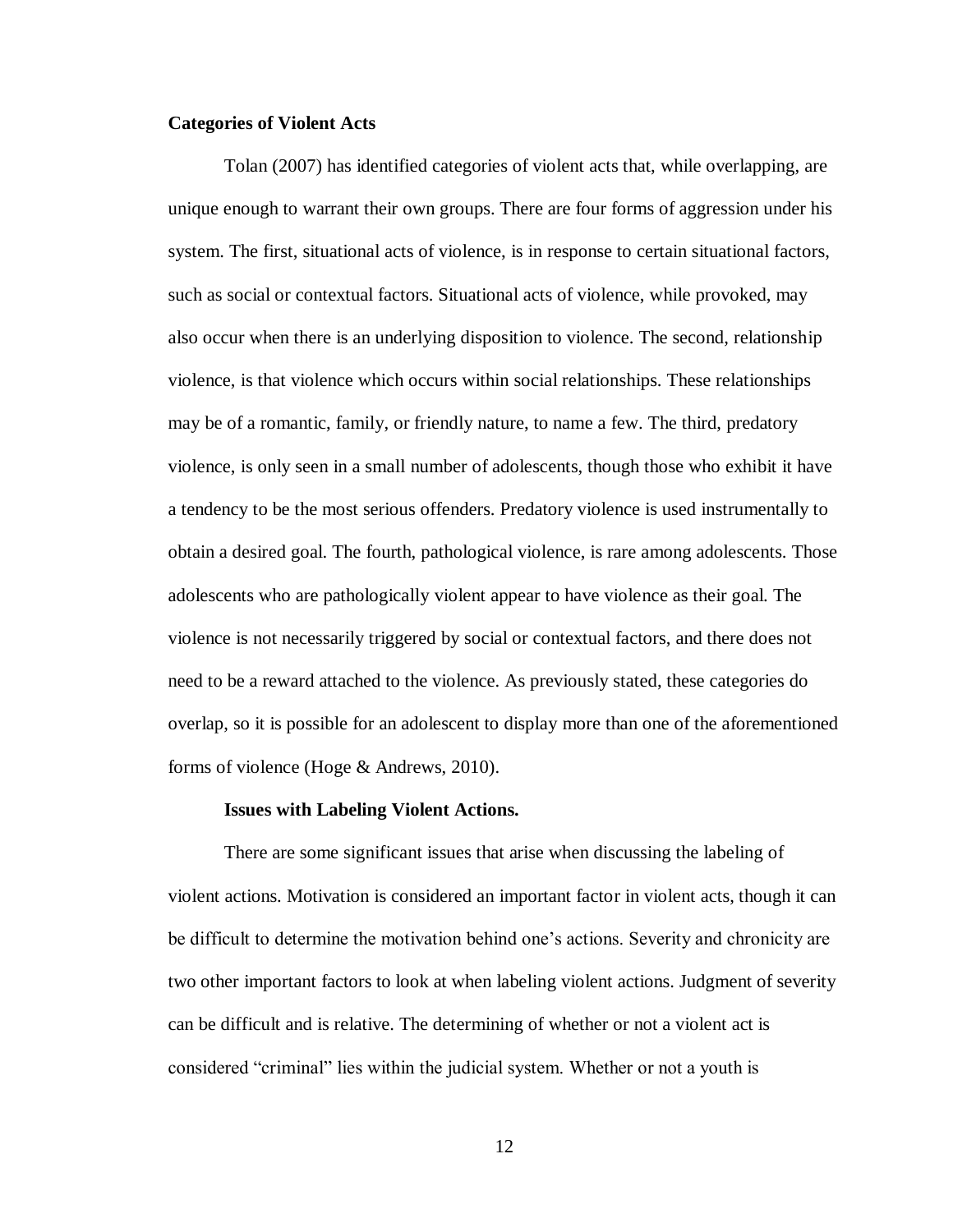determined to be a chronic offender is a decision that comes about arbitrarily.

Professionals have different views on what may or may not define an offender as chronic. The same judge may determine an offender to be chronic one day and determine the same youth to not be a chronic offender on a different day, depending on environmental factors (Hoge & Andrews, 2010).

# **Chapter Three: Descriptive Systems**

There are a number of descriptive systems available for juvenile offenders. These systems employ various ways of describing the offender, from using the offenses themselves to looking at psychological, circumstantial, and behavioral traits.

# **Offense-Based Systems**

In offense-based systems, the youth is described in terms of the antisocial activities committed and any patterns that subsequently emerge. One problem with classifying juvenile offenders in offense-based systems is the fact that the categories are often quite heterogeneous. If the youth are classified into the simplest categories of "offender" and "non-offender," little is known of the youth other than whether or not they have committed an offense. We do not know the degree of the offense, the circumstances, the age of the youth at the time of the offense, or whether or not the youth is a repeat offender. There are more complex systems of classification, but the problem still remains of heterogeneity (Hoge & Andrews, 2010).

#### **Clinically-Based Systems**

With clinically-based systems, offenders are described based on a clinical diagnosis. There are two major clinical diagnostic systems used by mental health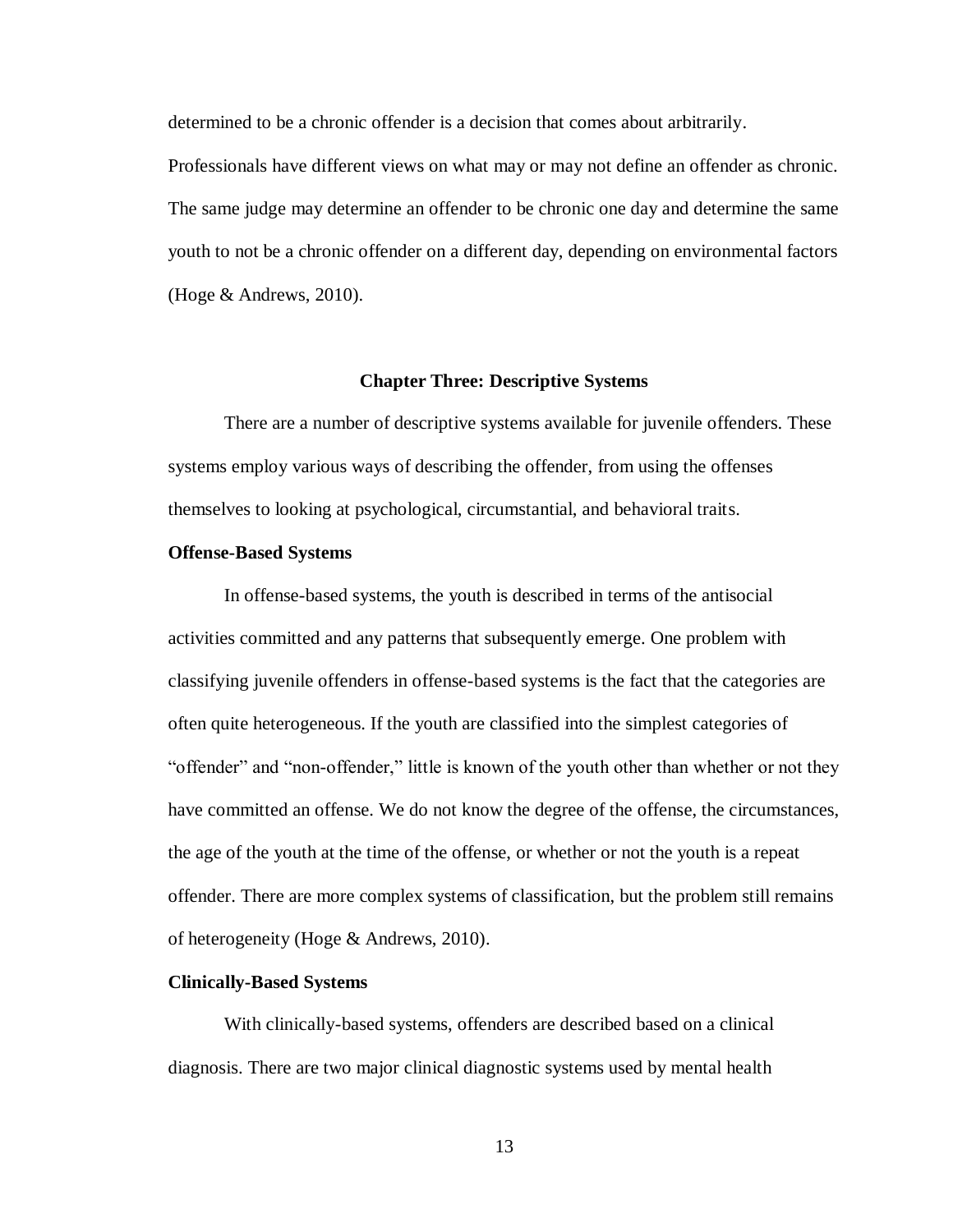professionals: The Diagnostic and Statistical Manual – IV – TR (DSM-IV-TR) and the International Classification of Diseases – 10 (ICD-10) (Hoge & Andrews, 2010).

# **Conduct Disorder.**

Conduct disorder is one diagnostic category that is of particular importance to juvenile offenders. The following are the four categories that are associated with conduct disorder:

- Aggressive conduct, including actions causing physical harm to humans and animals
- $\bullet$ Nonaggressive conduct, including property damage, arson, and vandalism
- Deceitfulness, including acts of theft and fraud  $\bullet$
- Serious rule violation, including truancy and running from home  $\bullet$ (Hoge & Andrews, 2010, p. 30)

The symptoms associated with conduct disorder are more commonly displayed among male youths (Hoge & Andrews, 2010).

# **Oppositional-Defiant Disorder.**

Hostility and negativity towards authority figures define oppositional-defiant disorder. The pattern of behaviors often escalates throughout adolescence for serious violent offenders; however, aggressive behavior is not necessarily associated with oppositional-defiant disorder. Similar to conduct disorder, oppositional-defiant disorder is more commonly seen among male youths. In males, symptoms are more commonly of an externalizing form, whereas in females, symptoms are more commonly of an internalizing form (Hoge & Andrews, 2010).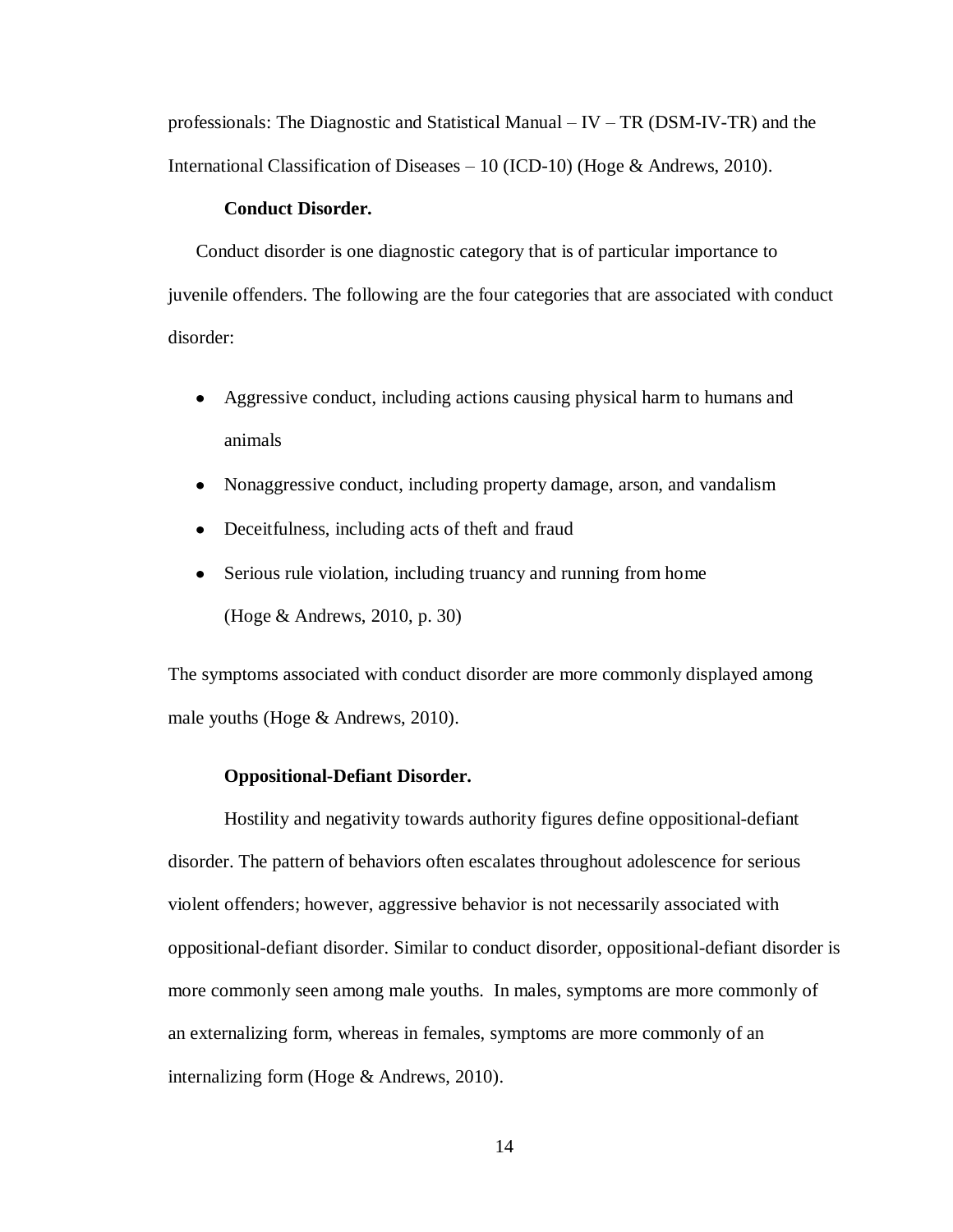#### **Personality-Based Systems**

Personality-based systems use personality traits as a method of classification for juvenile offenders. Quay's Personality-Based System, the Millon Adolescent Clinical Inventory, Callous and Unemotional Traits, and Psychopathy are some examples of commonly used personality-based systems (Hoge & Andrews, 2010).

# **Quay's Personality-Based System.**

The following are the five categories that one can be assigned to under Quay's Classification System: Aggressive-Psychopathic, Manipulative, Situational, Inadequate-Dependent, and Neurotic-Anxious (Hoge & Andrews, 2010).

#### **Millon Adolescent Clinical Inventory.**

The Millon Adolescent Clinical Inventory includes personality patterns, expressed concerns, and clinical syndromes. The scales that fall under the domain of personality patterns are Introversive, Inhibited, Doleful, Submissive, Dramatizing, Egotistic, Unruly, Forceful, Conforming, and Oppositional. The scales that fall under the domain of clinical syndromes are eating dysfunctions, substance abuse proneness, delinquency predisposition, impulsive propensity, anxious feelings, depressive affect, and suicidal tendency. These dysfunctions may be of particular importance in reference to proclivity for antisocial actions (Hoge & Andrews, 2010).

# **Callous and Unemotional Traits.**

The concept of callous and unemotional traits is one that is attributed to youth who lack the capacity to experience guilt or feel empathy. This syndrome is only seen in a minority of the youth population. Those youth displaying callous and unemotional traits are of particular difficulty when it comes to treatment, according to clinical and research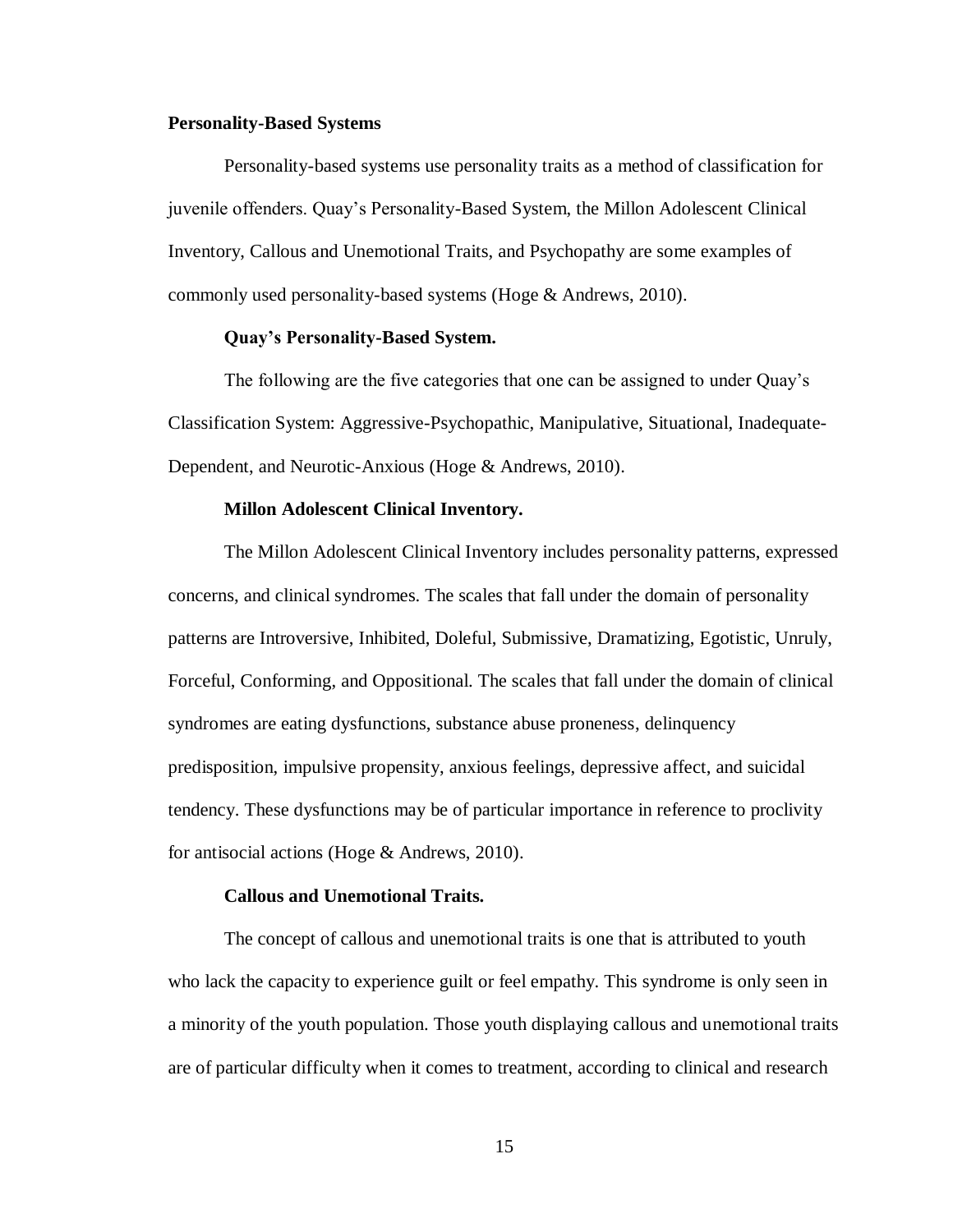experience. It is not, however, impossible to treat a youth with callous/unemotional syndrome (Hoge & Andrews, 2010).

#### **Psychopathy.**

In order to assess psychopathy in youth, a mental health professional may administer the Psychopathy Checklist – Youth Version, as described earlier in the section on Personality Tests. Psychopathy is a construct of personality that incorporates traits and conditions related with serious antisocial actions (Hoge & Andrews, 2010).

#### **Behavior-Based Systems**

Another common method of classification for juvenile offenders is the behaviorbased system, which explains the individual by way of behavioral dimensions. Behaviorbased systems are empirically developed. There are several behavior-based systems at present, but this thesis will only describe Achenbach's System of Empirically Based Assessment, which will serve as an example (Hoge & Andrews, 2010).

#### **Achenbach's System of Empirically Based Assessment.**

There are distinct dimensions of behavioral maladaption that arise when looking at the data compiled from the Child Behavior Checklist. There are forms available for parents and teachers, as well as self-report. Figure 1 displays dimensions of behavioral maladaption for youth ages six to eighteen years old (Hoge  $\&$  Andrews, 2010). This system is a way to describe the behavioral problems of youth, and is of particular relevance to those youth who have committed criminal acts. Behavioral-based systems such as this are exceptionally valuable for case planning management, in that they are able to assess needs. These systems are able to provide information about behaviors correlated with a tendency for antisocial behavior (Hoge & Andrews, 2010).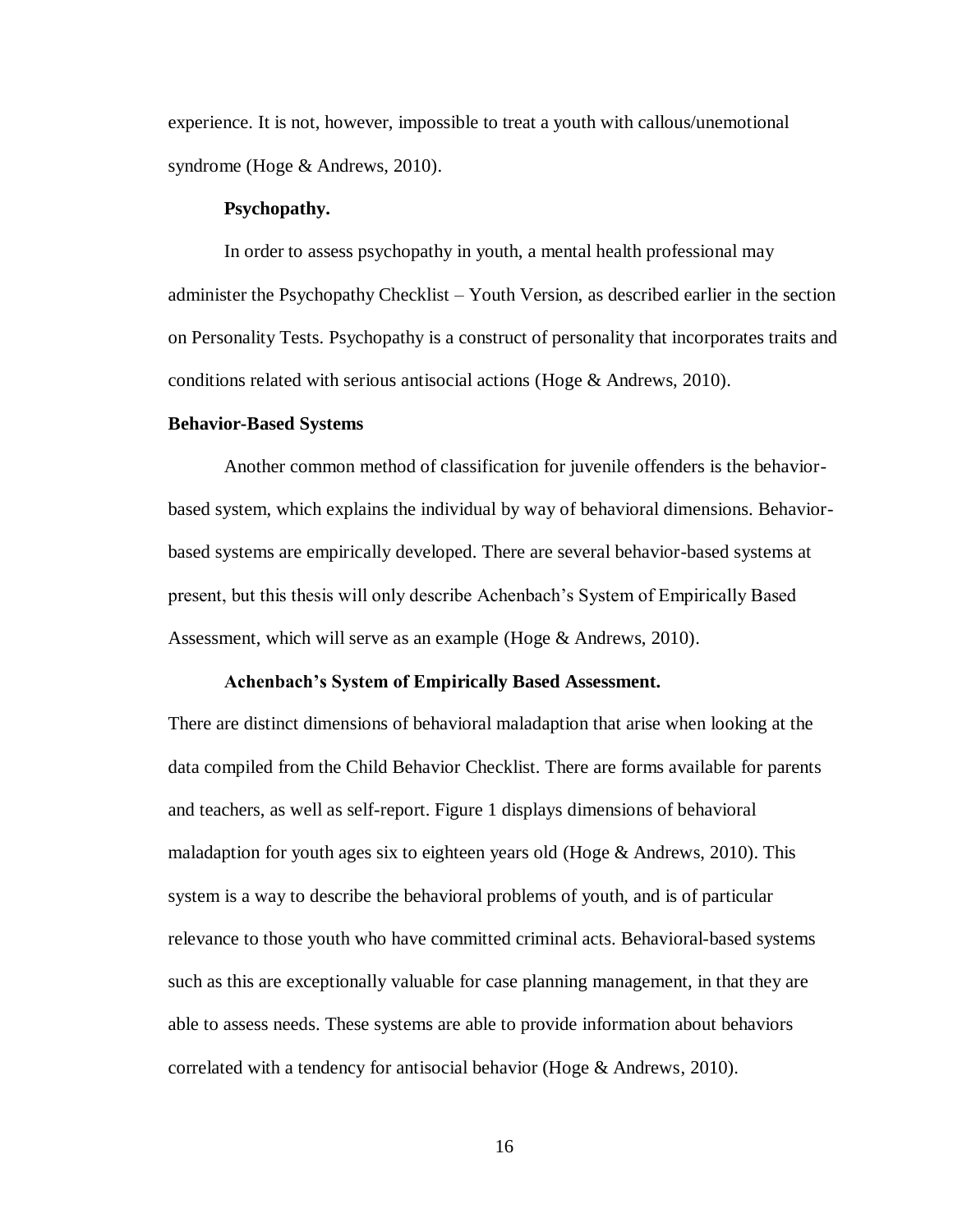

**Figure 1: Child Behavior Checklist Factor Scores (Males, Ages 6-18) (Hoge & Andrews, 2010, p. 37)**

# **Risk-Based Systems**

Risk-based systems attempt to identify risk and protective factors in youth in

order to determine risk of antisocial activities (Hoge & Andrews, 2010).

### **Static Systems.**

Static systems of risk assessment describe youth in terms of static risk factors,

such as number of convictions. Early attempts at risk-based systems drew heavily upon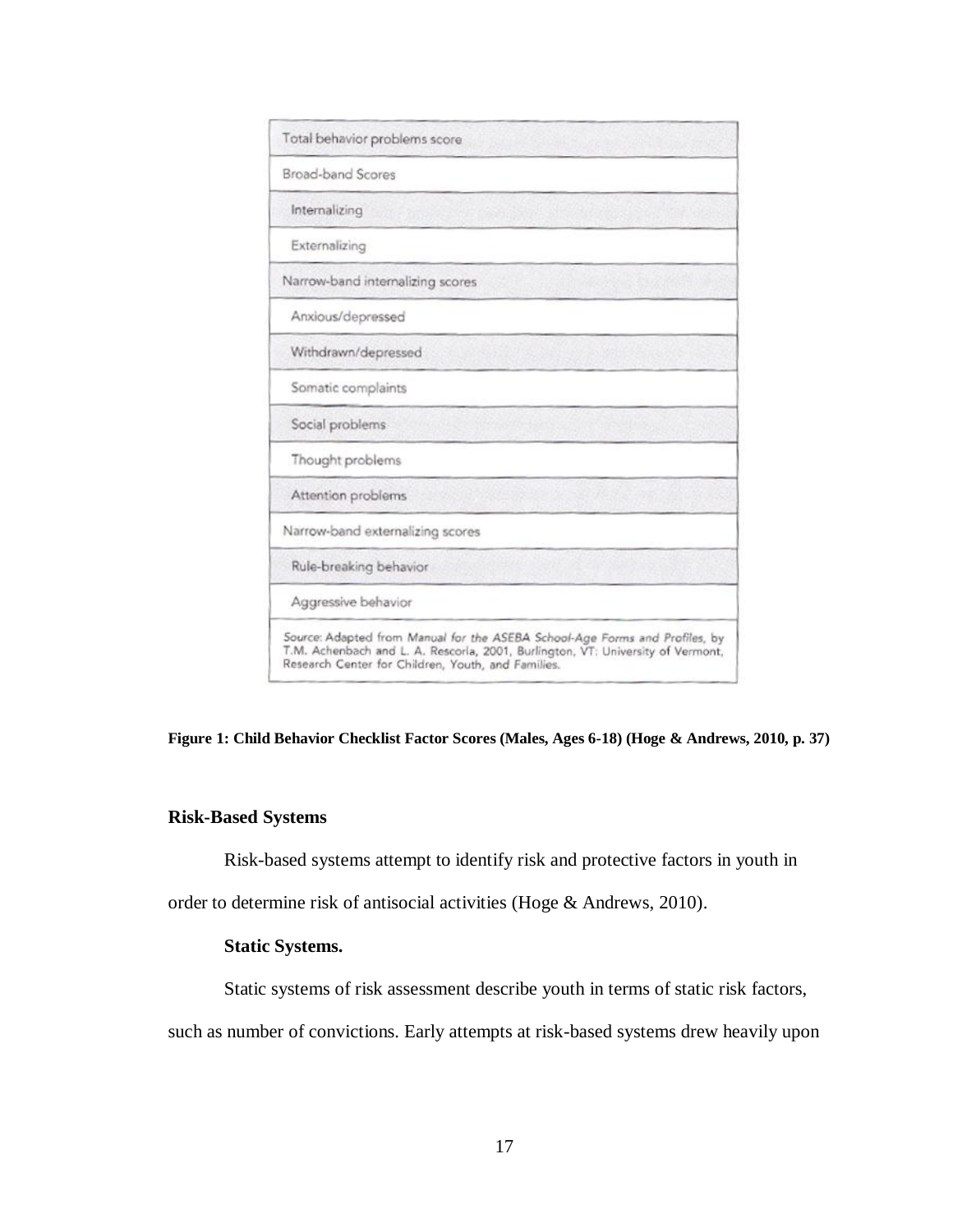the use of static risk factors, but static systems have shown to be inadequate and limited (Hoge & Andrews, 2010).

#### **Recent Risk-Based Systems.**

Recent risk-based systems take on a more comprehensive approach to risk assessment. These systems have been derived empirically, and they include static and historical risk factors, as well as a range of circumstantial and individual factors (Hoge  $\&$ Andrews, 2010). Dynamic risk factors are important to our understanding of the juvenile justice system.

[R]ecognizing the bearing these dynamic risk factors have on the propensity for violent behavior in adolescent populations is encouraging from an intervention standpoint. Efforts to ameliorate the influence dynamic risk factors have on the individual adolescent may present opportunities for educational teams to adopt a more positive, strength-based orientation for addressing student needs rather than turning to exclusionary or punitive alternatives such as zero tolerance policies.

(McGowan, Horn, & Mellott, 2011, p. 484)

There is a broad range of risk factors, as well as protective factors, that influence the likelihood that a youth will engage in antisocial activities. It is important to identify these factors in order to address the needs of the youth and offer the most effective treatment (Hoge & Andrews, 2010).

#### **Chapter Four: Alternative Models of Juvenile Justice**

Hoge and Andrews (2010) have described five alternative models of juvenile justice ranging from the most rehabilitative, Child Welfare, to the most punitive, Crime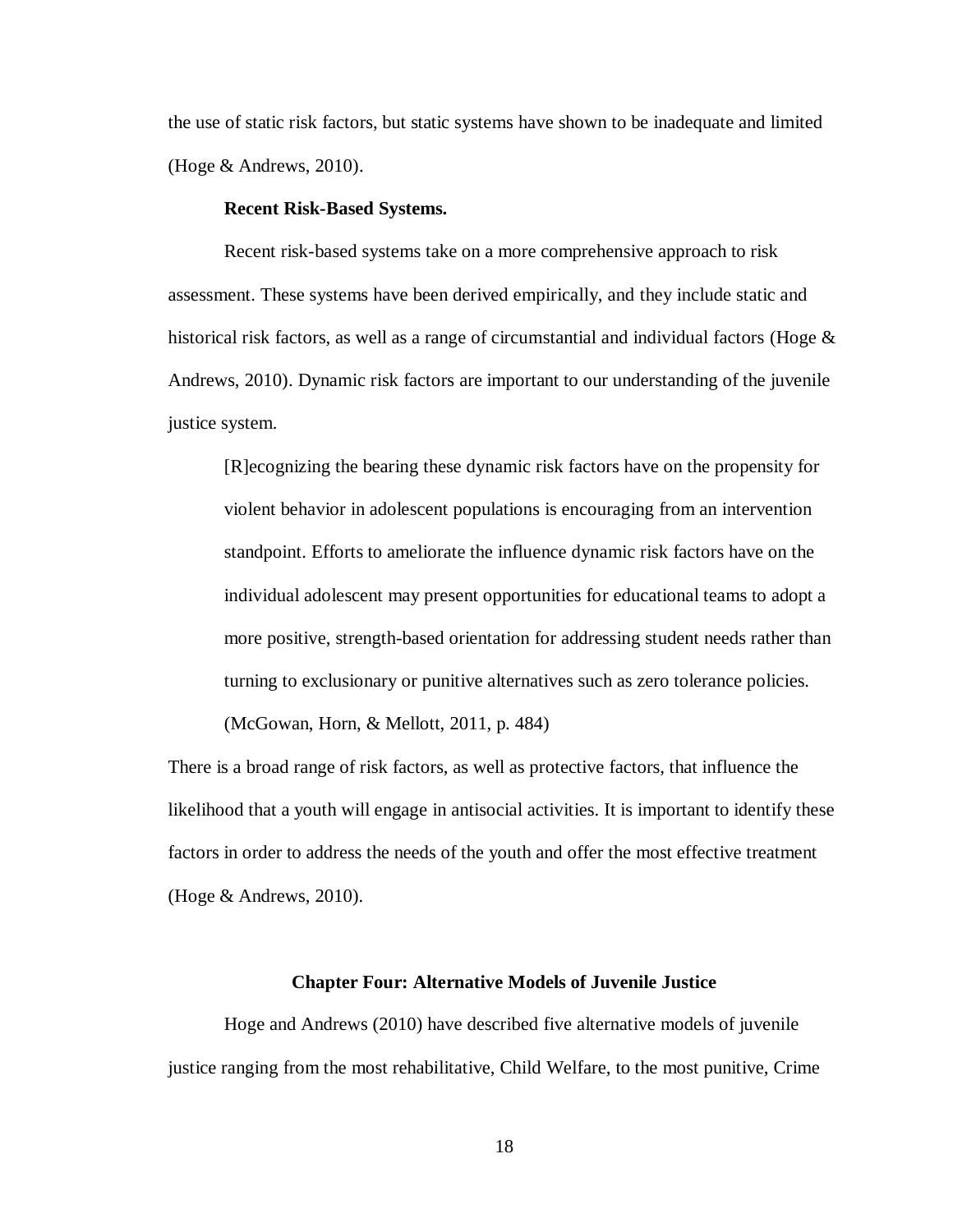Control. The remaining three models, Corporatist, Justice, and Modified Justice, fall somewhere on the middle of this spectrum.

# **Child Welfare**

The Child Welfare model is the one in which there is the least emphasis placed on punitive sanctions. Rehabilitative interventions play a significant role in this system. Those who ascribe to this model believe that through the use of counseling, education, and various interventions, the juvenile can enhance his or her emotional and behavioral competencies (Hoge & Andrews, 2010).

# **Corporatist**

This system, while similar to the Child Welfare model in many ways, differs in that it places a great deal of emphasis on combining all services for the juvenile into a single system. This system would consist of counseling services, education, and mental health services, working together as a single unit with the goal of identifying and addressing deficits in the youth. Those who ascribe to this model believe that through the use of rehabilitative interventions, the juvenile can become more emotionally and behaviorally competent (Hoge & Andrews, 2010).

#### **Justice**

The Justice model focuses largely on the legal aspect of the juvenile justice system. There is special concern for individual rights. The nature of the Justice model is more punitive than rehabilitative and it is counter to the *parens patriae* approach (Hoge & Andrews, 2010).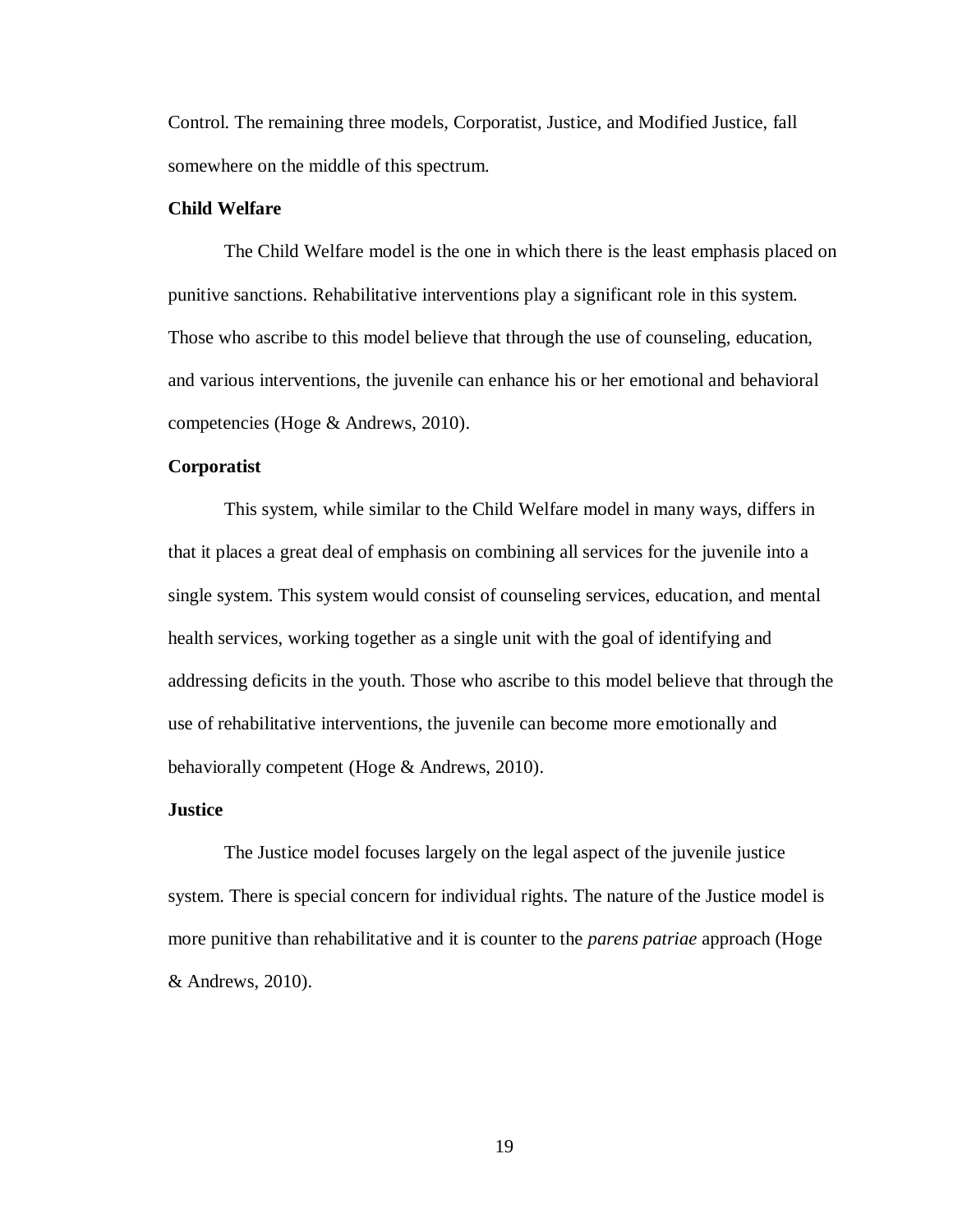# **Modified Justice**

Modified Justice is a model which is similar to both the Justice model and the Child Welfare model. This model incorporates rehabilitative services and punitive sanctions. Those who ascribe to this model believe that through the rehabilitative services the juvenile can become an overall more prosocial individual, while still taking into account the importance of the legal context (Hoge & Andrews, 2010).

# **Crime Control**

The Crime Control model is the one in which the most emphasis is placed on punitive sanctions and the least on rehabilitative services. In this model, there is a primary concern with the safety of the public, and thus, with sentencing, less attention is paid to the individual offender. Those who ascribe to this model believe that those who commit criminal acts do so willfully, making incarceration the logical option (Hoge  $\&$  Andrews, 2010).

#### **Chapter Five: Assessment**

Assessment is an integral part of the juvenile justice system. We use assessment to evaluate juveniles in the justice system. Assessments can be done upon entrance and throughout their time in the system. Mental health professionals use assessment measures to learn about and describe youth. Assessment is often used to determine risk and mental health problems. Along with the determination of these factors, the mental health professional typically makes an informed decision about treatment or intervention. It is important that juveniles are matched with appropriate and effective treatment options, and assessment plays a huge role in this matching process. There are many methods by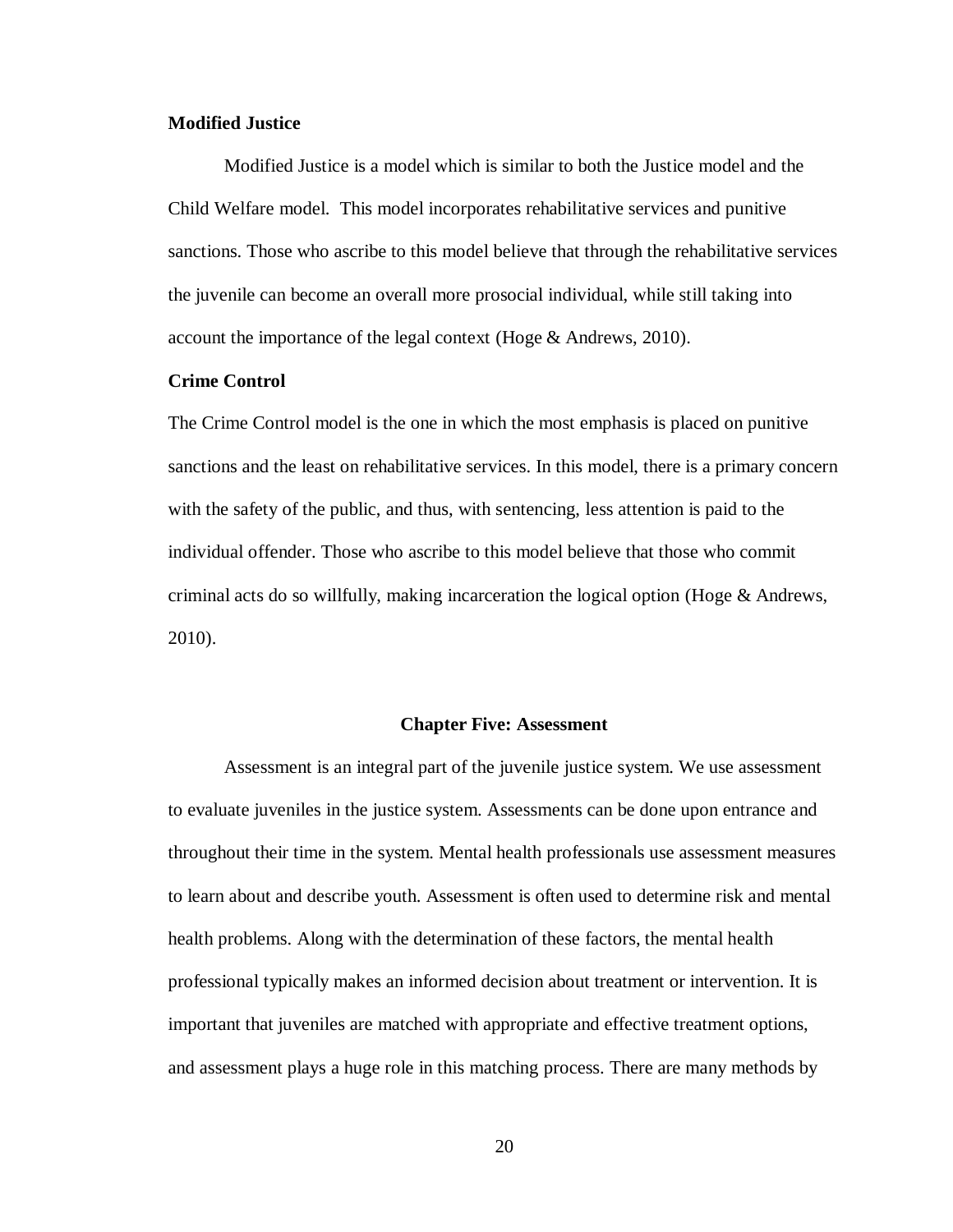which juveniles are assessed in the justice system; the most widely used of which are described below.

#### **Personality Tests**

One method of evaluation that may be employed is the personality test. Personality tests are typically one part of a comprehensive evaluation and help to assess a youth's propensity for violence, though personality tests alone cannot be the base assessment for risk of violence. Examples of personality tests that may be used during a forensic assessment include the Minnesota Multiphasic Personality Inventory – Adolescent (MMPI-A), the Psychopathy Checklist – Youth Version (PCL-YV), and the Million Adolescent Clinical Inventory (MACI; Hoge & Andrews, 2010).

#### **Standardized and Semi-Structured Interview Schedules**

Assessments may also be conducted in the form of an interview. The Diagnostic Interview for Children and Adolescents and the Adolescent Diagnostic Interview are two examples of standardized and semi-structured interview schedules (Hoge & Andrews, 2010).

# **Rating/Checklist Measures and Measures of Antisocial Attitudes, Values, and Beliefs**

Assessors may also choose to use rating/checklist measures, such as the MAYSI-2 described above, or measures of antisocial attitudes, such as the How I Think Questionnaire (Hoge & Andrews, 2010).

#### **Comprehensive Risk/Needs Assessment Instruments**

Comprehensive risk/needs assessment instruments are of particular interest to researchers and clinicians because of their relevance to risk assessment and help guide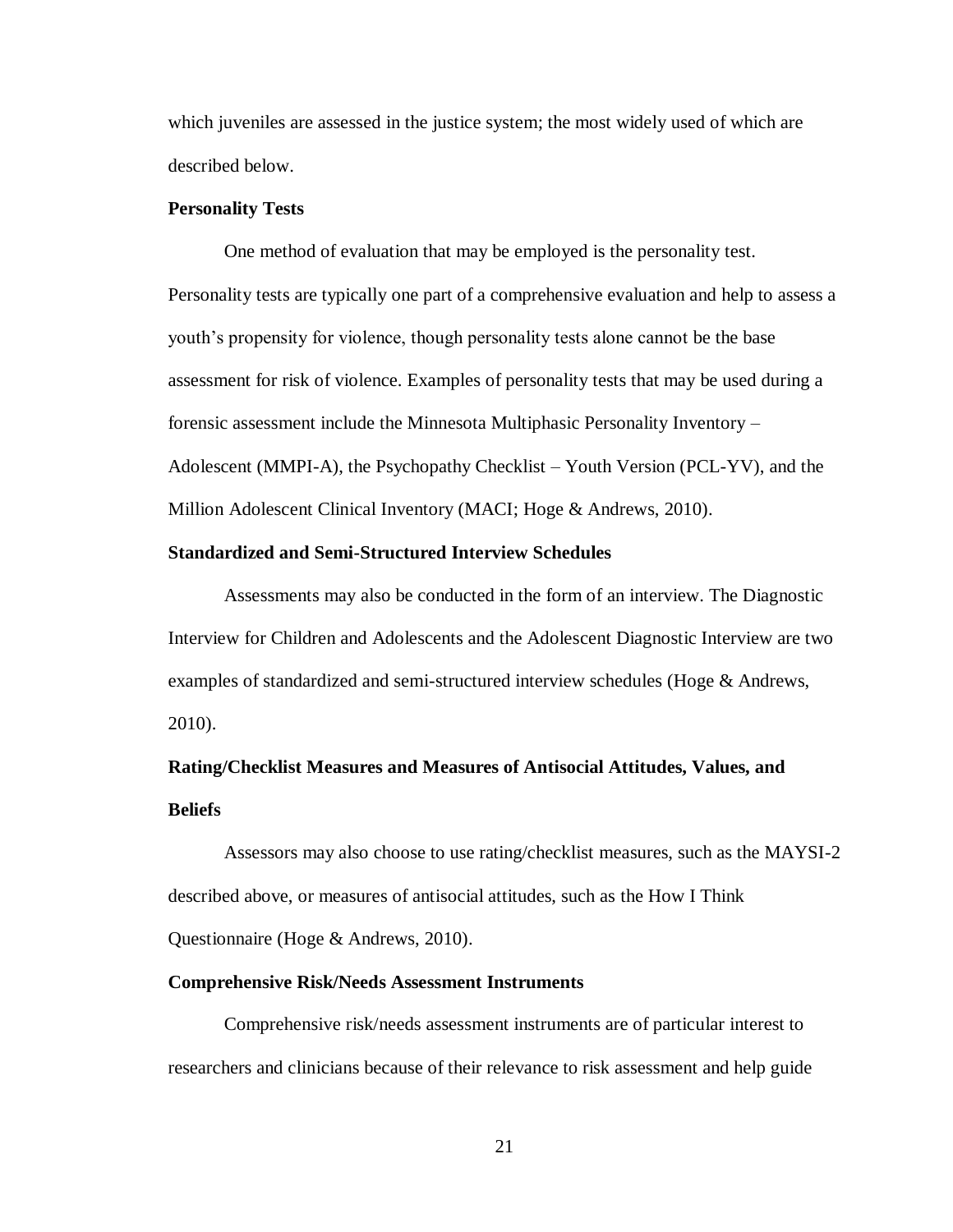decisions regarding interventions, placements, and levels of supervision. The Estimate of Risk of Adolescent Sexual Offense Recidivism -2 (ERASOR) includes twenty-five risk factors for re-offending. The Washington State Juvenile Court Assessment (WSJCA) is the latter of a two-part assessment that assesses static and dynamic risk factors for reoffending. The Youth Level of Service/Case Management Inventory (YLS/CMI) is both a means of assessing risk of re-offense and a tool for developing frameworks for developing case plans. The Structured Assessment of Violence Risk in Youth (SAVRY) is unique because it does not require special training to administer. Scores on the SAVRY are predictive of both general and violent offending (Hoge & Andrews, 2010).

### **Chapter Six: Demographic Information**

In order to understand the different programs in place in the juvenile justice system, and in order to evaluate these programs intellectually, we must understand the population of juvenile offenders. Though there are similarities across the population of juvenile offenders, there are important differences based on certain demographics that we must consider.

# **Gender**

The first difference we will examine is gender. Female offenders have been found to have a higher rate of mental health symptoms than their male counterparts. This is of particular importance because mental symptoms are often comorbid with alcohol and substance abuse and are often correlated with delinquency. Between 1982 and 2007 aggravated and simple assault increased 10% among juvenile females, while violent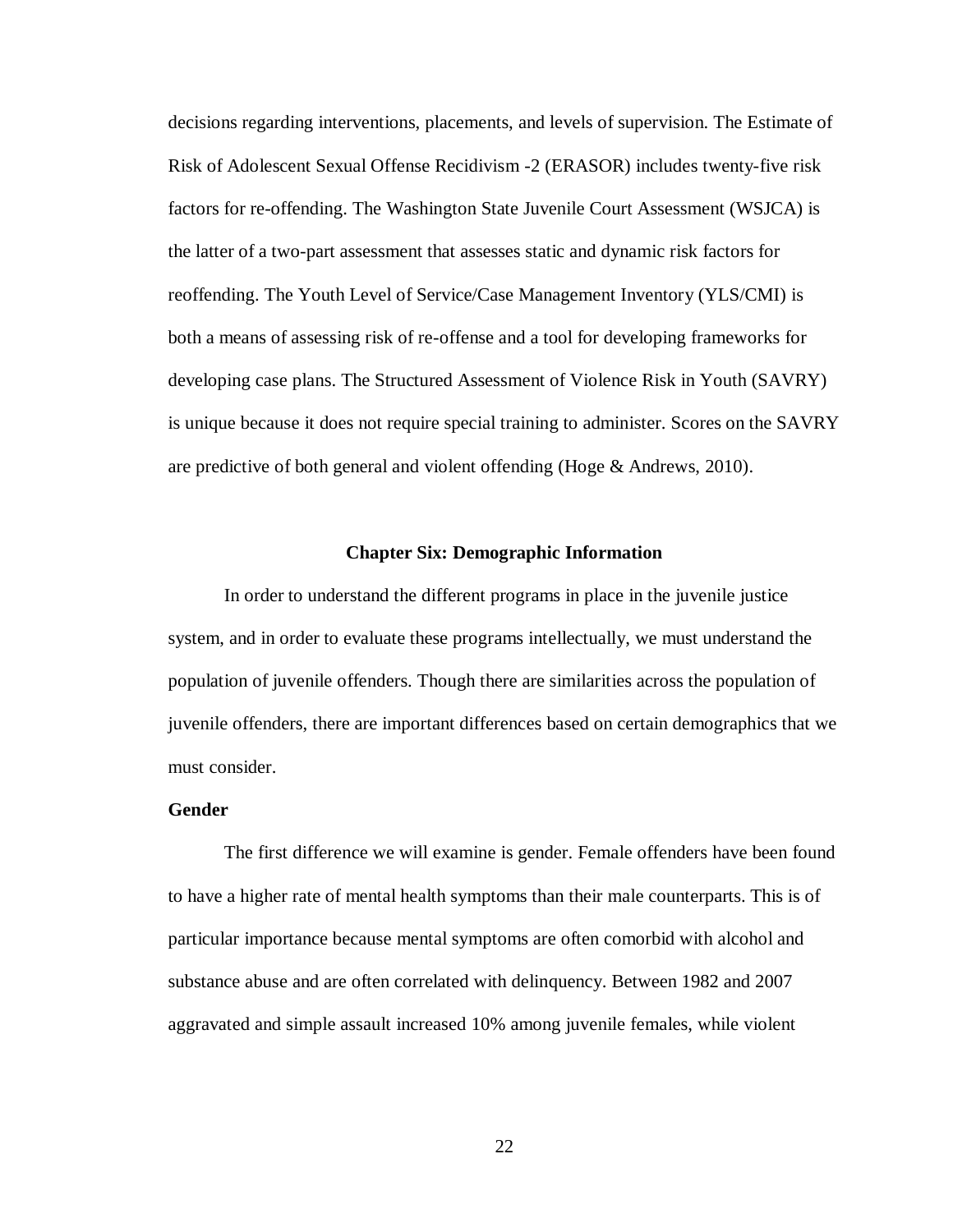offending in juvenile males has decreased (Cauffman, Lexcen, Goldweber, Shulman, & Grisso, 2007).

Detained adolescent females endorsed a greater number of items than their male counterparts on three of the MAYSI~2 scales: Angry-Irritable, Depressed-Anxious, and Somatic Complaints. There is a relation between internalizing and externalizing behaviors, seen in females with Conduct Disorder, not seen in males. These findings suggest a fundamental difference between the adolescent males and females in the juvenile justice system (Cauffman, Lexcen, Goldweber, Shulman, & Grisso, 2007).

The rate of violent offenses committed by females has increased over the past twenty-five years, and arrest rates for simple and aggravated assault have increased by 10% for females in that time frame. In 2008, females accounted for 30% of juvenile arrests. For males, homicide rates have varied substantially over the past twenty-five years, showing a decrease between 2007 and 2008 (U.S. Department of Justice, 2011).

Male and female arrest rates for robbery have followed a similar trajectory since 1980. Through the late 1980s there was a decrease. There was an increase until the mid-1990s when robbery arrest rates for both male and female offenders reached their peak. Robbery arrest rates for both genders reached their lowest level since the 1980 in the year 2002; though, rates steadily increased through 2008 (Puzzanchera, 2009).

Male and female arrest rates for aggravated assault both declined after their peak in the 1990s, though female arrest rates declined less steadily. The male arrest rate for simple assault nearly doubled between the years 1980 and 2008, while the female arrest rate for the same offenses more than tripled in that time frame (Puzzanchera, 2009).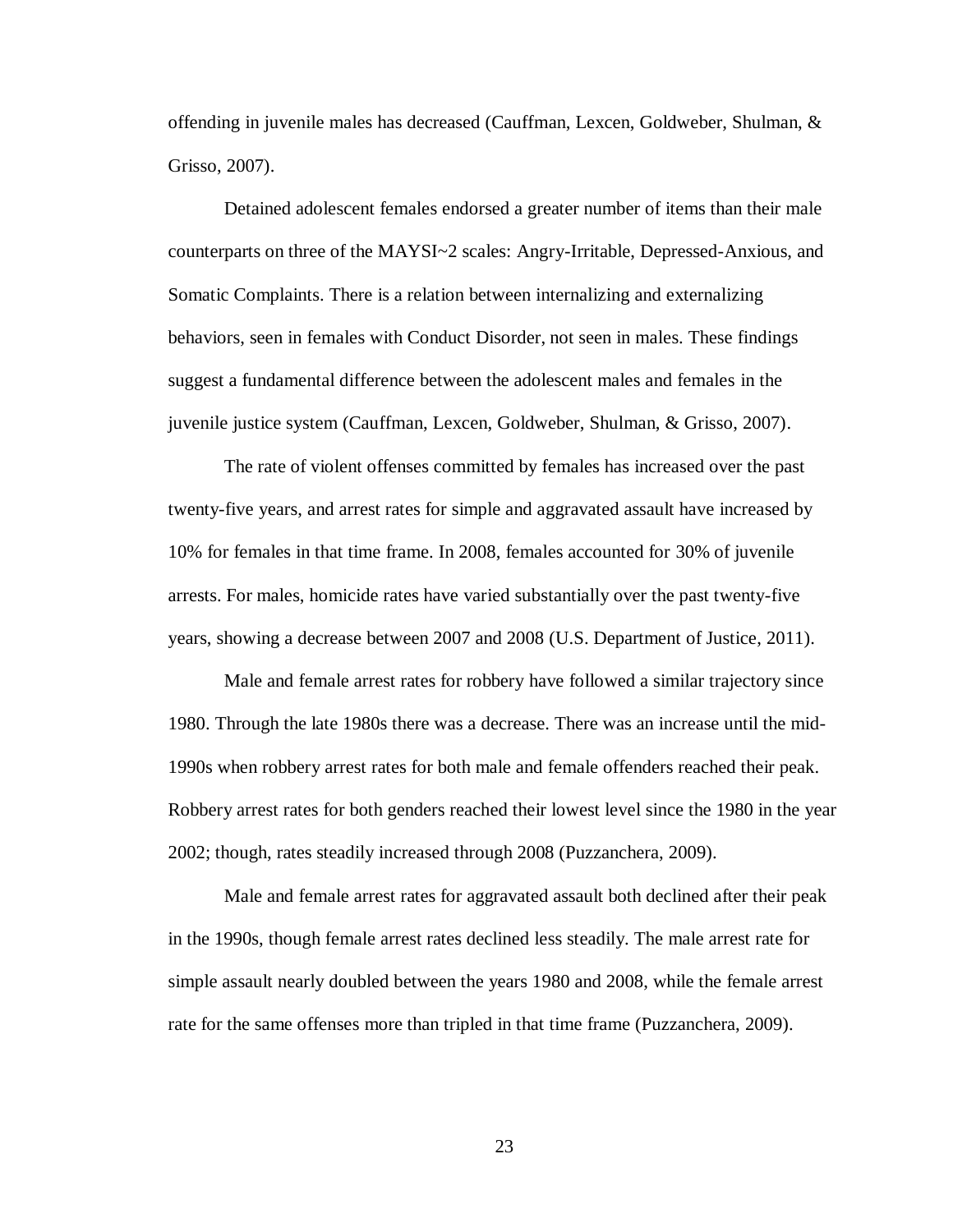

#### **Figure 2: Although Arrest Trends by Gender Were Similar for Robbery, Recent Trends Showed Greater Declines for Males in Other Offenses (Puzzanchera, 2009, p. 8)**

Males and females also vary in their risk-factors for offense. Many of these riskfactors are gender-invariant, but some are specific to sex. Gender-specific factors for males are lower levels of MAOA genotype and fight or flight, or the tendency for males to be more likely to engage in fight or flight than their female counterparts who tend to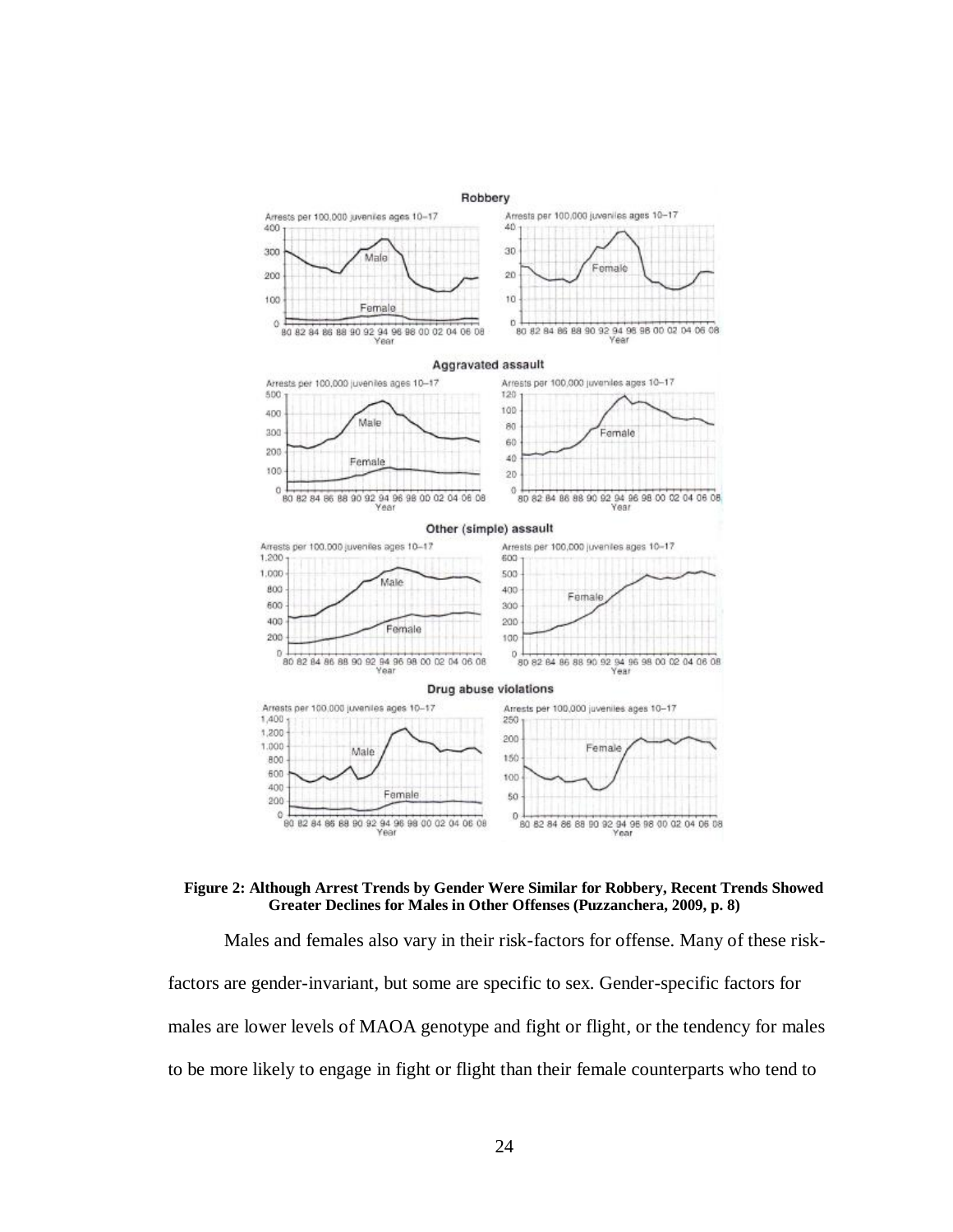engage in "tend and befriend" behaviors. Gender-specific factors for females are adversarial interpersonal relationships and EEG brain asymmetries R>L frontal activation, as depicted below. Those risk factors that are relevant for both males and females but are especially salient for females have been indicated with bold fonts (Cauffman, 2008).



**Figure 3: Gender-Specific and Gender-Invariant Risk Factors for Offending (Cauffman, 2008, p.** 

#### **121)**

Understanding these gender differences is paramount in producing effective risk assessment and treatment programs.

**Age**

One should also consider how offenses vary based on offender age. Figure 4 below describes both gender and age differences in the juvenile justice population. The population of male offenders is higher than that of female offenders ages zero to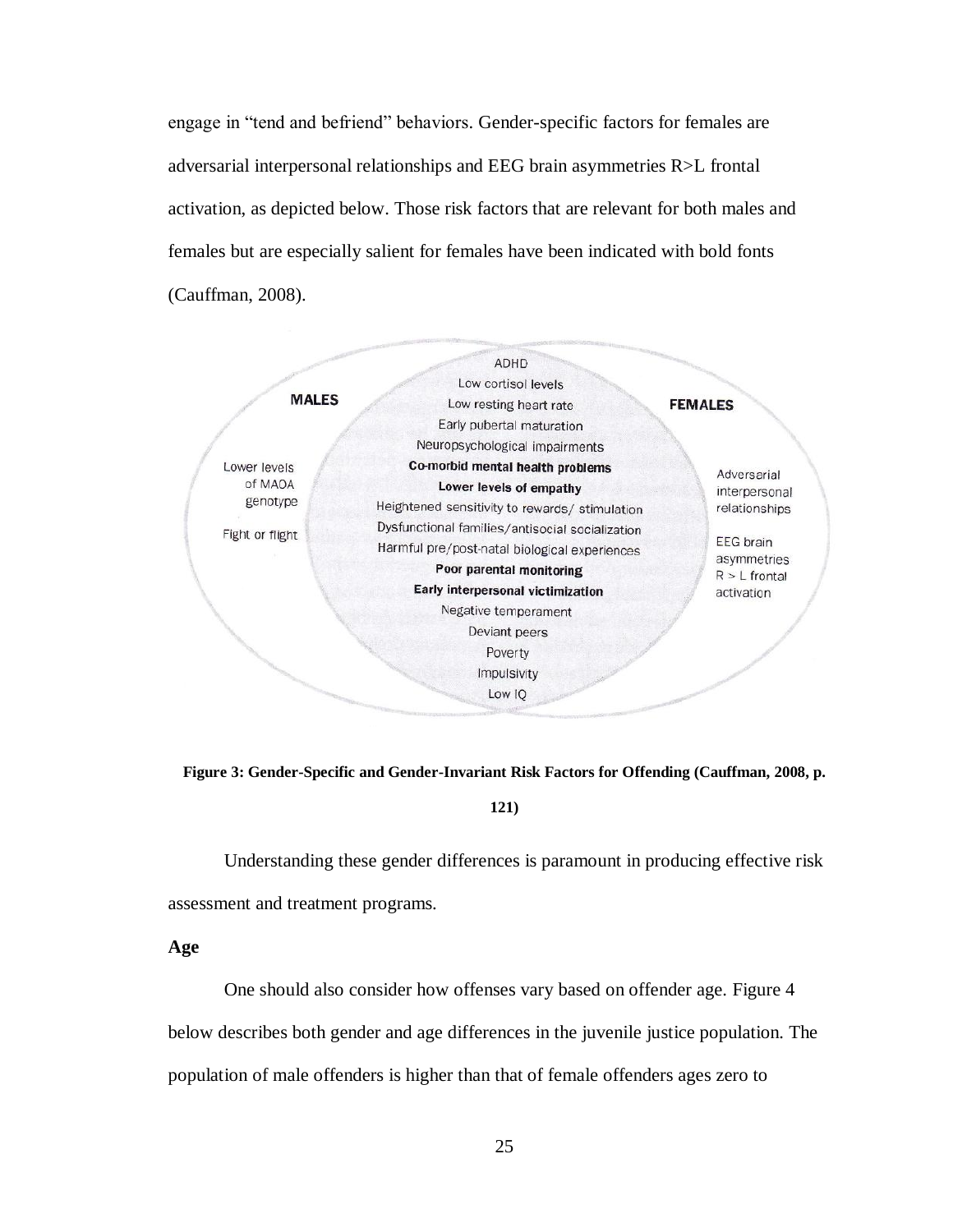seventeen. This difference is consistent through all ages within the range of zero to seventeen (Jasper, 2001).

| <b>AGES</b> | TOTAL        | MALE         | <b>FEMALE</b> |  |  |
|-------------|--------------|--------------|---------------|--|--|
| All Ages    | 272,690,813  | 133,276,559, | 139,414,254   |  |  |
| 0 to 17     | 70,199,158   | 35,960,401   | 34,238,757    |  |  |
| 10 to 17    | 31,310,270   | 16,069,769   | 15,240,501    |  |  |
| 10 to       | 29, 373, 373 | 15,073,594   | 14,299,779    |  |  |
| 0 to 5      | 22,836,804   | 11,676,463   | 11,160,341    |  |  |
| 6 to 9      | 16,052,084   | 8,214,169    | 7,837,915     |  |  |
| 10 to 12    | 11,778,325   | 6,030,404    | 5,747,921     |  |  |
| 13 to 14    | 7,770,159    | 3,981,303    | 3,788,856     |  |  |
| 15          | 3,820,648    | 1,962,193    | 1,858,455     |  |  |
| 16          | 3,923,852    | 2,021,666    | 1,902,186     |  |  |
| 17          | 4,017,286    | 2,074,203    | 1,943,083     |  |  |
| 18 to 20    | 11,884,287   | 6,091,438    | 5,792,849     |  |  |
| 21 to 24    | 14,127,439   | 7,184,549    | 6,942,890     |  |  |

#### **Figure 4: Juvenile Justice Population by Age and Gender as of 1999 (Jasper, 2001, p. 91)**

In 2008, only about 10% of juvenile homicide offenders were under the age of fifteen; 74% of juvenile homicide offenders were ages sixteen or seventeen. Over the past twenty-five years, increases and decreases in homicide rates have occurred, but the distribution of offenders across age groups has remained relatively stable. Violent crimes committed by juveniles are more likely to occur in the late afternoon than those which are committed by adults. Violent crime committed by adult offenders peaks around 9:00 PM (U.S. Department of Justice, 2011). These age differences are significant to our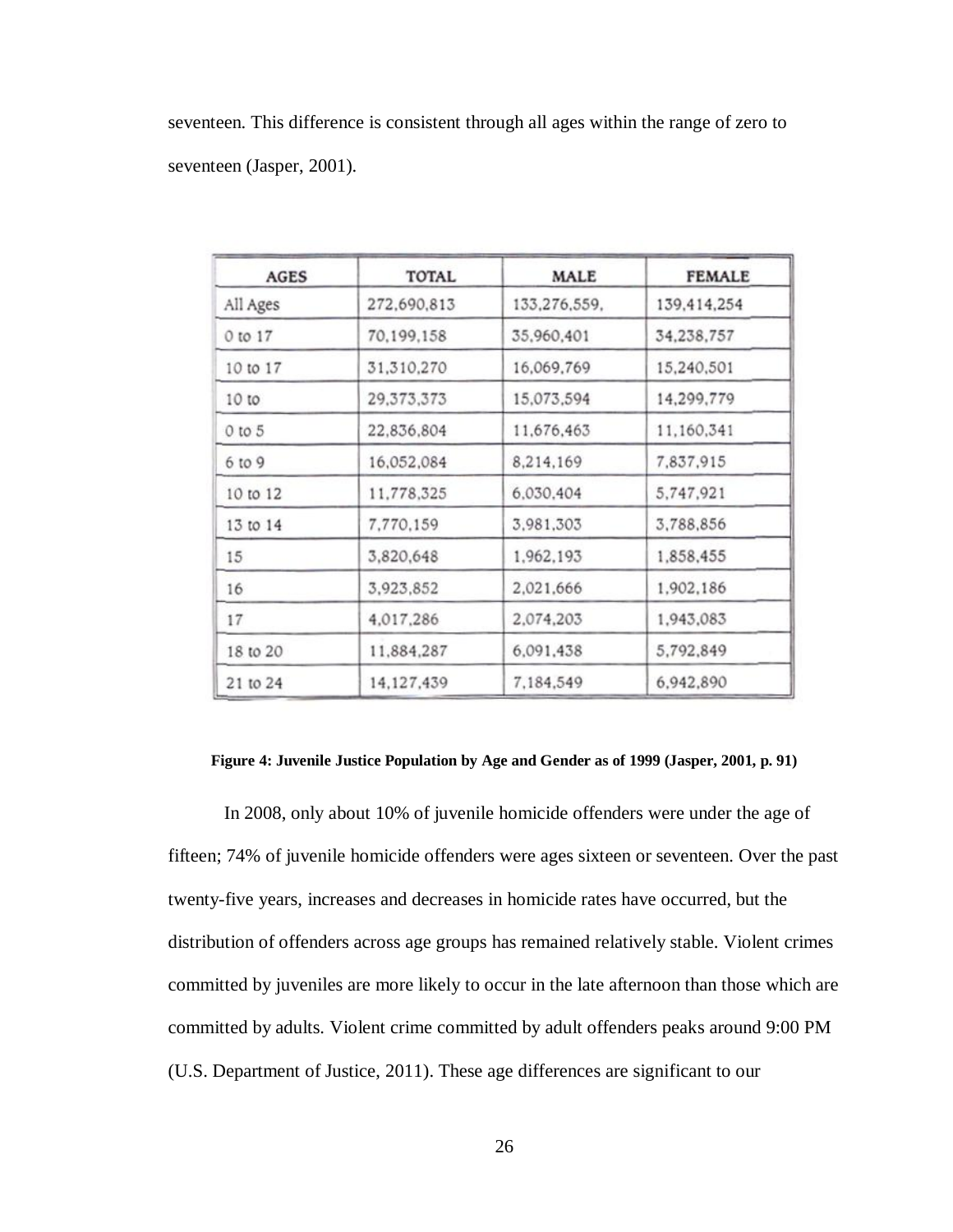understanding of the juvenile justice system. With the majority of juvenile offenders being of age sixteen or older, much effort must be put into researching treatment options for that population. It is important to gain insight into the largest demographic of offenders in the United States while at the same time continuing research on the younger population.

# **Race/Ethnicity**

There are significant differences between racial categories for juvenile murder offenders. The number of known white juveniles committing murder doubled between 1984 and 1994; the number of black offenders for the same offense nearly quadrupled (U.S. Department of Justice, 2011). The previous statement is one that clearly shows the discrepancy. In 2008, the percentage of black juveniles, ages 10-17, in the US was 16%, while the percentage of crimes in which a black youth was involved was 52%. The percentages for white youth were 78% and 47%, respectively. Black youth are overrepresented in juvenile arrests, with involvement in 58% of juvenile arrests in murder and 67% of juvenile arrests in robbery (Puzzanchera, 2009).

While the volume of arrests is much higher in Black youth than it is in White youth, there are similar trends for the rates of arrest across racial groups (Puzzanchera, 2009), as can be seen below in Figure 5.

The figure presented below does not display data for Asian youth and American Indian youth because the number of arrests and population sizes are too small to produce stable trends.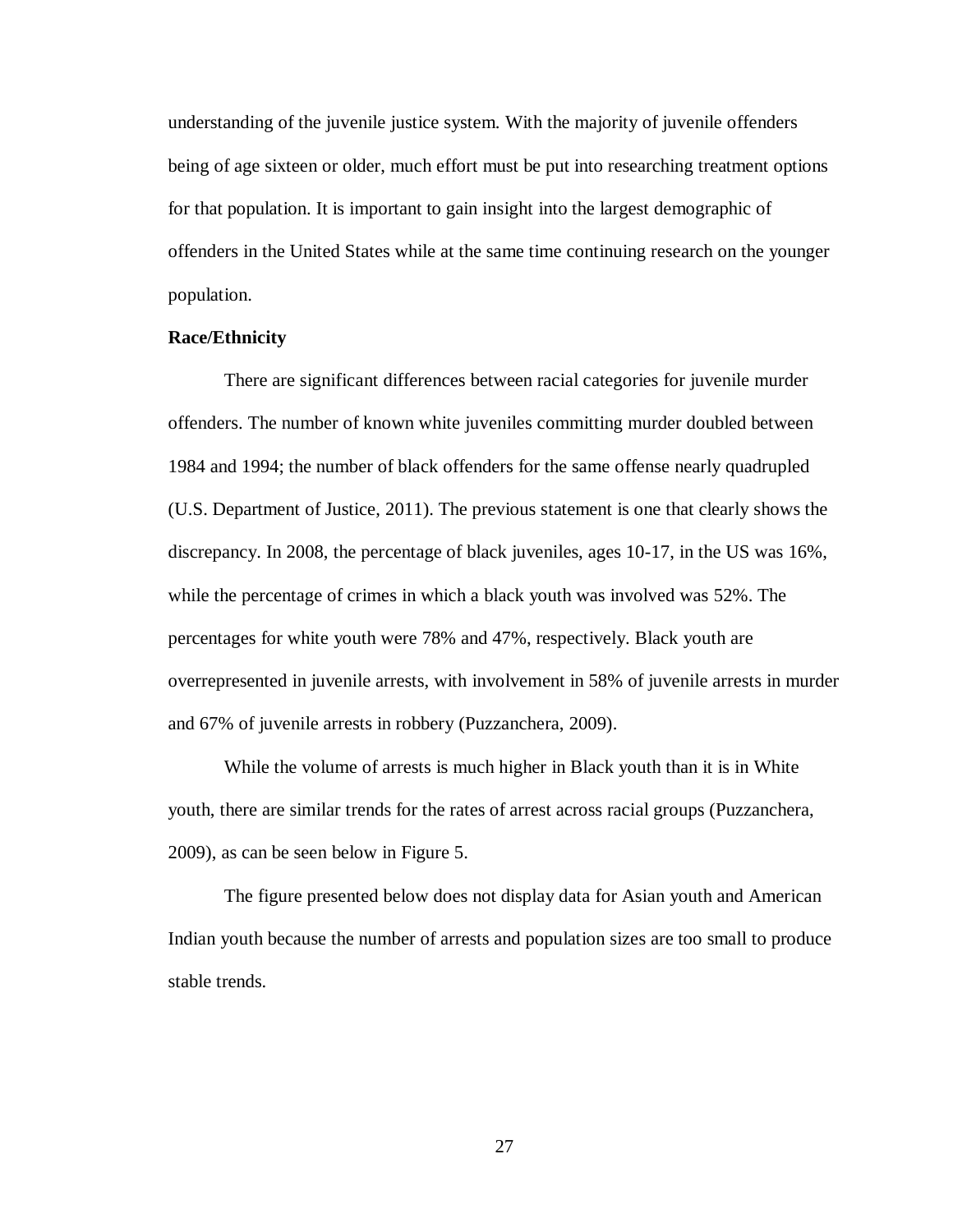

**Figure 5: Arrest Rate Trends from 1980 through 2008 Were Similar Across Racial Groups; the Differences Were in the Volume of Arrests (Puzzanchera, 2009, p. 9)**

This vast overrepresentation suggests there are more factors present than simply black youth committing more crimes. Other factors could include socioeconomic status, racial biases, and the tendency to classify individuals based on race rather than ethnicity.

# **Mental Health**

Mental health considerations are of particular importance when looking at the population of juvenile justice youths. Three studies from 1997-8 (Teplin et al., Grisso and Barnum, and Timmons-Mitchell et al.) found similar findings on prevalence rates of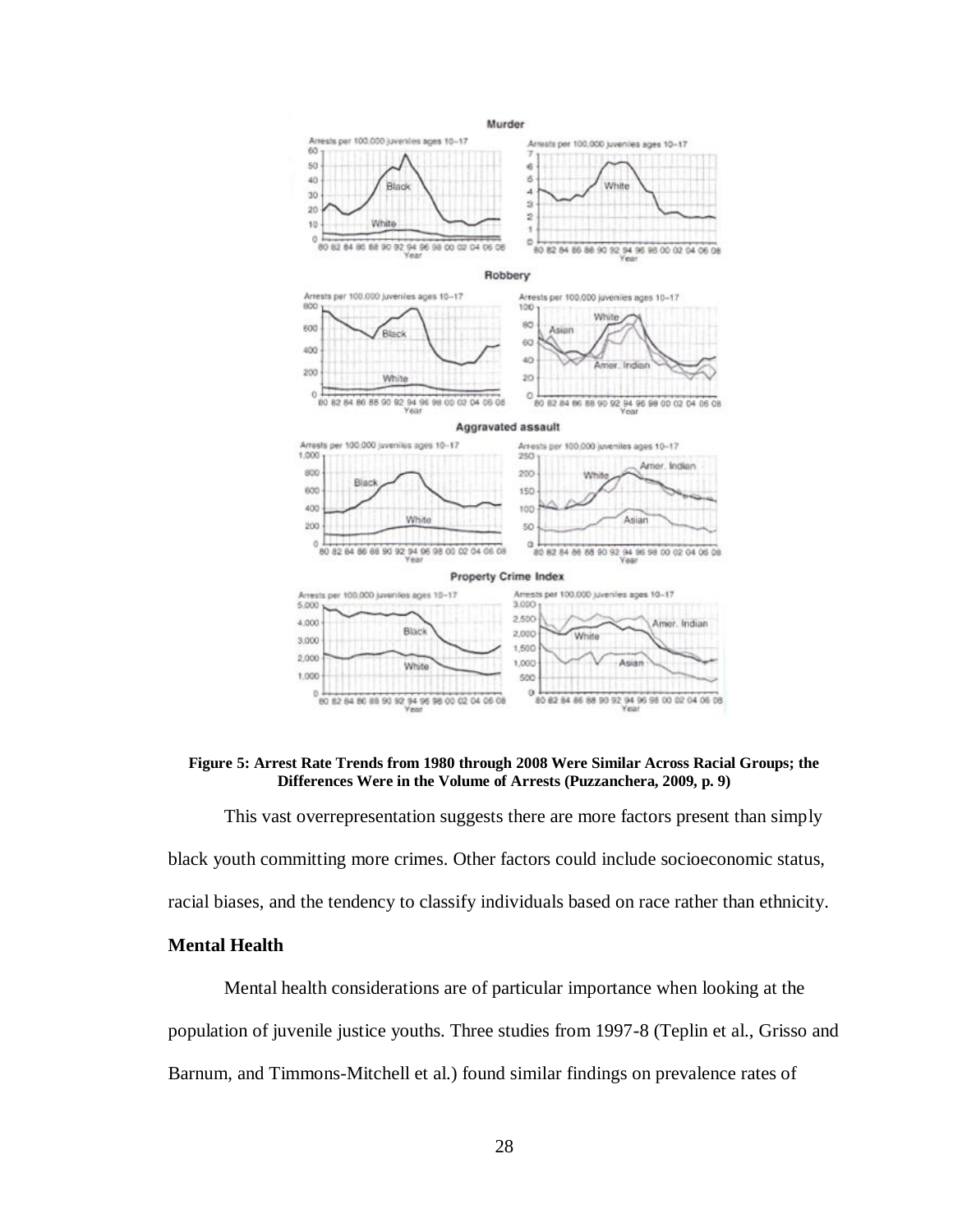mental illness for juvenile justice youths versus the general population. They found that, generally, juvenile justice youths had prevalence rates that were four times higher for conduct disorder, ten times higher for substance abuse, and three-to-four times higher for affective disorders. They found no significant differences in anxiety disorders. According to the Survey of Youth in Residential Placement, two out of five youths in a residential commitment program had not received any mental health counseling (Grisso, 1999).

# **Challenges in Describing the Juvenile Offender**

There are several reasons why it is challenging to describe juvenile offenders. These youth are going through developmental changes, and as such, behaviors and personalities exhibited may change and will not necessarily carry over into adulthood. Many of the traits that go into describing the juvenile offender take root in the youth's psychosocial and cognitive immaturity. Traits such as impaired risk assessment, egocentrism, and limited decision making skills are not static. It is also important to make note of the fact that the majority of the research and clinical attention has been directed towards males of the majority culture. More research is needed on minorities (Hoge  $\&$ Andrews, 2010). The awareness of such challenges should act as a catalyst for further research and understanding on the population of juvenile offenders as a whole and as individuals.

#### **Chapter Seven: Rights and Ethical Concerns**

There are several ethical concerns surrounding the juvenile justice system that must be addressed. Knowledge of these issues is vital to a holistic understanding of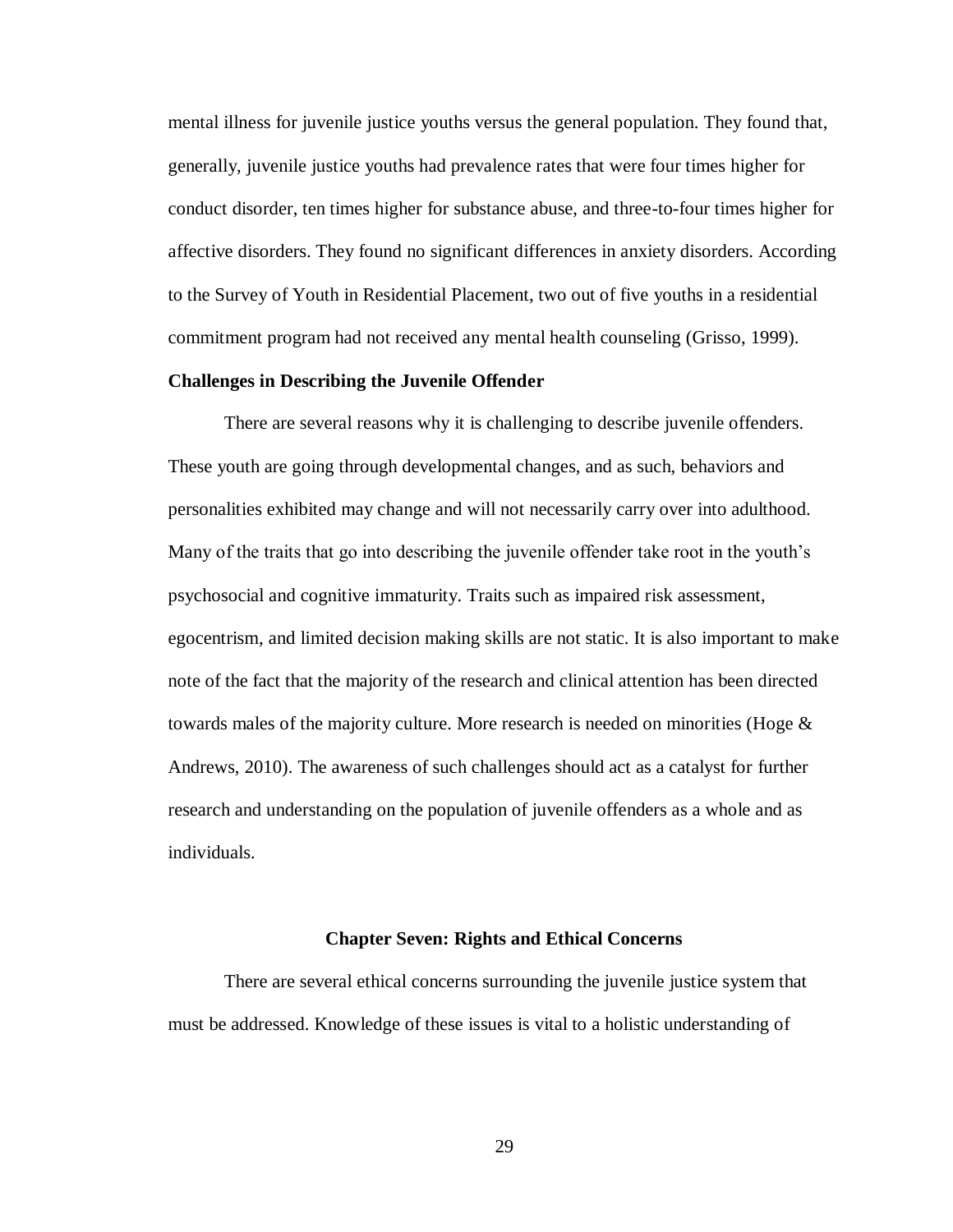sentencing and treatment options. The entire justice process aims to be ethical in every respect and treatment is no exception.

# **Confidentiality**

Supreme Court decisions such as *Oklahoma Publishing Company v. District Court in and for Oklahoma City* and *Smith v. Daily Mail Publishing Co.* are related to juvenile confidentiality in the judicial system. There have been limitations surrounding the confidentiality of the juvenile offenders' names and records in the case that there is a particularly violent or serious offense (Jasper, 2001). State limitations on confidentiality of juvenile court proceedings and records for serious and violent juvenile offenders can be found at the National Center for Juvenile Justice (2000).

### **Due Process**

Due process rules must always be followed. Both state jurisdictions and federal courts have established rules governing due process. Mental health professionals are responsible for being aware of the laws and regulations surrounding due process (Hoge  $\&$ Andrews, 2010).

# **Informed Consent**

The issue of informed consent is of particular relevance when discussing the forensic assessment phase of the juvenile justice system. Informed consent is not necessary when an assessment is ordered by the court, though it is important for the mental health professional to warn the youth of the limits of confidentiality and any potential consequences. In all other evaluations, informed consent must be obtained (Hoge & Andrews, 2010).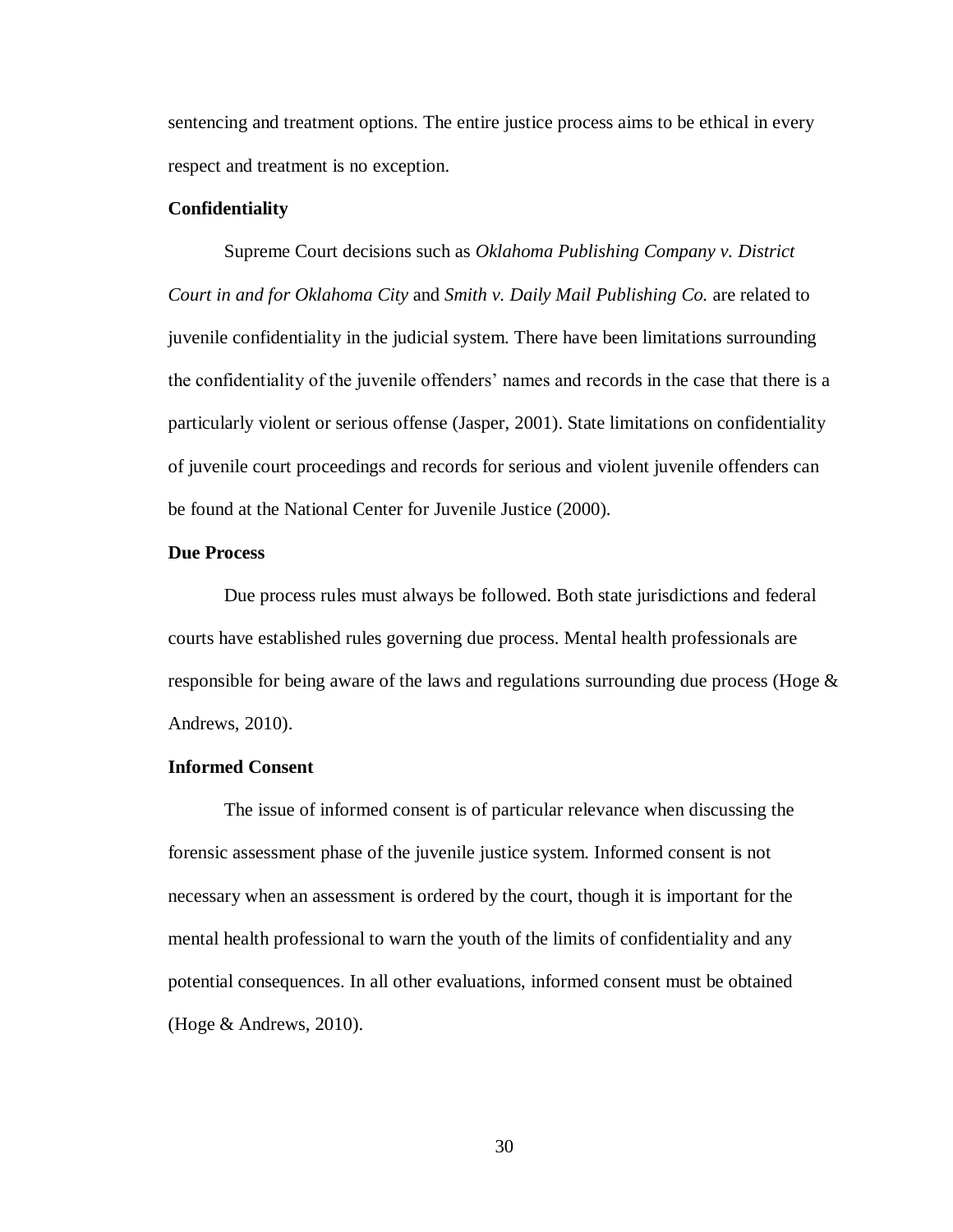### **Immediate Threat of Violence**

If at any time when a youth, or any client for that matter, is undergoing a psychological assessment he or she presents an immediate threat of physical violence, the mental health professional is responsible for notifying the appropriate authorities (Hoge & Andrews, 2010).

# **Capital Punishment**

Previous to the year 1988, it was legal in twenty-five states to sentence a child to death for a capital crime. In that same year, the Supreme Court case of *Thompson v. Oklahoma* required that all states which have the death penalty must have a minimum age for executions. According to *Thompson*, the states can set this minimum to no younger than sixteen years of age (Jasper, 2001).

As of the year 2001, there were sixteen states that permitted the death penalty for offenders under eighteen. Age eighteen was set as the minimum age for the death penalty according to the federal government. There were fourteen states for which offenders were required to be eighteen or older for the death penalty to be imposed on them. (Jasper, 2001) In the year 2005, the *Roper v. Simmons* decision held that it was unconstitutional to execute those under eighteen years of age (Corriero, 2006).

#### **Chapter Eight: Juvenile Rehabilitation Programs**

# **Evidence-Based Family Treatment Models**

There are many programs in juvenile rehabilitation with the primary goal of reducing recidivism rates. Evidence-based family treatment models, such as MST, FFT, and MTFC, have recently produced positive results (Mendel, 2011).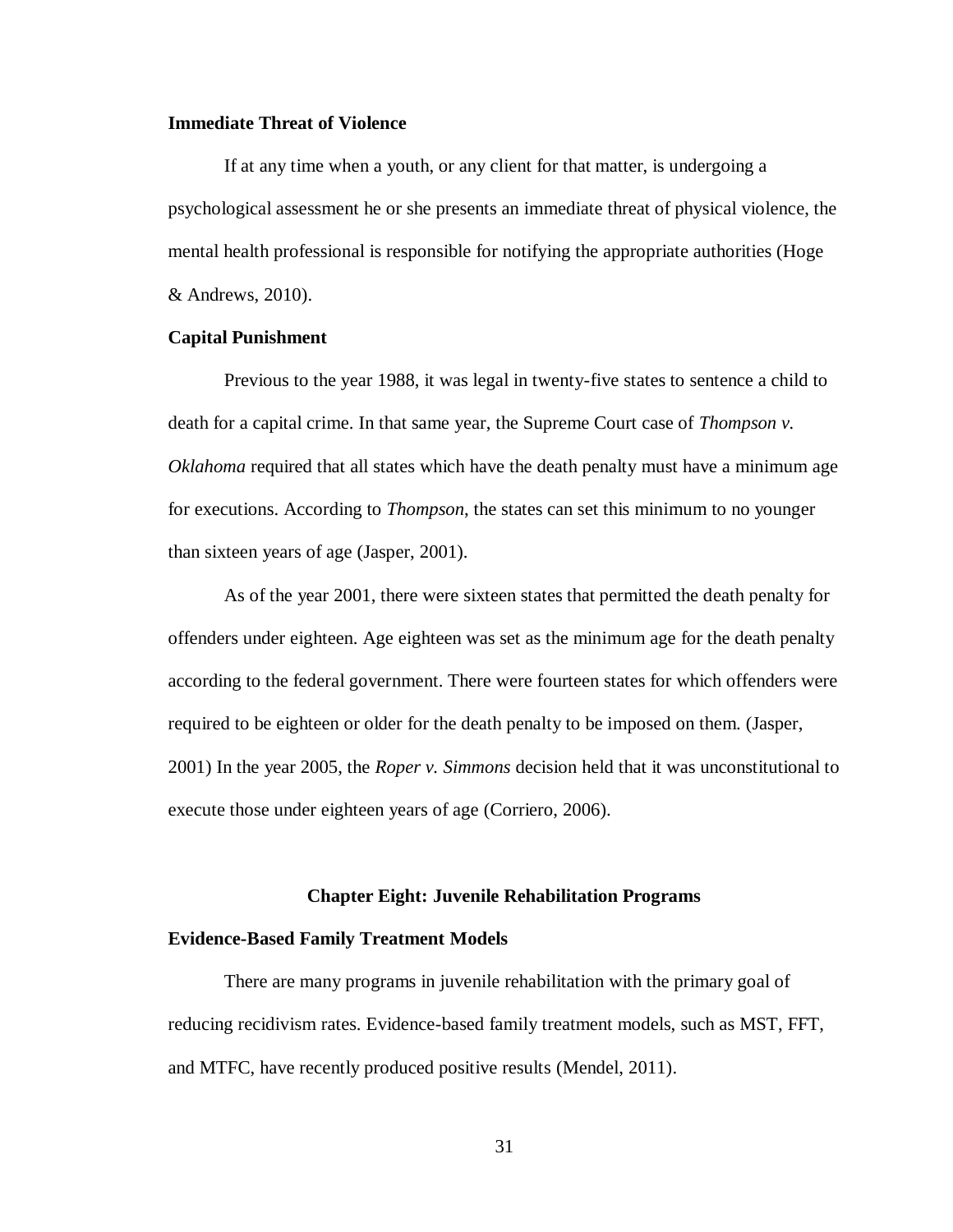# **Multisystemic Therapy.**

Multisystemic Therapy, otherwise known as MST, is a family- and home-based intensive intervention. It is intended for use with juveniles who display serious antisocial behavior. The goal of MST is to prevent reoffending and improve the juvenile's behavior. Reoffending is prevented by influencing the many systems surrounding the juvenile (Tighe, Pistrang, Casdagli, Baruch, & Butler, 2012). MST has been shown to result in a 25 to 70% decline in arrest rates, compared to similar youth receiving usual services. The average cost of MST per youth is \$6000-\$9500 (Mendel, 2011). MST is a system of social and behavioral assistance. It is a community-based system and is offered to the youth and their families. In the early 2000s it was becoming widely used as a response to the call for more effective mental health services in the juvenile justice system (Grisso, 2007).

#### **Functional Family Therapy.**

Functional Family Therapy, or FFT, is another common family treatment model. FFT has been shown to be effective in reducing a wide variety of behavioral problems in youth (Sexton & Turner, 2011). Youth receiving this treatment model have been shown to be almost six times less likely for rearrest than their counterparts receiving other treatments. Average costs for MST and FFT are substantially lower than that of a typical stay in a juvenile corrections facility, with FFT costing an average of \$3000-\$3500 per youth. A typical stay in a juvenile corrections facility would cost an average of \$66000- \$88000 per youth (Mendel, 2011).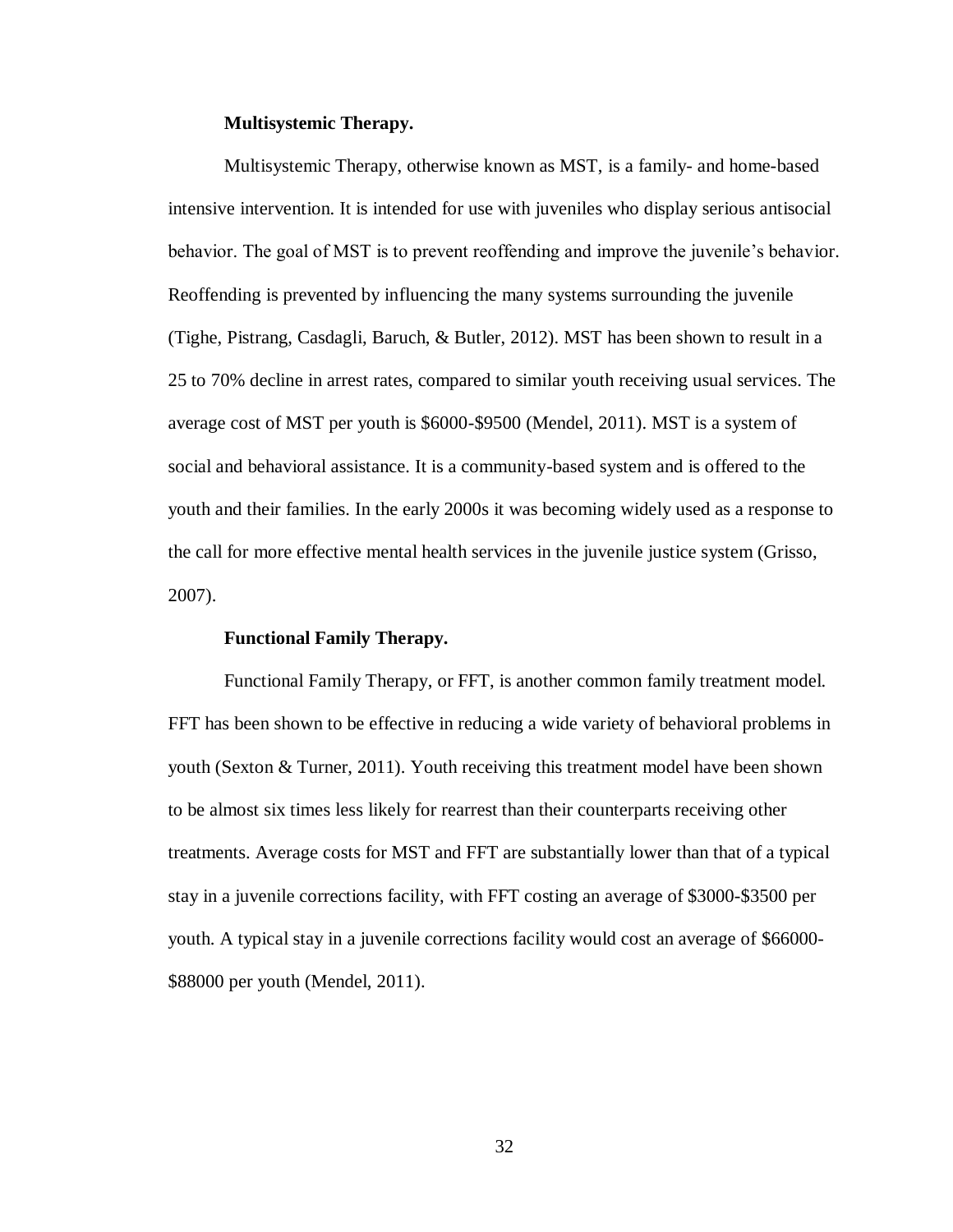# **Multidimensional Treatment Foster Care.**

Multidimensional Treatment Foster Care, also known as MTFC, is a process wherein,

troubled and delinquent youth are placed with specially trained foster families for six to nine months while their parents (or legal guardians) receive intensive counseling and parent training. After a series of home visits, the families are then reunited and provided with ongoing support until the home situation is stabilized. (Mendel, 2011, p. 17)

Over the subsequent two-year period, youth who receive MTFC on average spend seventy-five fewer days incarcerated than those youth placed in group homes (Mendel, 2011). The goals of MTFC are to provide youths with opportunities for successful living in their communities, to offer intensive supervision, support, and skill development, and to educate the youths' parents, to provide more effective parenting (Smith, Chamberlain, & Eddy, 2010).

# **Promising Treatment Services**

There are several promising treatment services, aside from family treatment models, that are currently being employed in the United States juvenile justice system.

#### **Wraparound Services.**

Wraparound services collect resources from various sources and use those funds to pay for coordinators. Some of the sources from which these resources are collected are community mental health, Medicaid, and juvenile justice. They are able to develop care plans and various other services for youth with behavioral disorders of other mental health conditions (Mendel, 2011). Wraparound services are team-based, individualized,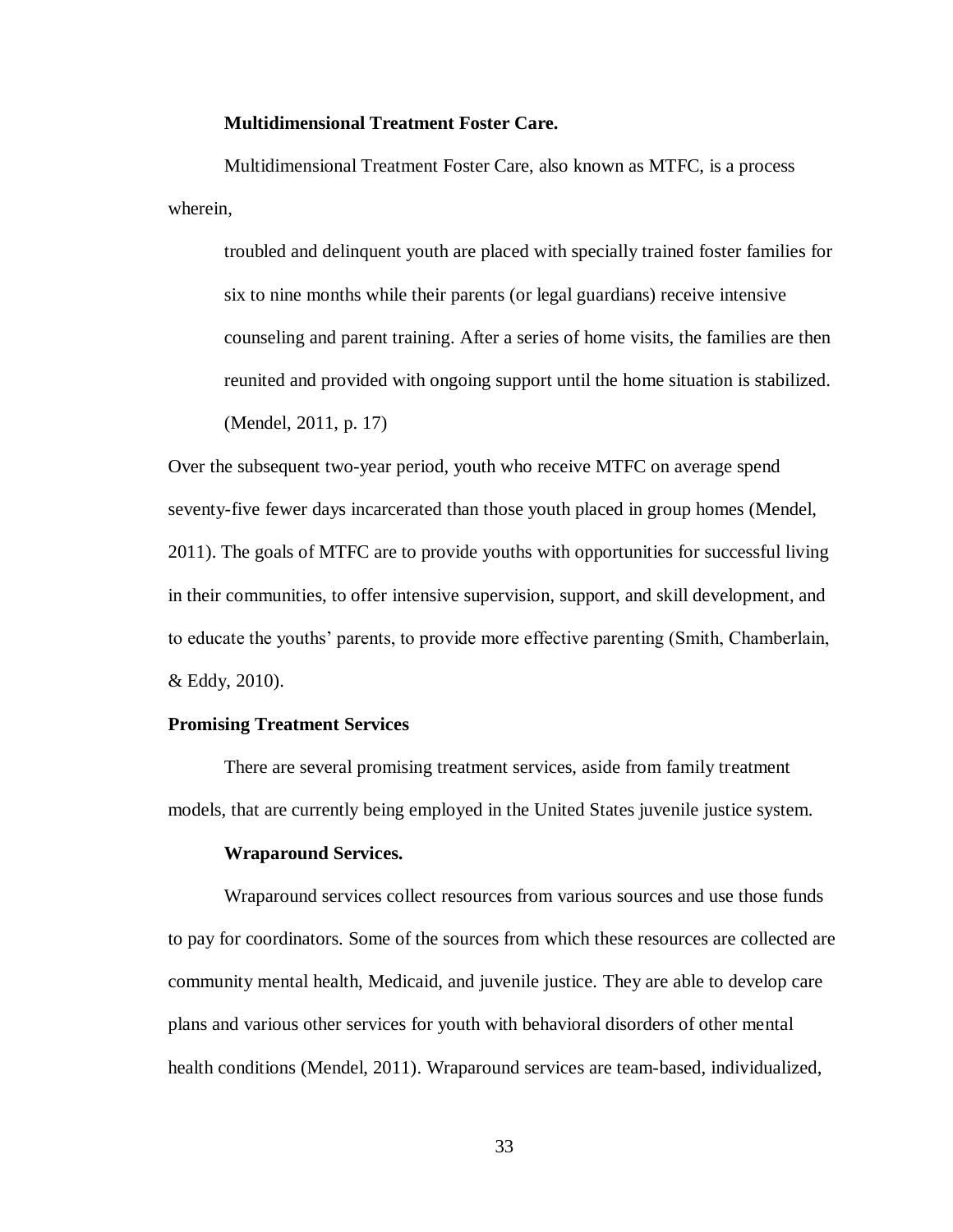and coordinate across key providers and helpers. While wraparound services can be very beneficial, they often require system reform to work well (Bruns et al., 2010).

# **Rigorous Career Preparation and Vocational Training.**

Rigorous Career Preparation and Vocational Training, such as YouthBuild, is another promising service. YouthBuild combines hands-on construction training with remedial academic education for high-risk youth and young adults throughout the nation (Mendel, 2011). The following is a brief description from YouthBuild USA:

During the 9- to 24- month, full-time YouthBuild program, youth spend half of their time learning construction trade skills by building or rehabilitating housing for low-income people; the other half of their time is spent in a YouthBuild classroom earning a high school diploma or equivalency degree. Personal counseling and training in life skills and financial management are provided. The students are part of a mini-community of adults and youth committed to each other's success and to improving the conditions in their neighborhoods. (Leslie, 2007, p. 8)

YouthBuild is aimed at low-income youth, and works towards its mission through the implementation of a comprehensive program (Cohen & Piquero, 2010).

#### **Mental Health Diversion Projects.**

Mental Health Diversion Projects steer youth towards treatment for mental health. Examples of Mental Health Diversion Projects include the Enhanced Mental Health Services Initiative in Texas and the Behavioral Health/Juvenile Justice program in Ohio (Mendel, 2011).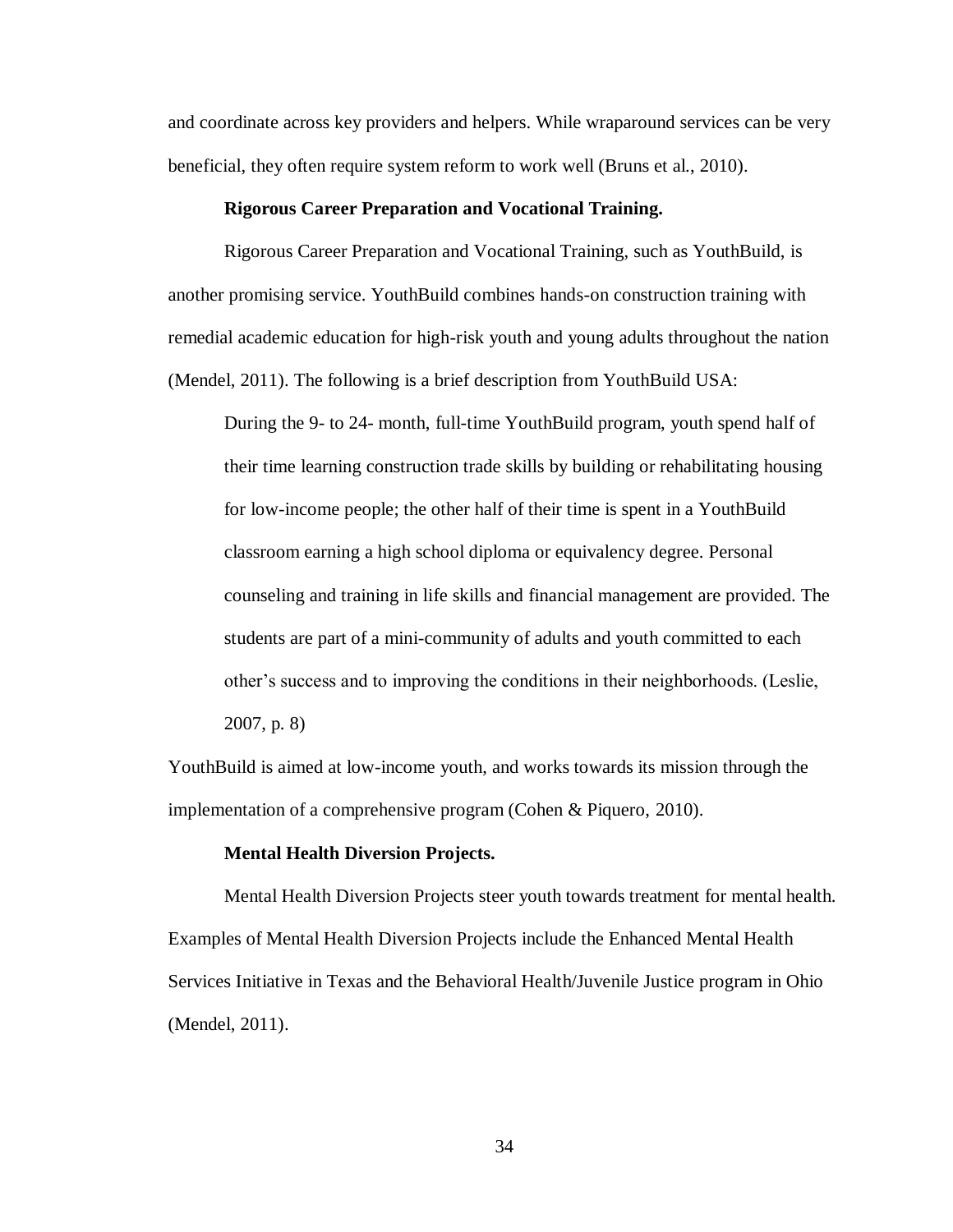# **Specialty Court Programs.**

Specialty Court Programs are for those youth who have been court-ordered to treatment plans rather than probation. These programs are for youth with serious substance abuse or emotional disturbances (Mendel, 2011).

#### **Family-Focused, Non-Residential Substance Abuse Treatment.**

Family-focused, non-residential substance abuse treatment methods for adolescents have demonstrated substantial reductions in substance abuse and delinquency (Mendel, 2011). Examples of family-focused, non-residential substance abuse treatment methods include Multidimensional Family Therapy, which works on the four treatment domains – the adolescent domain, the parent domain, the family interactional domain, and the extrafamilial domain (Liddle, Rowe, Dakof, Henderson, & Greenbaum, 2009). Another example of family-focused, non-residential substance abuse treatment is Brief Strategic Family Therapy, which aims to improve within-family relationships that have an influence on youth behaviors, and to make the reach of services more widespread (Robbins et al., 2011).

#### **Intensive Advocate/Mentor Programs.**

Intensive Advocate/Mentor Programs involve advocates whose job it is to track, supervise, and mentor youth in the community with a history of delinquency. These programs have shown positive results in the areas of academic/employment outcomes and recidivism. Intensive Advocate/Mentor Programs do require more research, as they have not been carefully evaluated (Mendel, 2011).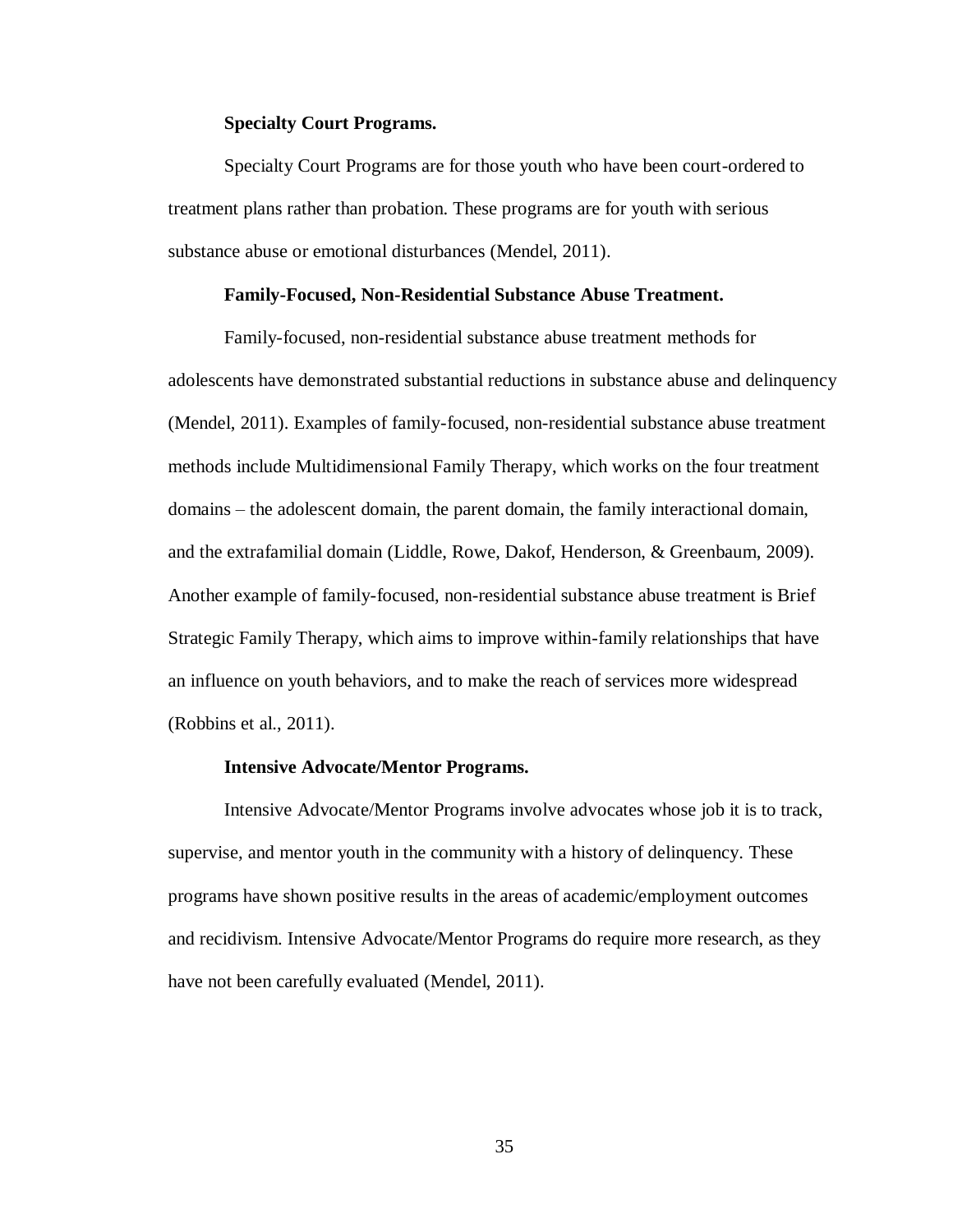#### **The Florida Redirection Program**

The juvenile justice system in the United States varies from state to state. One of the most successful programs in use is the Florida Redirection Program, which provides family treatment (primarily MST and FFT) as an alternative to incarceration. As of August 2008, this program had saved taxpayers \$41.6 million over the preceding four years. Positive outcomes were also demonstrated in terms of recidivism. Youth who had participated in the Florida Redirection Program were 14% less likely to be convicted of a new felony, 9% less likely to be arrested for a new crime, and 35% less likely to be sentenced to adult prison, versus comparable youth in residential facilities (Mendel, 2011).

#### **Chapter Nine: Problems with Juvenile Corrections Facilities**

Currently, there are several problems with juvenile corrections facilities that need to be addressed. These problems must be corrected in order to provide safer, more costeffective options for juveniles in the justice system. Challenging these issues will likely result in more efficacious treatments and environments in which said treatments are conducted.

#### **Maltreatment**

There is documented maltreatment of juveniles nationwide, both from staff and from other youth. Violence against staff members is also an issue. In four Arizona facilities, there was an average of forty reported incidents of maltreatment per month (Mendel, 2011).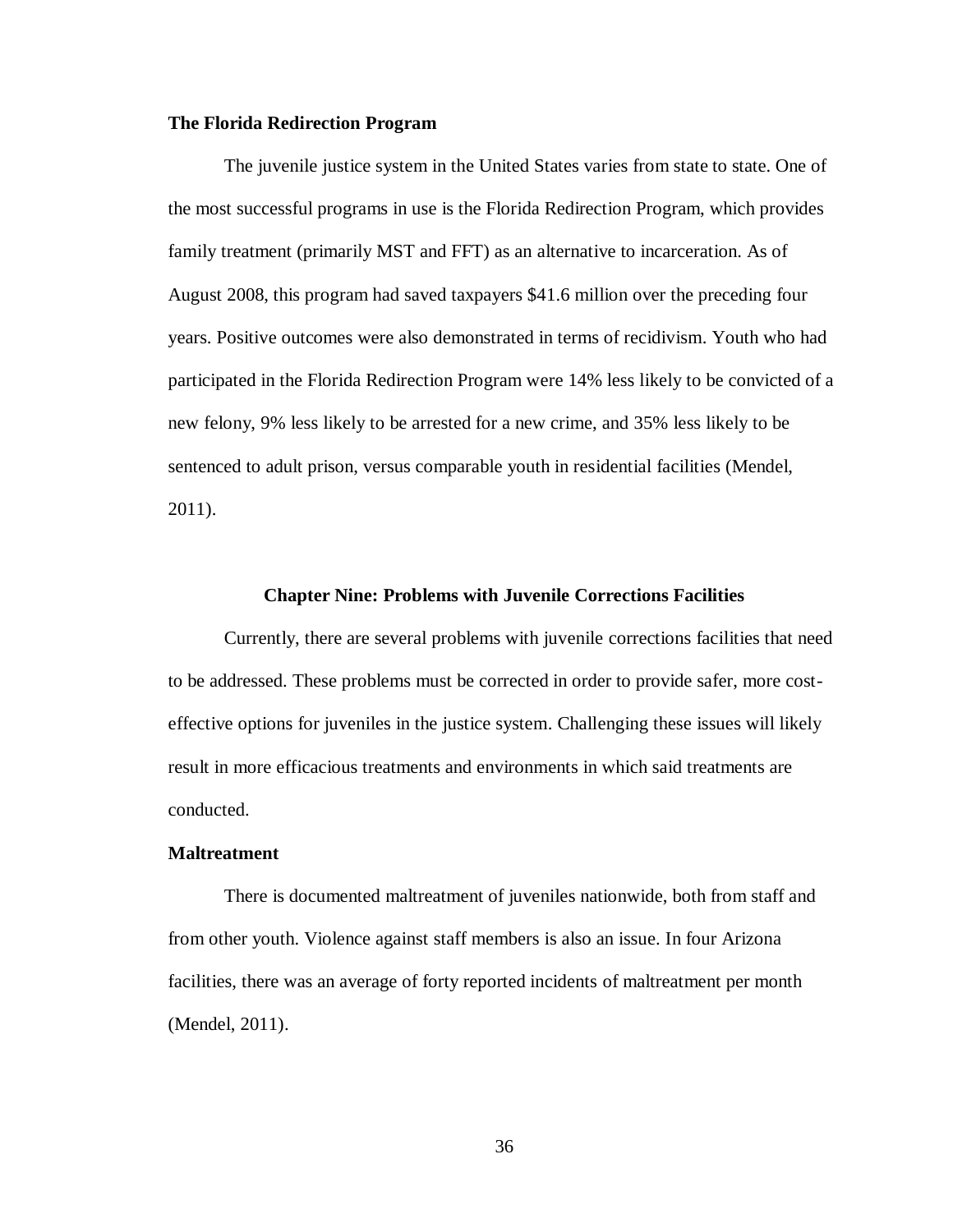### **Cost**

Juvenile corrections facilities are wasteful. As described earlier, programs such as Multisystemic Therapy, Functional Family Therapy, Multidimensional Treatment Foster Care, and the Florida Redirection Program tend to be less expensive while still producing lower recidivism rates (Mendel, 2011).

# **Exacerbated Criminality**

In fact, it has been suggested that juvenile corrections facilities can exacerbate criminality and are especially ineffective for less-serious juvenile offenders (Mendel, 2011).

# **Isolation**

While there is no national data regarding isolation in juvenile corrections facilities, various states have reported an excessive reliance on isolation, and use of isolation in an arbitrary manner. Ohio reported that youth in state correctional facilities spent over an average of fifty hours per resident in seclusion in July 2009 (Mendel, 2011).

#### **Sexual Abuse**

Sexual abuse is yet another problem that needs to be addressed with juvenile corrections facilities. In 2010, it was reported that, nationwide, 12% of youth in large juvenile facilities had been victimized sexually within the year. About half of those incidents had involved some form of physical force, threats, or coercion (Mendel, 2011).

#### **Long-Term Difficulties**

Youth who are placed in juvenile corrections facilities do not only face such immediate problems; these youth will also be faced with long-term difficulties. These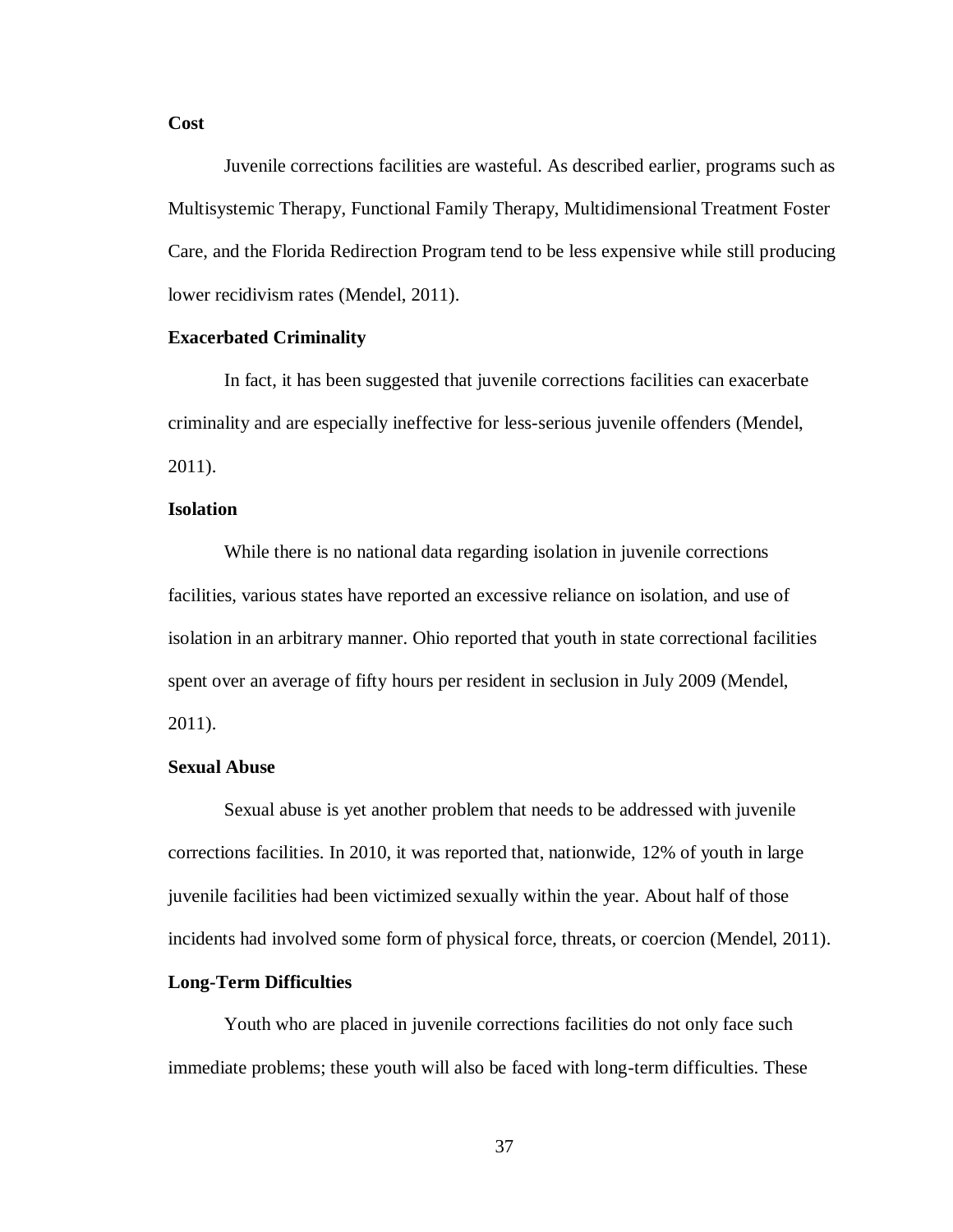difficulties include a 5% reduction in employment (9% reduction for black youths). "A recent analysis of young people included in the National Longitudinal Youth Survey found that incarceration at age 16 or earlier led to a 26 percent lower chance of graduating high school by age 19" (Mendel, 2011, p.12). A substantial amount of incarcerated youth suffers from mental health disorders or learning disabilities. Given this information, it is not surprising that most of these youths are well below grade-level in academic achievement (Mendel, 2011).

# **Chapter Ten: Population Management**

The overwhelmingly large population in juvenile corrections facilities is being addressed by several states by way of limiting the types of juveniles eligible. States are addressing this issue because it has caused difficulties in terms of space and other resources.

| <b>State</b> | <b>Limiting Provision</b>                                                                                                                                                                                                                     | Year<br><b>Enacted</b> | <b>Change in Incarceration</b><br><b>Since Policy Was Enacted</b>    |
|--------------|-----------------------------------------------------------------------------------------------------------------------------------------------------------------------------------------------------------------------------------------------|------------------------|----------------------------------------------------------------------|
| AL           | Prohibit commitments of youth adjudicated for status<br>offenses, as well as for probation violations where a status<br>offense was the underlying charge                                                                                     | 2008                   | $-40$ percent<br>(daily population in state)<br>commitment programs) |
| CA           | State commitments allowed only for youth adjudicated for<br>serious violent offenses                                                                                                                                                          | 2007                   | $-40$ percent<br>(daily population in state)<br>training schools)    |
| NC           | Correctional commitments authorized only for youth<br>adjudicated for violent crimes plus a moderate or extended<br>history of prior offending, or for serious non-violent crimes<br>If youth also had an extended history of prior offending | 1998                   | $-73$ percent<br>(annual commitments to<br>state training schools)   |
| TX           | Correctional commitments authorized only for youth<br>adjudicated for felony offenses                                                                                                                                                         | 2007                   | $-69$ percent<br>(daily population in state)<br>training schools)    |
| VA           | Correctional commitments allowed only for youth with<br>a felony adjudication or a serious misdemeanor offense if<br>youth also has previously been adjudicated for a felony or<br>four serious misdemeanor offenses                          | 1996                   | $-52$ percent<br>(annual admissions to<br>state training schools)    |

#### **Figure 6: When States Place Limits on Correctional Commitments... Juvenile Incarceration Plummets (Mendel, 20111, p. 29)**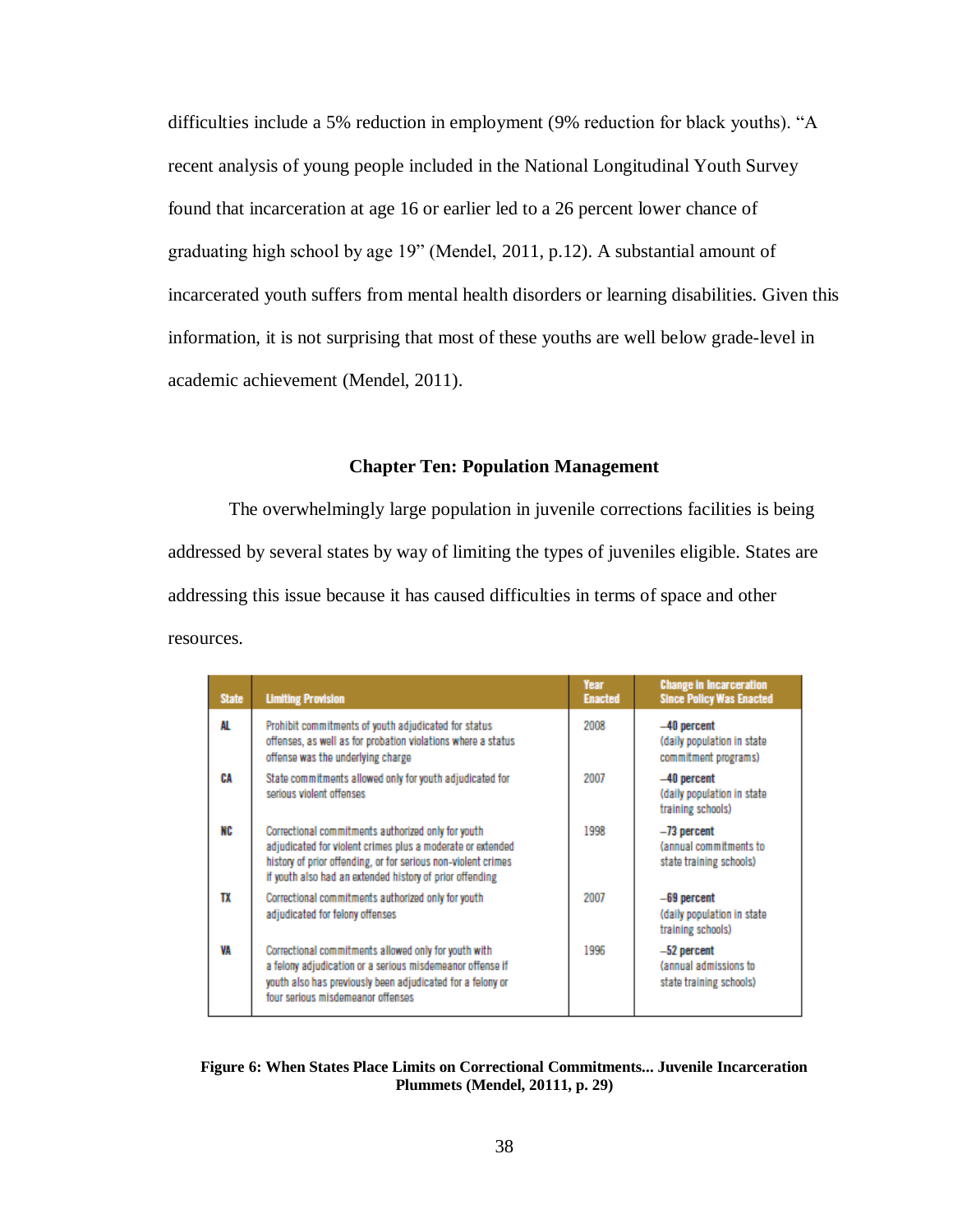At least five states have seen drastic declines in juvenile incarceration  $-40\%$  or more – since the inaction of such provisions. These declines are best demonstrated through the use of Figure 6, taken from the Annie E. Casey Foundation's 2011 report, "No Place for Kids: The Case for Reducing Juvenile Incarceration." As criteria such as these are being put into place, it is important that they align with risk of recidivism and severity of the crime. What is being consistently found is that there is no correlation between juvenile confinement rates and violent youth crime (Mendel, 2011).

# **Chapter Eleven: Limitations of Data**

When looking at information on the juvenile justice system and juvenile incarceration rates, there are limitations that are important of which to be cognizant. Not all law enforcement agencies report arrest data to the FBI in most states (Puzzanchera, 2009). Biases exist that may affect proportions of arrest rates in certain demographic categories, but, as these are not controlled for in the studies, it cannot be said with certainty if the biases are playing a role. There is still no satisfactory system for classifying mental disorders in children and adolescents that child psychiatrists and child clinical psychologists can agree upon (Grisso, 1999). This information is gathered from a number of sources, all with varied operational definitions of various terminologies, thus all comparisons must be taken with a grain of salt.

Figure 7 demonstrates the variability of juvenile arrest rates between states. These rates reflect differences in terms of community standards, juvenile law-violating behavior, and/or police behavior. All comparisons should thus be made with caution.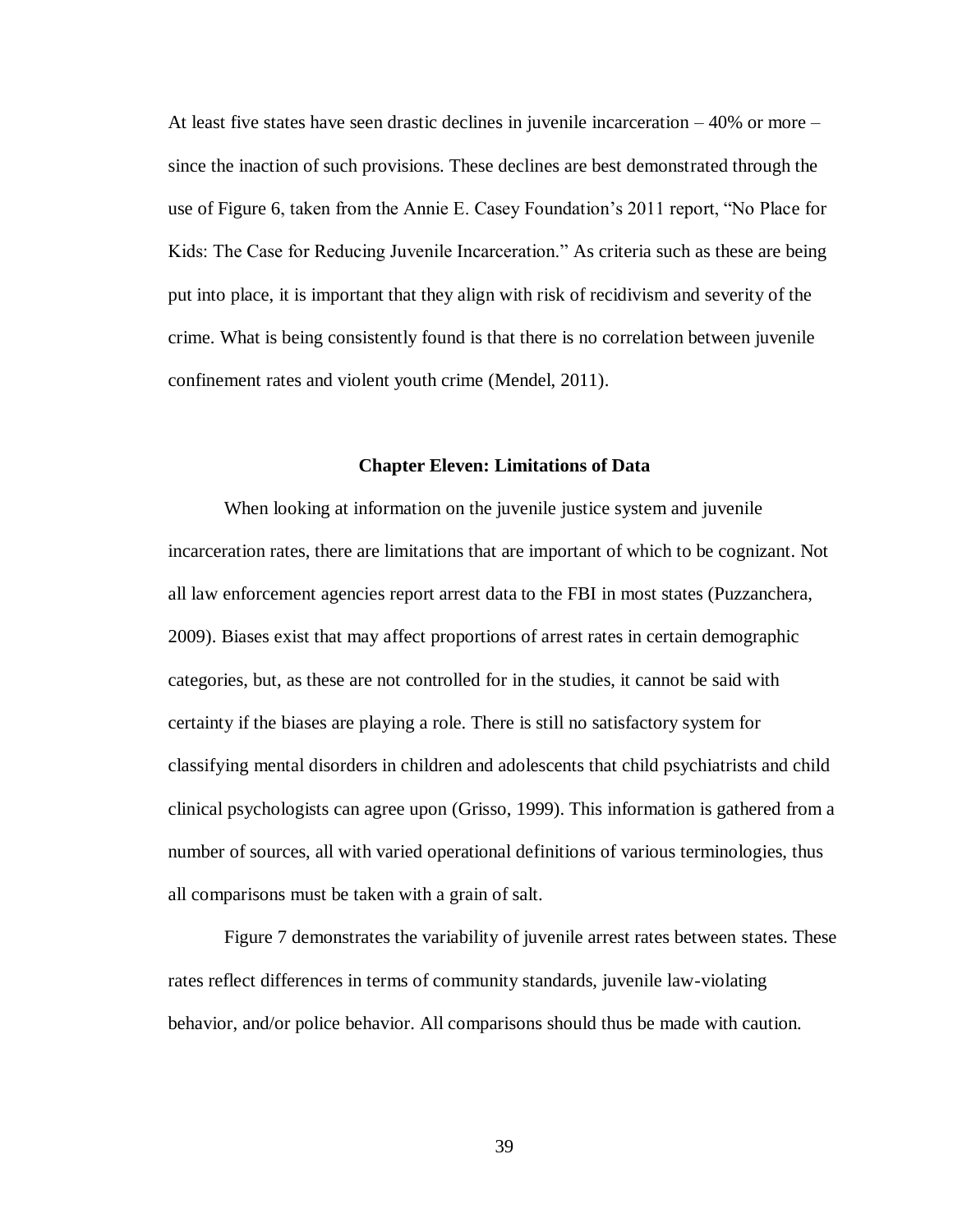| State                |                       | 2008 Juvenile Arrest Rate* |                                    |           |               |                | 2008 Juvenile Arrest Rate* |                |                                           |      |               |
|----------------------|-----------------------|----------------------------|------------------------------------|-----------|---------------|----------------|----------------------------|----------------|-------------------------------------------|------|---------------|
|                      | Reporting<br>Coverage | Crime<br>Index             | Violent Property<br>Crime<br>Index | Drug      | Abuse Weapons | <b>State</b>   | Reporting<br>Coverage      | Crime<br>Index | <b>Violent Property</b><br>Crime<br>Index | Drug | Abuse Weapons |
| <b>United States</b> | 82%+                  | 306                        | 1.398                              | 560       | 121           | Missouri       | 94%                        | 274            | 1,928                                     | 566  | 121           |
| Alabama              | 81                    | 176                        | 924                                | 242       | 47            | Montana        | 96                         | 112            | 1.831                                     | 305  | 21            |
| Alaska               | 97                    | 272                        | 1,655                              | 340       | 42            | Nebraska       | 92                         | 139            | 2,013                                     | 657  | 112           |
| Arizona              | 99                    | 228                        | 1,558                              | 762       | 76            | Nevada         | 98                         | 337            | 1,724                                     | 618  | 159           |
| Arkansas             | 84                    | 180                        | 1,460                              | 365       | 62            | New Hampshire  | 78                         | 84             | 771                                       | 580  | 12            |
| California           | 99                    | 414                        | 1,153                              | 523       | 196           | New Jersey     | 96                         | 332            | 925                                       | 642  | 158           |
| Colorado             | 88                    | 199                        | 1,853                              | 763       | 123           | New Mexico     | 73                         | 278            | 1.537                                     | 580  | 133           |
| Connecticut          | 92                    | 337                        | 1,163                              | 456       | 90            | New York       | 47                         | 260            | 1,141                                     | 536  | 60            |
| Delaware             | 100                   | 630                        | 1.778                              | 774       | 169           | North Carolina | 72                         | 305            | 1.615                                     | 458  | 197           |
| Dist. of Columbia    | O                     | NA.                        | <b>NA</b>                          | <b>NA</b> | <b>NA</b>     | North Dakota   | 91                         | 117            | 2.107                                     | 477  | 70            |
| Florida              | 100                   | 471                        | 2.062                              | 731       | 104           | Ohio           | 60                         | 160            | 1.088                                     | 360  | 79            |
| Georgia              | 62                    | 278                        | 1,343                              | 465       | 198           | Oklahoma       | 100                        | 202            | 1.335                                     | 479  | 83            |
| Hawaii               | 89                    | 264                        | 1.405                              | 375       | 22            | Oregon         | 96                         | 192            | 1,914                                     | 614  | 87            |
| Idaho                | 94                    | 136                        | 1,764                              | 468       | 101           | Pennsylvania   | 97                         | 426            | 1.106                                     | 486  | 119           |
| <b>Illinois</b>      | 23                    | 1,066                      | 1,850                              | 1,843     | 334           | Rhode Island   | 100                        | 186            | 1.097                                     | 397  | 129           |
| Indiana              | 73                    | 290                        | 1,734                              | 460       | 57            | South Carolina | 98                         | 192            | 784                                       | 388  | 94            |
| lowa                 | 92                    | 252                        | 1,792                              | 396       | 52            | South Dakota   | 78                         | 79             | 1,640                                     | 590  | 83            |
| Kansas               | 68                    | 163                        | 1,109                              | 472       | 59            | Tennessee      | 80                         | 318            | 1,348                                     | 574  | 115           |
| Kentucky             | 15                    | 402                        | 2,182                              | 729       | 84            | Texas          | 96                         | 181            | 1,182                                     | 566  | 61            |
| Louisiana            | 56                    | 603                        | 1,564                              | 580       | 116           | Utah           | 87                         | 122            | 2,125                                     | 563  | 120           |
| Maine                | 100                   | 66                         | 1.622                              | 428       | 35            | Vermont        | 82                         | 91             | 569                                       | 274  | 29            |
| Maryland             | 99                    | 608                        | 2,073                              | 1,272     | 226           | Virginia       | 97                         | 142            | 865                                       | 351  | 72            |
| Massachusetts        | 90                    | 333                        | 578                                | 358       | 45            | Washington     | 73                         | 248            | 1,760                                     | 507  | 126           |
| Michigan             | 87                    | 225                        | 1,067                              | 337       | 85            | West Virginia  | 61                         | 72             | 577                                       | 204  | 25            |
| Minnesota            | 97                    | 208                        | 1,884                              | 511       | 145           | Wisconsin      | 98                         | 279            | 2.588                                     | 780  | 238           |
| Mississippi          | 45                    | 145                        | 1,400                              | 454       | 124           | Wyoming        | 99                         | 132            | 1,977                                     | 910  | 03            |

\* Throughout this Bulletin, juvenile arrest rates are calculated by dividing the number of arrests of persons ages 10-17 by the number of persons ages 10-17 in the population. In this table only, arrest rate is defined as the number of arrests of persons younger than age 18 for every 100,000 persons ages 10-17. Juvenile arrests (arrests of youth younger than age 18) reported at the State level in Crime in the United States cannot be disaggregated into more detailed age categories so that the arrest of persons younger than age 10 can be excluded in the rate calculation. Therefore, there is a slight inconsistency in this table between the age range for the arrests (birth through age 17) and the age range for the population (ages 10-17) that are the basis of a State's juvenile arrest rates. This inconsistency is slight because just 1% of all juvenile arrests involved youth younger than age 10. This inconsistency is preferable to the distortion of arrest rates that would be introduced were the population base for the arrest rate to incorporate the large volume of children younger than age 10 in a State's population.

† The reporting coverage for the total United States in this table (82%) includes all States reporting arrests of persons younger than age 18. This is greater than the coverage in the rest of the Bulletin (76%) for various reasons. For example, a State may provide arrest counts of persons younger than age 18 but not provide the age detail required to support other presentations in Crime in the United States 2008.

NA = Crime in the United States 2008 reported no arrest counts for the District of Columbia.

#### **Figure 7: State Variations in Juvenile Arrest Rates May Reflect Differences in Juvenile Law-Violating Behavior, Police Behavior, and/or Community Standards (Puzzanchera, 2009, p. 11)**

#### **Chapter Twelve: Commentary**

Based on the information presented here, one can conclude that we should

continue to research effective preventative treatments. It is necessary to learn more about

the causes of violence in adolescents, and to look at which treatments are the most

effective for each individual demographic group. It is important to study those contextual

factors that are associated with violence so we can understand how and when to change

them. It is also necessary to do further research on how to treat personal characteristics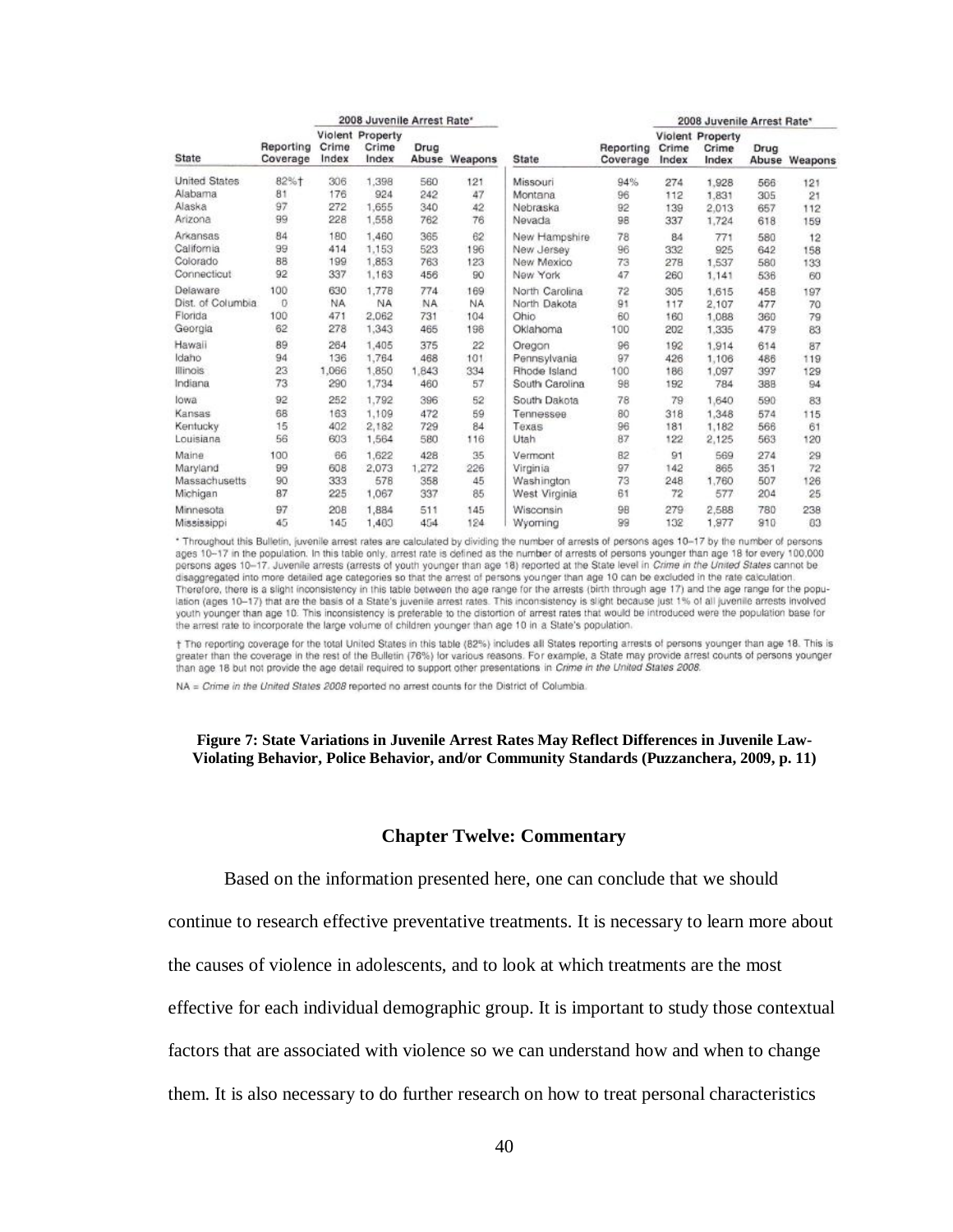associated with violence. For retrograde treatments, we should invest in evidence-based treatment programs, such as MST and FFT, over incarceration. There are currently no treatment options for juvenile offenders that are effective for all populations and in all circumstances. This is the unique challenge to those professionals working in the juvenile justice system. There is an intricate web of factors at play on every individual passing through the system that makes his or her situation unique. Each program should be examined to see the reasons why they are effective with certain population and the reasons why they are ineffective or less effective with others. Those newer programs that are looking positive, such as Intensive Advocate/Mentor Programs, need further research to evaluate their validity, reliability, and long-term effects. There may never be one program that works for all populations, but it is important to further research in the field in order to ensure the most effective options for the sake of the juveniles and society as a whole.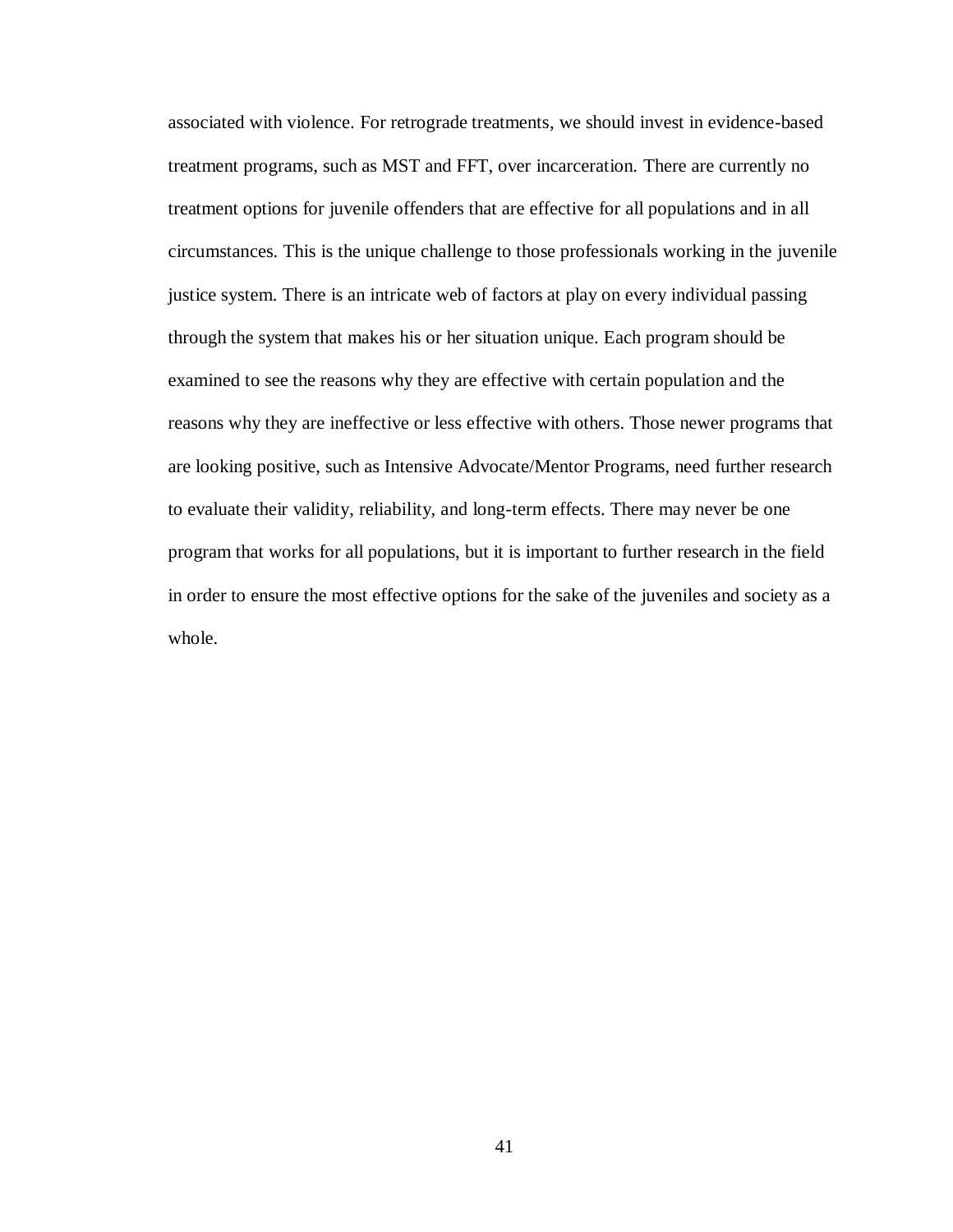#### References

- American Psychiatric Association. (2000). *Diagnostic and statistical manual of mental disorders* (4th ed., text rev.).
- Borum, R., Bartel, P., & Forth, A. (2003). *Manual for the Structured Assessment of Violence Risk in Youth (SAVRY): Version 1.1*. Tampa, FL: University of South Florida.
- Bruns, E.J., Walker, J.S., Zabel, M., Matarese, M., Estep, K., Harburger, D., Mosby, M., & Pires, S.A. (2010). Intervening in the lives of youth with complex behavioral health challenges and their families: The role of the wraparound process. *American Journal of Community Psychology, 4*(6), 314-331. doi: 10.1007/s10464-010-9346-5
- Cauffman, E. (2008). Understanding the female offender. *The Future of Children, 18*(2), 119-142.
- Cauffman, E., Lexcen, F. J., Goldweber, A., Shulman, E. P., & Grisso, T. (2007). Gender differences in mental health symptoms among delinquent and community youth. *Youth Violence and Juvenile Justice*, *5*(3), 287-307.
- Cohen, M. A., & Piquero, A. R. (2010). An outcome evaluation of the YouthBuild USA Offender Project. *Youth Violence and Juvenile Justice*, *8*(4), 373-385. doi: 10.1177/1541204009349400
- Corriero, M. A. (2006). *Judging children as children: A proposal for a juvenile justice system*. Temple University.
- Cusac, A. (2001, July). Arrest my kid. *The Progressive*, Retrieved from http://progressive.org/print/3277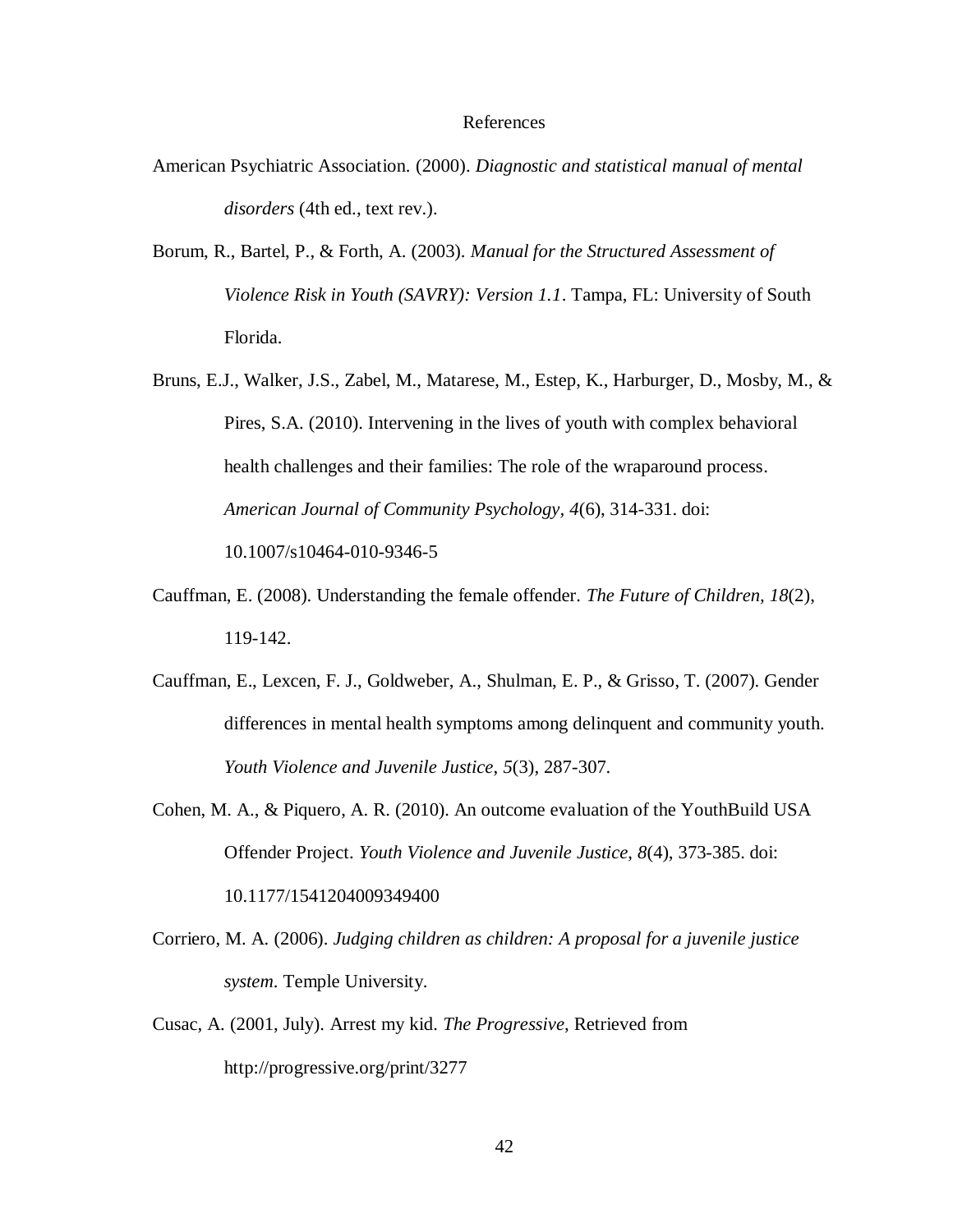- Grisso, T. (1999). Juvenile offenders and mental illness. *Psychiatry, Psychology and Law*, *6*(2).
- Grisso, T. (2007). Progress and perils in the juvenile justice and mental health movement. *Journal of the American Academy of Psychiatry and the Law*, *35*(2), 158-167.
- Hoge, Robert D., and D. A. Andrews. *Evaluation for Risk of Violence in Juveniles*. Oxford: Oxford UP, 2010. Print.
- Jasper, M. C. (2001). *Juvenile justice and children's law*. (2 ed.). Oceana Publications, Inc.
- Leslie, A. (2007). *YouthBuild USA youthful offender project year 1.* YouthBuild USA. Retrieved from <www.youthbuild.org>.
- Liddle, H. A., Rowe, C. L., Dakof, G. A., Henderson, C. E., & Greenbaum, P. E. (2009). Multidimensional family therapy for young adolescent substance abuse: Twelvemonth outcomes of randomized controlled trial. *Journal of Consulting and Clinical Psychology*, *77*(1), 12-25. doi: 10.1037/a0014160
- McGowan, M. R., Horn, R. A., & Mellott, R. N. (2011). The predictive validity of the structured assessment of violence risk in youth in secondary educational settings. *Psychological Assessment*, *23*(2), 478-486. doi: 10.1037/a0022304
- Mendel, Robert A. *No Place for Kids: The Case for Reducing Juvenile Incarceration*. Publication. Baltimore, MD: Annie E. Casey Foundation, 2011. Print.

National center for juvenile justice (2000). <http://www.ncjj.org/>.

*PBS*. (2011). Retrieved from

<http://www.pbs.org/wgbh/pages/frontline/shows/juvenile/stats/childadult.html>.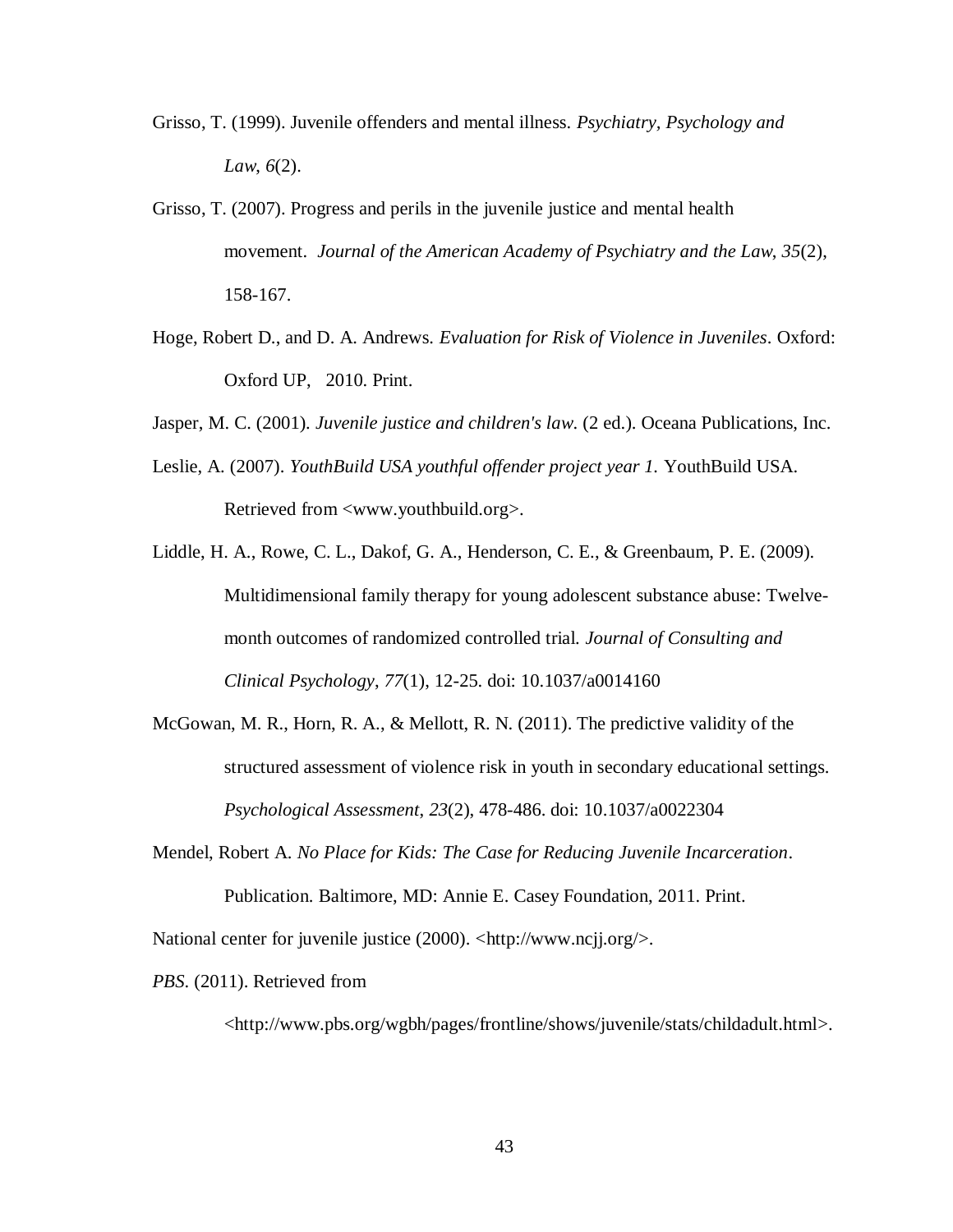Puzzanchera, C. U.S. Department of Justice, Office of Juvenile Justice and Delinquency Prevention. (2009). *Juvenile justice bulletin: Juvenile arrests 2008*. Retrieved from website:

<http://www.ojjdp.gov/ojstatbb/publications/StatBBAbstract.asp?BibID=250498>

- Robbins, M.S., Feaster, D.J., Horigian, V.E., Rohrbaugh, M., Varda, S., Bachrach, K.A., … Szapocznik, J. (2011). Brief strategic family therapy versus treatment as usual: Results of a multisite randomized trial for substance using adolescents. *Journal of Consulting and Clinical Psychology, 79*(6), 713-727. doi: 10.1037/a0025477
- Roesch, Ronald, Patricia A. Zapf, and Stephen D. Hart. *Forensic Psychology and Law*. Hoboken, NJ: John Wiley & Sons, 2010. Print.
- Sexton, T., & Turner, C. W. (2011). The effectiveness of functional family therapy for youth with behavioral problems in a community practice setting. *Couple and Family Psychology: Research and Practice*, *1*(S), 3-15. doi: 10.1037/2160- 4096.1.S.3
- Tighe, A., Pistrang, N., Casdagli, L., Baruch, G., & Stephen, B. (2012). Multisystemic therapy for young offenders: Families' experiences of therapeutic processes and outcomes. *Journal of Family Psychology*, doi: 10.1037/a0027120
- U.S. Department of Justice, National Criminal Justice Reference Service. (1999). *U.S. supreme court cases have had an impact on the character and procedures of the juvenile justice system* . Retrieved from website: https://www.ncjrs.gov/html/ojjdp/9912\_2/juv2.html
- U.S. Department of Justice, Office of Juvenile Justice and Delinquency Prevention. (2004). *Juvenile justice: The supreme court considers underage defendants.*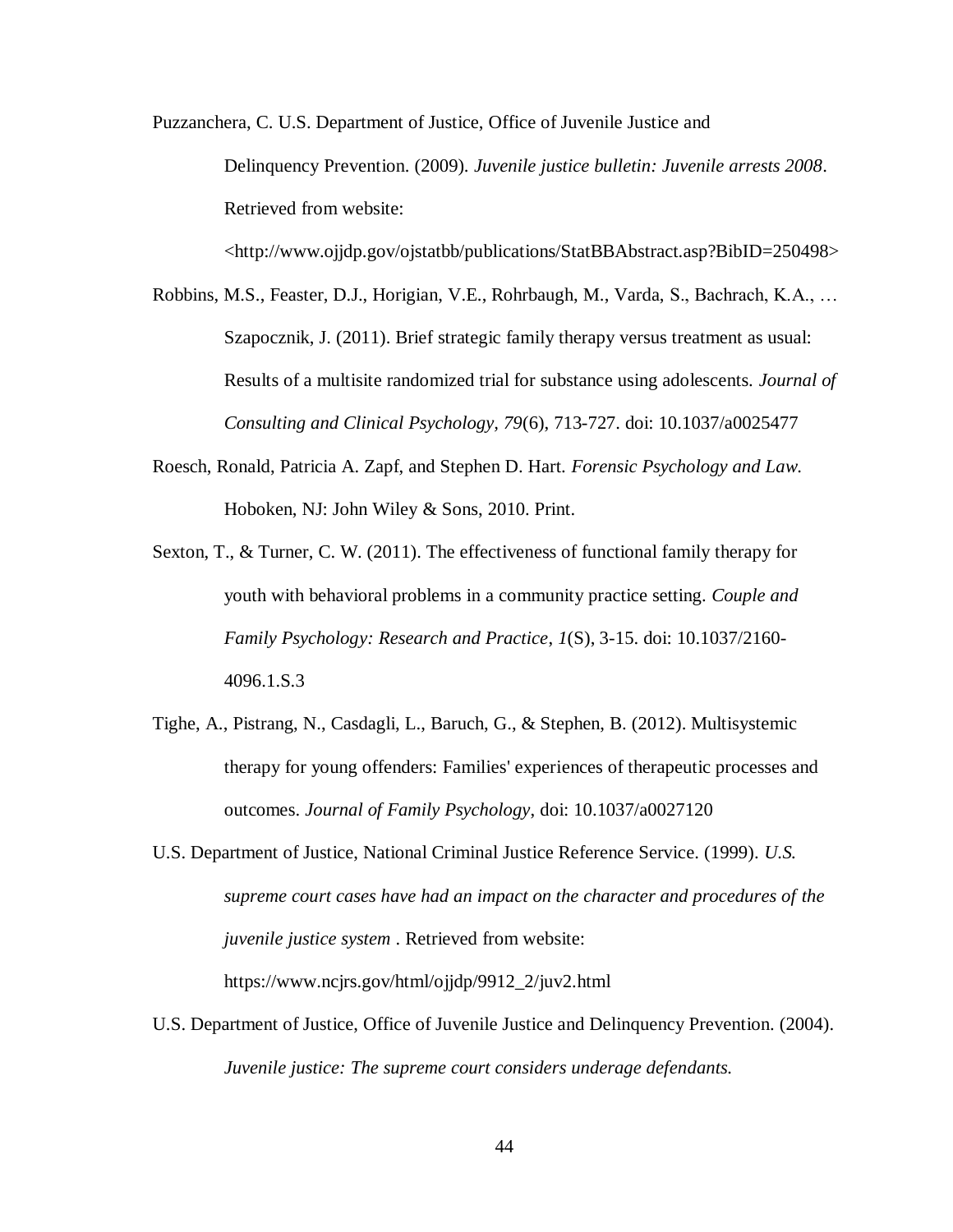U.S. Department of Justice. (2011). Retrieved from Office of Justice Programs website: <http://www.ojjdp.gov/ojstatbb/offenders/faqs.asp>